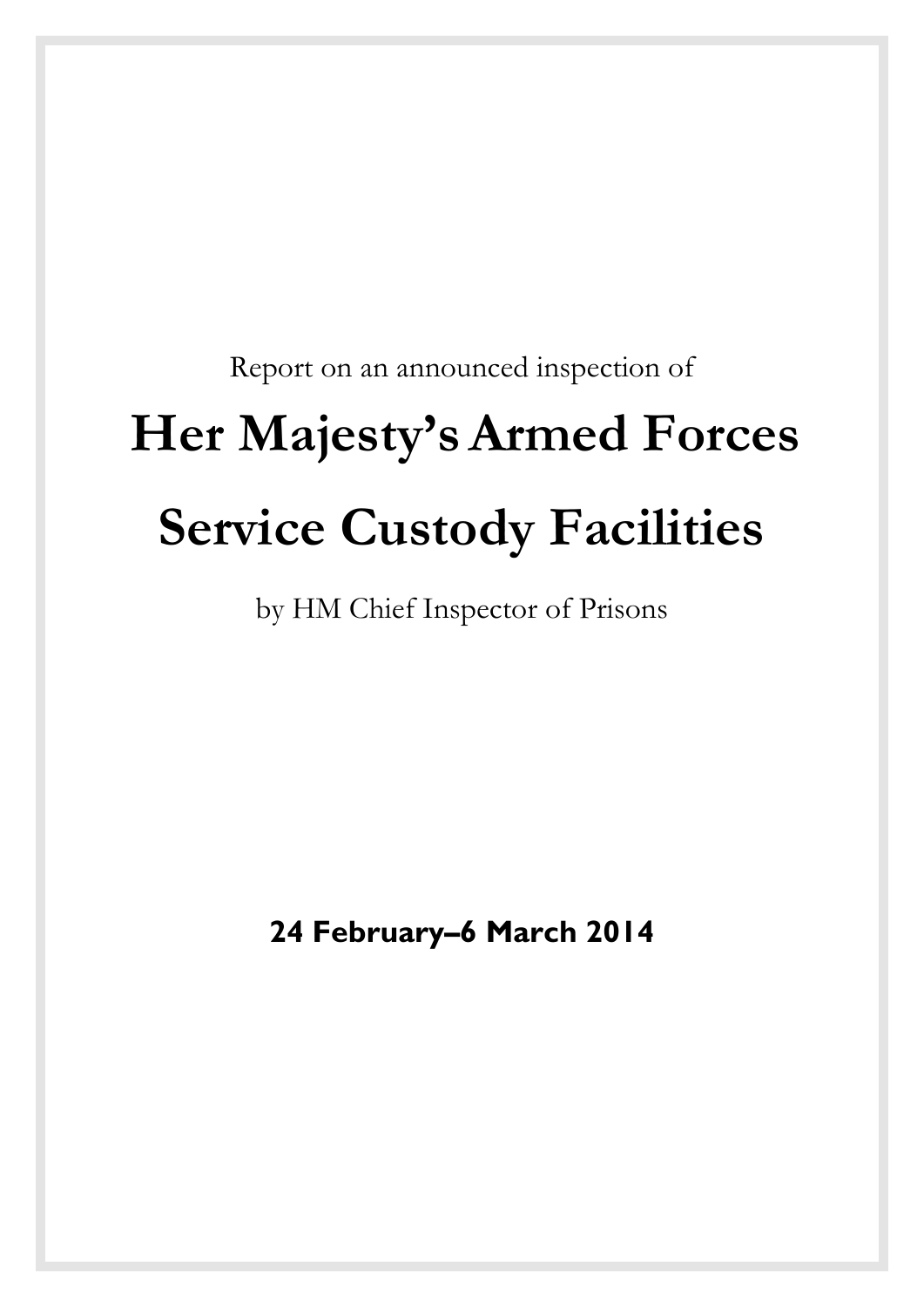#### **Glossary of terms**

We try to make our reports as clear as possible, but if you find terms that you do not know, please see the glossary in our 'Guide for writing inspection reports' on our website at: http://www.justiceinspectorates.gov.uk/hmiprisons/about-our-inspections/

#### Crown copyright 2014

You may re-use this information (excluding logos) free of charge in any format or medium, under the terms of the Open Government Licence. To view this licence, visit<http://www.nationalarchives.gov.uk/doc/open-government-licence/> or email: [psi@nationalarchives.gsi.gov.uk](mailto:psi@nationalarchives.gsi.gov.uk) 

Where we have identified any third party copyright material you will need to obtain permission from the copyright holders concerned.

Any enquiries regarding this publication should be sent to HMI Prisons at the address below, or [hmiprisons.enquiries@hmiprisons.gsi.gov.uk,](mailto:hmiprisons.enquiries@hmiprisons.gsi.gov.uk)

This publication is available for download at: <http://www.justice.gov.uk/about/hmi-prisons>

Printed and published by: Her Majesty's Inspectorate of Prisons Victory House 6th floor 30–34 Kingsway London WC2B 6EX England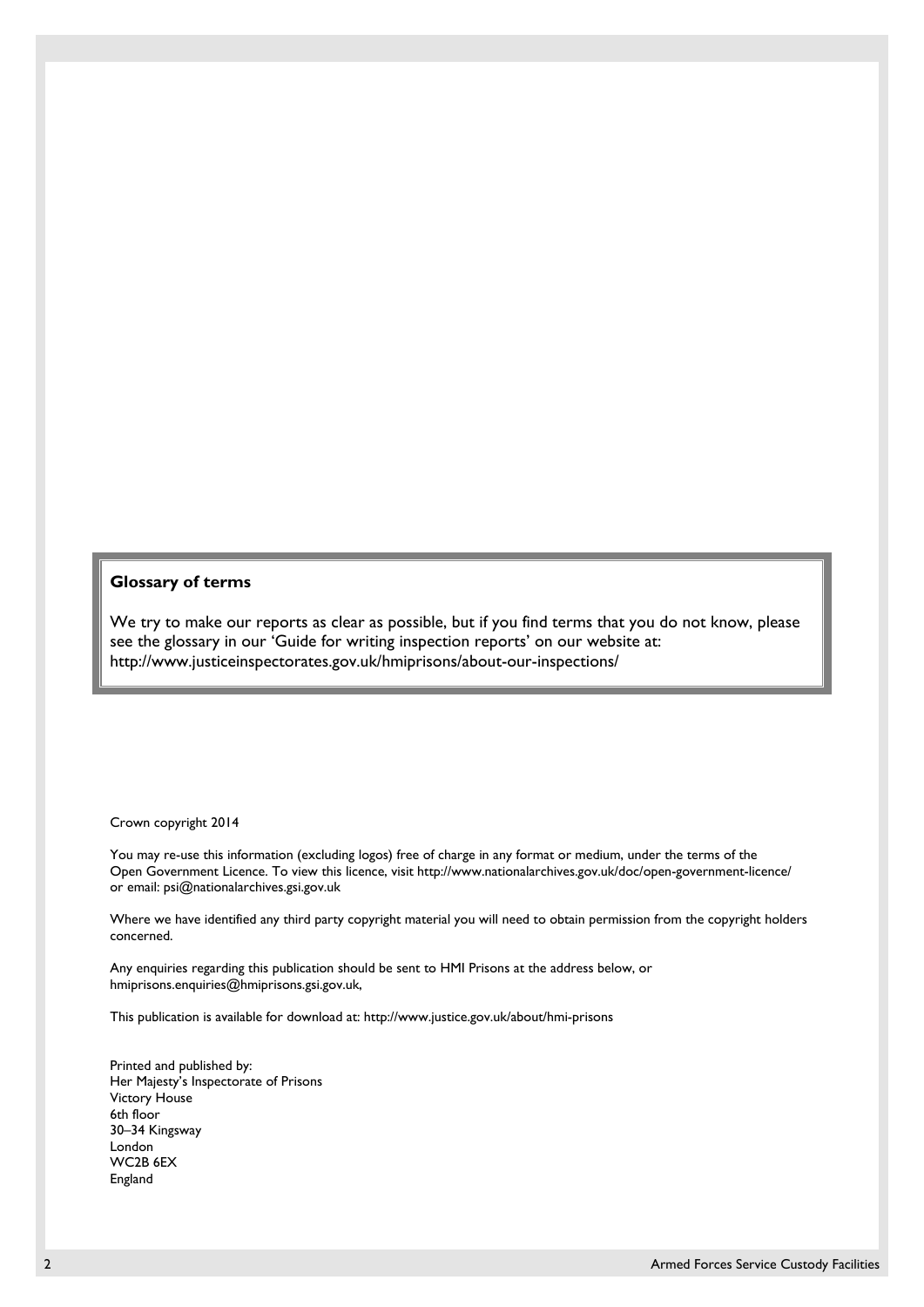## **Contents**

| Section 1. Introduction                                        | 5  |
|----------------------------------------------------------------|----|
| Section 2. Background and key findings                         |    |
| Section 3. Royal Navy                                          | 13 |
| Section 4. Army                                                | 23 |
| Section 5. Royal Air Force                                     |    |
| Section 6. Summary of recommendations and house keeping points | 45 |
| Section 7. Appendices                                          | 53 |
| Appendix I: Inspection team                                    | 53 |
| Appendix II: Photographs                                       | 55 |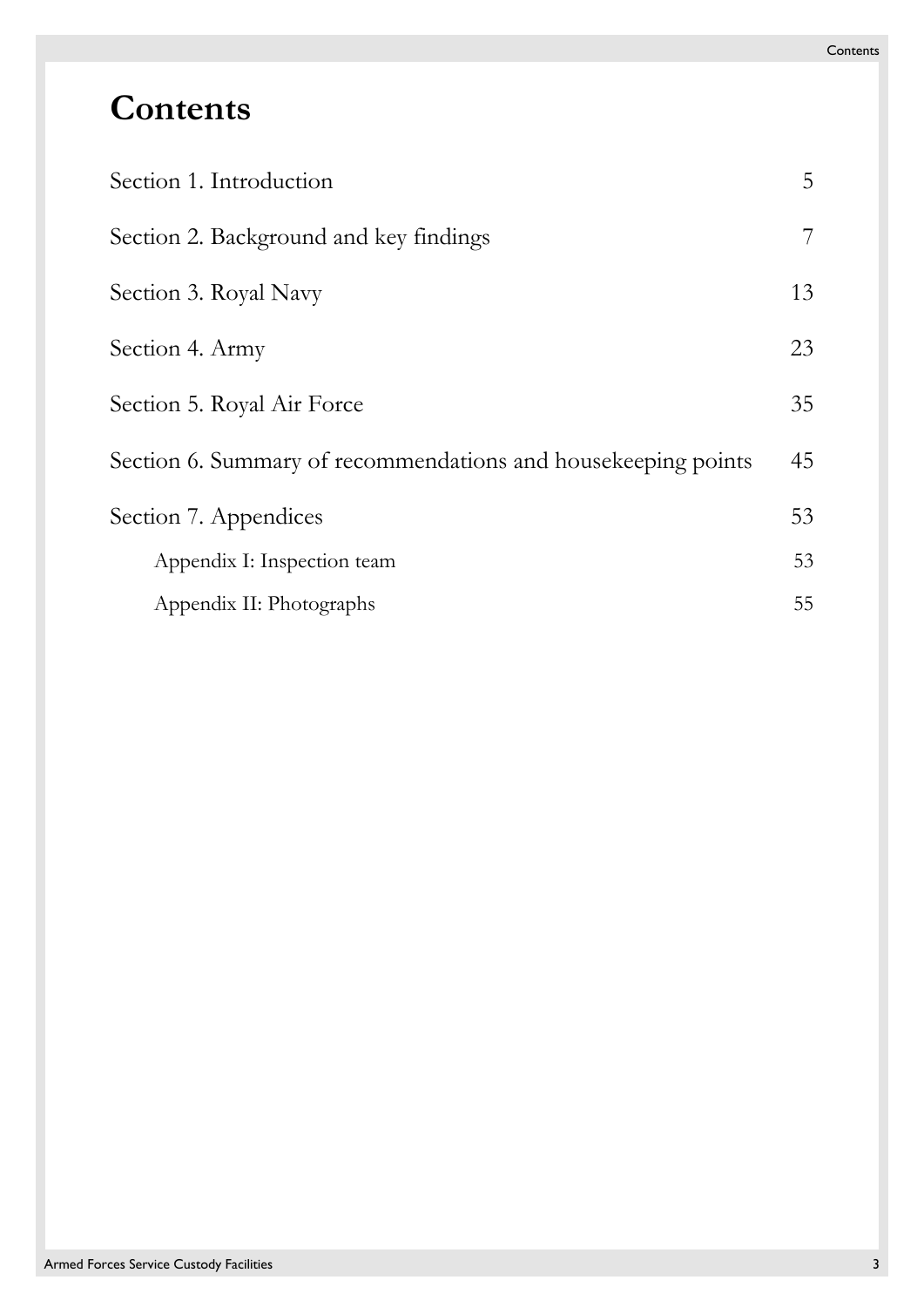#### **Contents**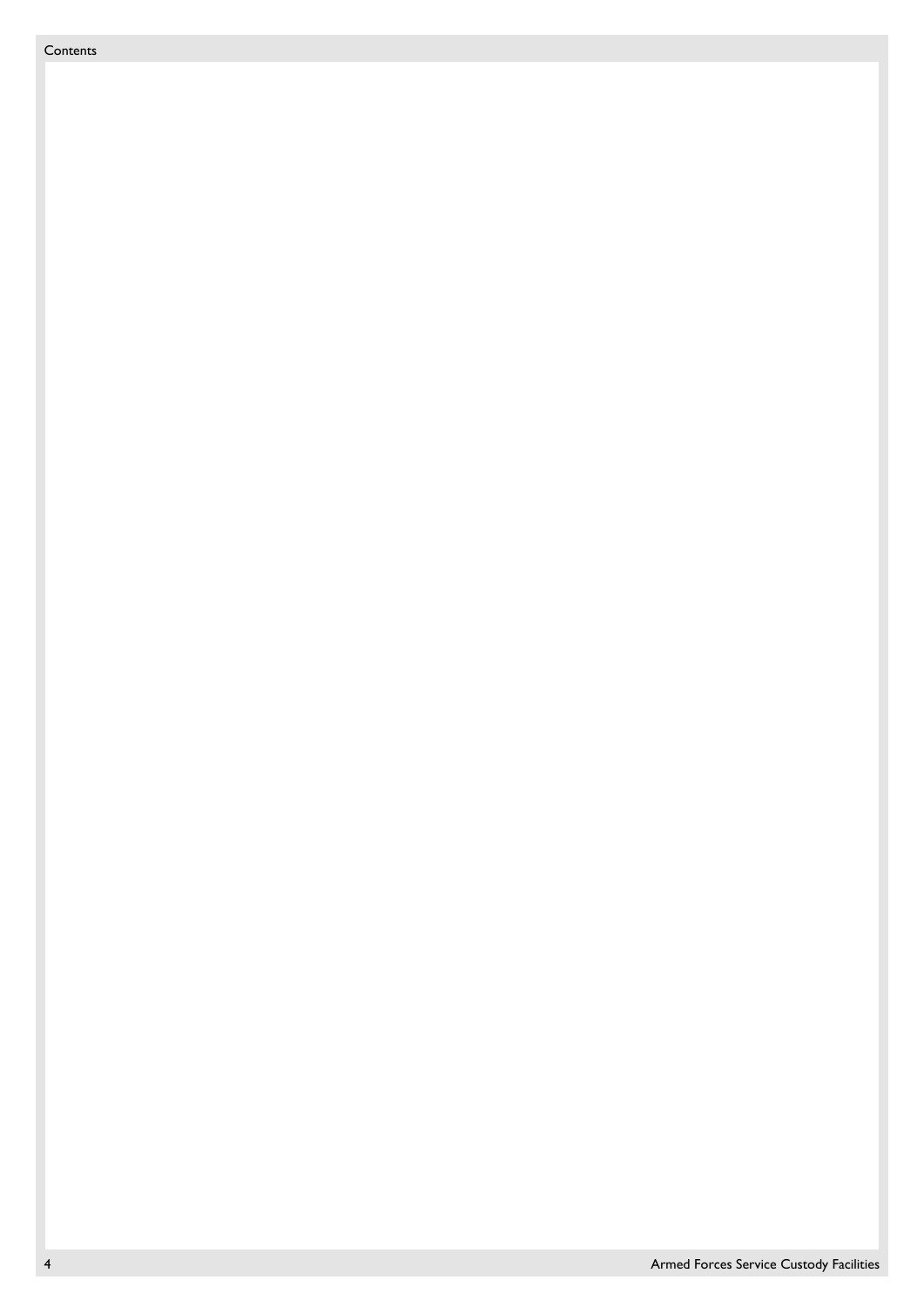## <span id="page-4-0"></span>**Section 1. Introduction**

Service Custody Facilities (SCF) were established in 2009 to replace the old system of army unit custody facilities (guard houses) and similar facilities in other Services that had been in place for many years. They were intended to professionalise the detention of Service personnel held for short periods in military custody (remand) or short sentences of military detention. Service personnel detained for longer periods are held in the Military Corrective Training Centre (MCTC) in Colchester. This was our first inspection of SCF and, like the MCTC, we inspect these establishments by invitation. In all other respects, our approach to this inspection was consistent with our inspections of all other types of custody.

We inspected 15 SCFs, three run by the Royal Navy (RN), five by the Army and seven by the Royal Air Force (RAF). They are spread across all four nations of the UK and some are very small and seldom used. In practice, they serve different functions. Many, like the facility at HMS Nelson in Portsmouth, seldom do more than hold intoxicated personnel for a few hours while they sober up and are staffed by RN Service police who are redeployed for other functions. A few, like the SCF at Ward Barracks, Bulford, Wiltshire, hold a wider range. With 'detainees under sentence' (DUS), serving a sentence of military detention for less than two weeks and detainees not under sentence (DNUS) awaiting further investigation or awaiting trial. Bulford SCF and Merville Barracks SCF in Colchester were staffed by dedicated and experienced detention personnel from the Military Provost Staff (MPS) and we were pleased that this professionalisation of the role was being extended to other Army SCFs.

We did not inspect the old system of unit custody facilities but we are in no doubt that the SCF represent a significant improvement. However, the process of modernisation needs to continue. Given the range of SCF that exist it was not surprising that we found significant inconsistency in how they operate – even in the same Service. Furthermore, some were so small and infrequently used that the personnel who were called into staff them when a detainee was held were unfamiliar with the procedures they were supposed to follow and the risks they had to manage. In our view, consideration needs to be given to further rationalisation of the SCF estate – consolidating on a smaller number of tri-Service facilities, all staffed by professional custody personnel in the same way as the MCTC, Bulford and Merville Barracks facilities. Some SCF had an agreement with the local police to hold military personnel, still in accordance with Service discipline regulations, in police cells and that seemed to be an appropriate option for the SCF in more remote locations which could be extended more widely.

In any event, in criminal matters it will be important to be clearer about the respective roles of the Service and civilian police and between the Service police and custody staff in SCF. There were joint protocols between the Services and civilian police in England in Wales but not in Scotland or in Northern Ireland and even where these protocols did exist, we found a lack of clarity about who would detain, hold and investigate an alleged offender. In the RN, the same personnel might be responsible for both investigative and custodial functions relating to the same alleged offender and this created a conflict of interest. In the RAF both functions were carried out by Service police but different staff dealt with different roles. In the Army, custody staff were separate from the Royal Military Police (RMP). However, RMP stations were not at the same location as SCF and when detainees were being questioned they would, in practice, be detained by the RMP in a separate location, occasionally for some hours. Our remit did not include the treatment and conditions of those held by the RMP which was an omission.

In those SCF that mainly held intoxicated personnel for short periods, the treatment and conditions of those held were generally acceptable. However, there were dangers in a tick-box and risk-averse approach. First, although detainees were checked regularly, the most important part of such a check – full rousing to ensure the detainee can wake and respond, was not done. Second, there was real danger that detainees who posed different risks, of self-harm for instance, or who had different needs, such as women and young people under the age of 18, were not well cared for.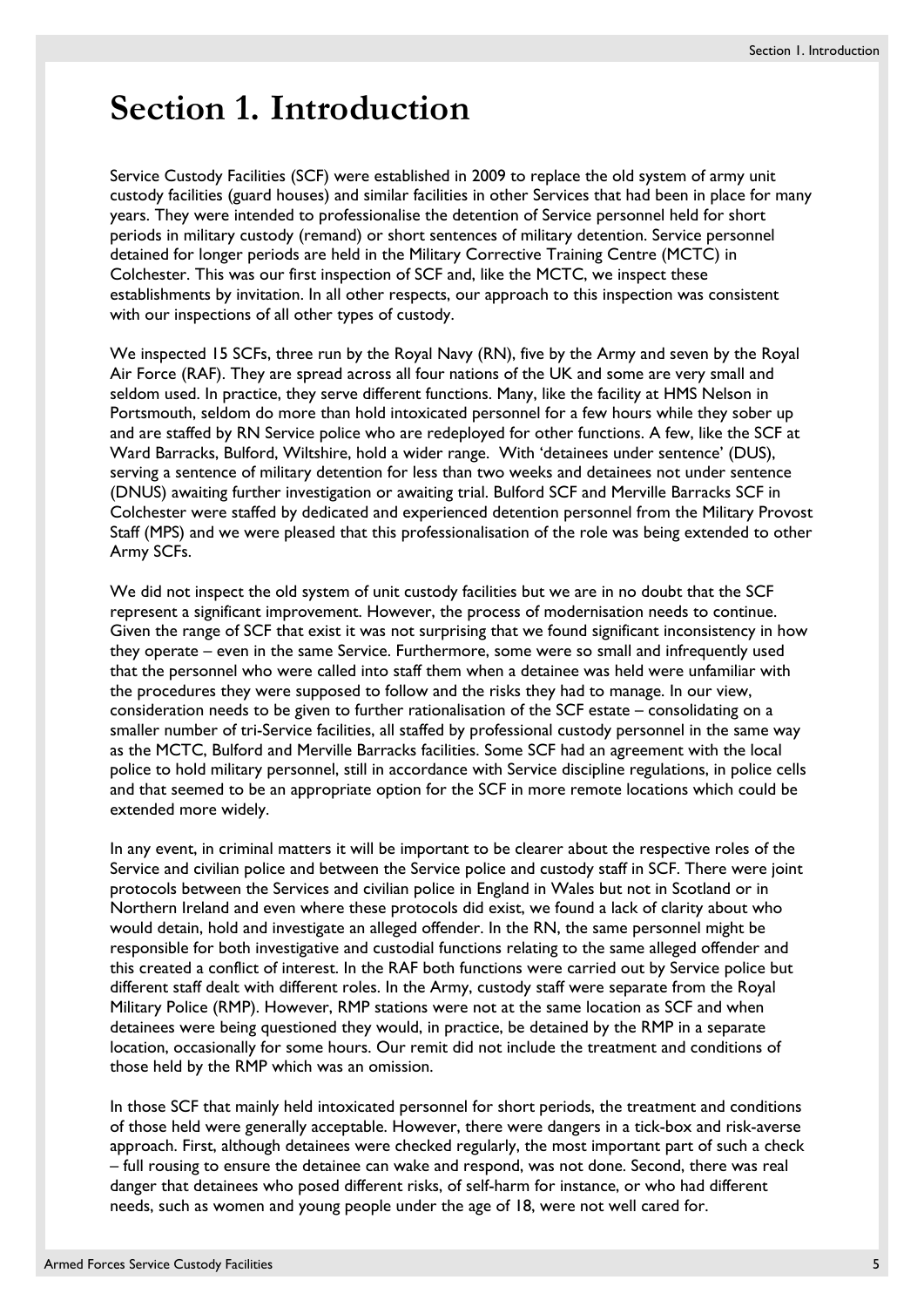Some Army staff, primarily those dedicated MPS personnel in Bulford SCF and Colchester SCF, had received training in dealing with detainees at risk of self-harm or with mental health problems but few others had. Little thought or provision had been made for what women in custody might need and although staff in those SCF most likely to hold young people under 18 knew that specific arrangements applied, they had little knowledge of those arrangements themselves.

The cells and the regime were bleak and spartan throughout and particularly for those held for longer periods – sometimes for a couple of weeks and in one exceptional case, for good compassionate reasons, much longer – the conditions needed improvement. Those held for longer periods did at least get good time out of their cells, a good range of activities and benefited from good, often very good, relationships with custody staff.

Recording practice was often confused which meant that important information might be missed. Information was recorded inconsistently and in different places. We could at least track down that detention was properly authorised but recording of and accountability for the use of force was very poor, although we were told it was rarely used. The transfer of information from an SCF to the MCTC or to the unit to which a detainee was returning also required improvement.

We were concerned that on a number of occasions detainees had been transferred in vehicles with their hands cuffed behind them which, was obviously dangerous. Complaints processes were seldom used, were not adequately confidential and there was little knowledge of the role of the Service Complaints Commissioner who we think might want to satisfy herself that the low number of complaints reflects the fact there are few concerns rather than an ineffective complaints process.

In all forms of custody it is the exceptions that prove the greatest risk to those held and consequently to the reputation of the detaining authority. The treatment and conditions of most detainees held in the SCF were an improvement on what went before. However, the process of professionalisation and standardisation needs to continue so that the Services can be confident that detainees whose risks and needs differ from the norm or who are among the few held for longer periods, can be managed safely and securely.

**Nick Hardwick**  HM Chief Inspector of Prisons August 2014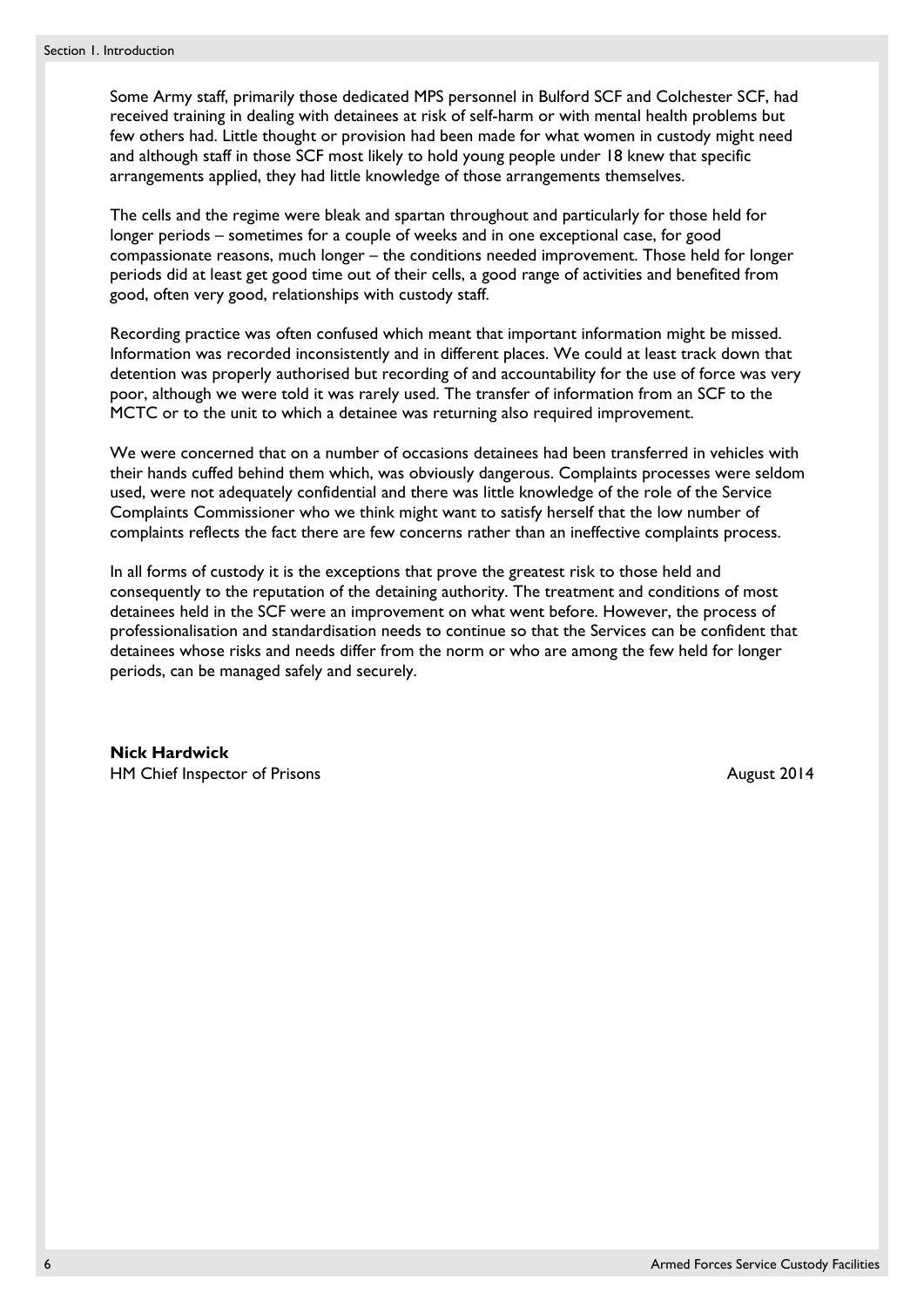## <span id="page-6-0"></span>**Section 2. Background and key findings**

- **2.1** Her Majesty's Inspectorate of Prisons is an independent, statutory organisation which reports on the treatment and conditions of those detained in prisons, young offender institutions, secure training centres, immigration detention facilities, police and court custody.
- **2.2** These statutory inspections contribute to the UK's response to its international obligations under the Optional Protocol to the UN Convention against Torture and other Cruel, Inhuman or Degrading Treatment or Punishment (OPCAT). OPCAT requires that all places of detention are visited regularly by independent bodies – known as the National Preventive Mechanism (NPM) – which monitor the treatment of and conditions for detainees. HM Inspectorate of Prisons is one of several bodies making up the NPM in the UK.
- **2.3** In 2004, HM Inspectorate of Prisons, by invitation and under an agreed protocol, began regular independent inspections of the Military Corrective Training centre (MCTC). This is the UK Armed Forces single central custodial facility holding mainly Service personnel who have been sentenced to 14 days to two years detention. The MCTC is staffed by Service personnel. In 2013 this invitation was extended to include the inspection of Service Custody Facilities (SCF). SCF are short-term secure facilities for holding mainly Service men and women who have been detained on suspicion of, or have been sentenced to short terms of detention for, offending against Service discipline or criminal law. There are a number of Service Custody Facilities (SCF) across the UK. SCF are operated by all three Services and this is reflected in some of the operational, procedural and cultural differences between different SCF.
- **2.4** This report consists of three sections relating to SCF, one for each Service. All three inspections were the first full inspections of SCF, following a successful pilot inspection in March 2013. SCF inspections are not currently fully compliant with OPCAT because such inspections have no statutory basis but they meet these requirements in all other respects.
- **2.5** The inspections of SCF look beyond the implementation of the joint Service publications (JSPs) that relate to custody and the Service Custody and Service of Relevant Sentence rules (2009), the Services' statutory instruments. They look at outcomes for detainees, particularly addressing treatment and conditions, individual rights and health care. They are informed by HM Inspectorate of Prison's independent criteria, *Expectations for UK Armed Forces Service Custody Premises* (2014).
- **2.6** We visited all the SCF licensed for use at the time of the inspection. The extent of their use varied enormously.

| <b>Service</b>  | <b>Location</b>                                                                                                     | Number of cells                                                    | <b>Throughput</b><br><b>I March 2013</b><br>to 28 Feb 2014 |
|-----------------|---------------------------------------------------------------------------------------------------------------------|--------------------------------------------------------------------|------------------------------------------------------------|
| Royal Navy (RN) | HMS Neptune, Churchill<br>Square, Helensburgh,<br>Scotland; this facility was<br>situated outside the<br>Naval base | 2 single                                                           | 0                                                          |
|                 | HMS Nelson,<br>Portsmouth                                                                                           | 4 single                                                           | 40                                                         |
|                 | HMS Drake, Plymouth                                                                                                 | 12 single, but only 9<br>licensed at the time<br>of the inspection | 42                                                         |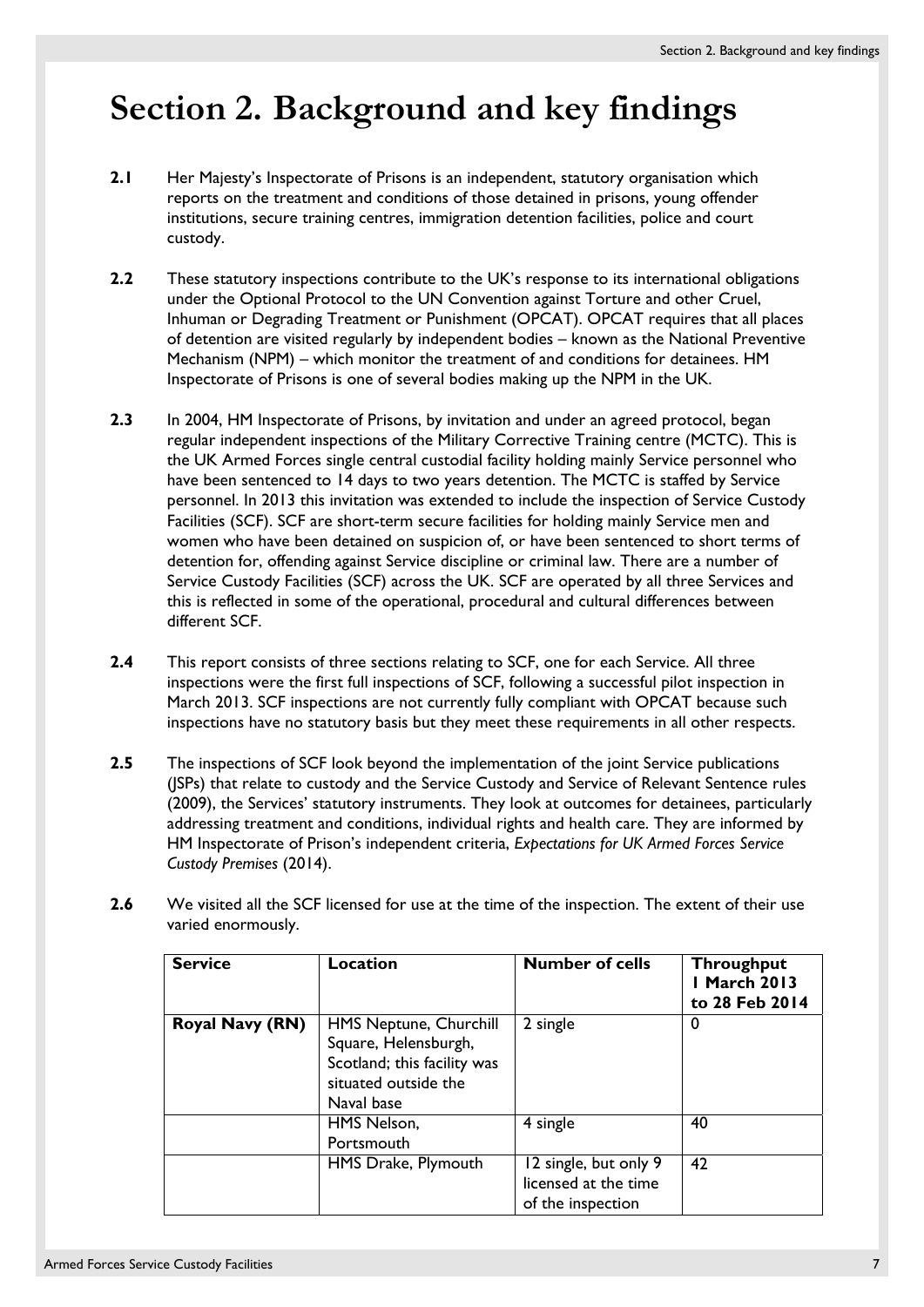|                        | Aldergrove Barracks,            | 3 single, $1 \times 3$ person  | 3               |
|------------------------|---------------------------------|--------------------------------|-----------------|
| Army                   |                                 |                                |                 |
|                        | County Antrim,                  |                                |                 |
|                        | Northern Ireland                |                                |                 |
|                        | Ward Barracks,                  | 6 single, $2 \times 3$ -person | 169             |
|                        | Bulford, Salisbury,             | dormitory                      |                 |
|                        | Wiltshire                       |                                |                 |
|                        | Catterick Barracks,             | 5 single, 8-person             | 76              |
|                        | North Yorkshire                 | dormitory                      |                 |
|                        | Dreghorn Barracks,              | 12 single                      | 55              |
|                        | Edinburgh                       |                                |                 |
|                        | Merville <sup>1</sup> Barracks, | II single, 3-person            | 10              |
|                        | Colchester, Essex               | dormitory                      |                 |
| <b>Royal Air Force</b> | RAF Boulmer, Alnwick,           | I single                       | 0               |
| (RAF)                  | <b>Northumbria</b>              |                                |                 |
|                        | RAF Brize Norton,               | 3 single                       | 29              |
|                        | Oxfordshire                     |                                |                 |
|                        | RAF Cosford, Shropshire         | $\overline{2}$ single          | 10              |
|                        | RAF Halton, Aylesbury,          | 2 single                       | 3               |
|                        | <b>Bucks</b>                    |                                |                 |
|                        | RAF Honington, Bury St          | 2 single                       | $\overline{10}$ |
|                        | Edmunds, Suffolk                |                                |                 |
|                        | <b>RAF Valley, Anglesey</b>     | I cell                         | $\overline{2}$  |
|                        | RAF Waddington, Lincoln         | I cell                         | 3               |
|                        |                                 |                                |                 |

- 2.7 Due to the low numbers of detainees held across all three Services, our ability to observe the experiences of and outcomes for detainees was limited. We tried to offset this by interviewing 18 detainees at the Military Corrective Training Centre (MCTC) at the start of the inspection, all of whom had been held in a UK SCF beforehand. We also met and interviewed four other detainees during the inspection, two at Bulford and two at Catterick.
- **2.8** The use of SCF differed across all three Services. The Royal Navy and Royal Air Force only held detainees not under sentence (DNUS) following arrest. These detentions were for very short periods, rarely more than 12 hours. Initial detention was authorised for 12 hours but could be extended incrementally for up to 48 hours by the Commanding Officer and thereafter up to 96 hours by a Judge Advocate. Detainees were transferred to the MCTC in Colchester to serve a sentence of detention once they had been either sentenced at a court martial or dealt with via a summary hearing (Commanding Officer award). The Army held DNUS following arrest but also for short sentences of detention of no more than 14 days. These personnel were known as detainees under sentence (DUS).
- **2.9** Overall, we found a lack of clarity about when an alleged offender would be detained and held in custody and investigated by civilian or Service police. There was a joint protocol in place between civilian police forces and the Service police which outlined the working arrangements between them. However the guidance was not clear and related to arrangements solely in England and Wales and associated territorial waters. It did not include Scotland or Northern Ireland, although there were SCF in both countries.

 $\overline{a}$ 

<span id="page-7-0"></span><sup>&</sup>lt;sup>1</sup> Merville Barracks SCF was re-opened from December 2013 after a period of closure.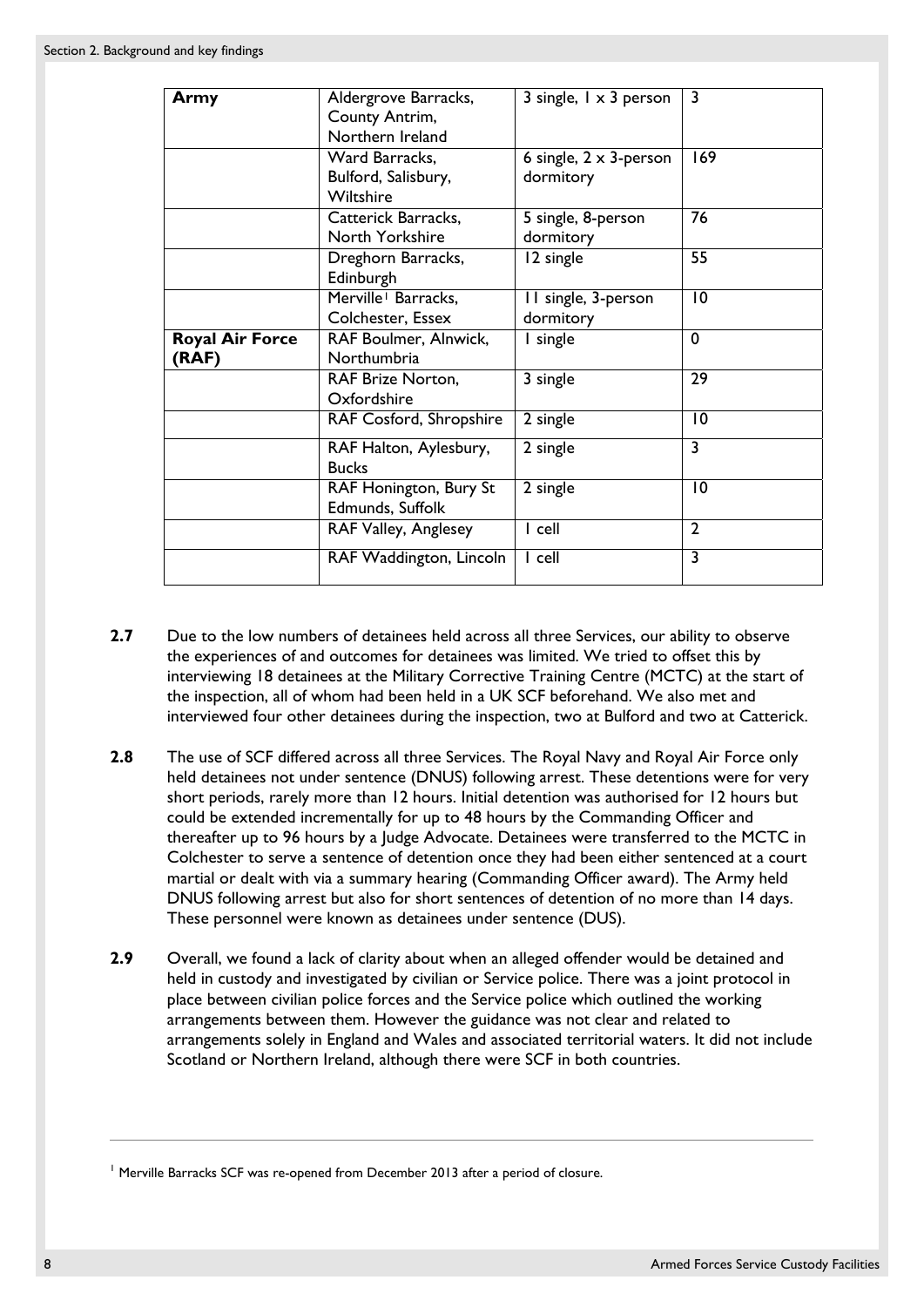- <span id="page-8-0"></span>**2.10** There were differences in the staffing arrangements in SCF across the Services. The arrest and detention of suspects and the subsequent investigation of offences and disciplinary matters in the RN and the RAF were the responsibility of the Service police. In the RN and the RAF, the SCF were within Service police buildings and SCF staff were Service police officers who also undertook custodial duties in the SCF. Custodial duties were very infrequent and only formed a small part of their overall police role and proved problematic in maintaining skills and knowledge of detention (see below). In the Army the SCF staff were purely custodians, separate from the Royal Military Police (RMP), with the sole responsibility of care of detainees in their custody. This structure had the benefit of providing regular, dedicated custodial staff. However, in the Army the arrest and investigations were generally the responsibility of the RMP. The RMP stations were not within the SCF and detainees were frequently removed from the SCF to these stations for interview and other processes. The remit of this inspection did not extend to the RMP stations and consequently we did not inspect the treatment and conditions of detainees while they were in the custody of the RMP.
- **2.11** We found that because of the very low numbers of detainees held in RN and RAF SCF, there was inevitable 'de-skilling' of trained custody staff. Some staff did not have sufficient training and experience to care for detainees safely. There were inconsistent practices relating to detention within and between both Services.

### **Treatment and conditions**

- **2.12** The time it took for detainees to reach an SCF varied but could be lengthy. In some cases detainees were handcuffed in vehicles, and some RN and RAF staff told us that they handcuffed detainees behind their backs, which was unsafe during travel. Detainees and staff said that there were sufficient toilet breaks during long journeys. The escorting staff for detainees transferred to the MCTC varied depending on the Service – in some cases it was their own unit staff, in others there was at least one member of trained custody staff on the escort. There were misconceptions from some SCF staff about when a detainee could arrive at the MCTC, which meant that some detainees travelled long journeys overnight, which could have been avoided. There was no formal person escort record used when transferring detainees from the SCF. The purpose of such a document is to ensure that all staff transporting and receiving a detainee are provided with all necessary information about them, including any risks or vulnerabilities they may present. So not all information was shared with staff at the MCTC or, to a lesser extent, between SCFs.
- **2.13** Not all staff were aware of the need to treat women, young people or those with specific needs differently, and issues of safeguarding were not well understood, although were better at some of the Army SCF. In SCF more likely to hold those under 18, staff were aware that the Services had specific arrangements for the care of young people, although they had limited knowledge themselves. Most SCF were not set up to meet the needs of detainees with a physical disability. All SCF had access to a chaplain, and could provide specific religious artefacts if required.
- **2.14** Risk assessments were carried out in all the SCF, but they were often poorly completed, not proportionate and did not inform subsequent actions. Whatever the risks identified, all detainees were considered high risk for their first 24 hours. This created some complacency in that custody staff might not be able to distinguish between detainees who were truly high risk and those who were just automatically classified as such. We found only one care plan prepared as a result of an assessment. Although observation books often gave a comprehensive account of a detainee's time in custody, such information was not recorded in their individual file. Some Army personnel had received training in suicide and self-harm prevention and mental health, but other Services had not. Not all staff were clear about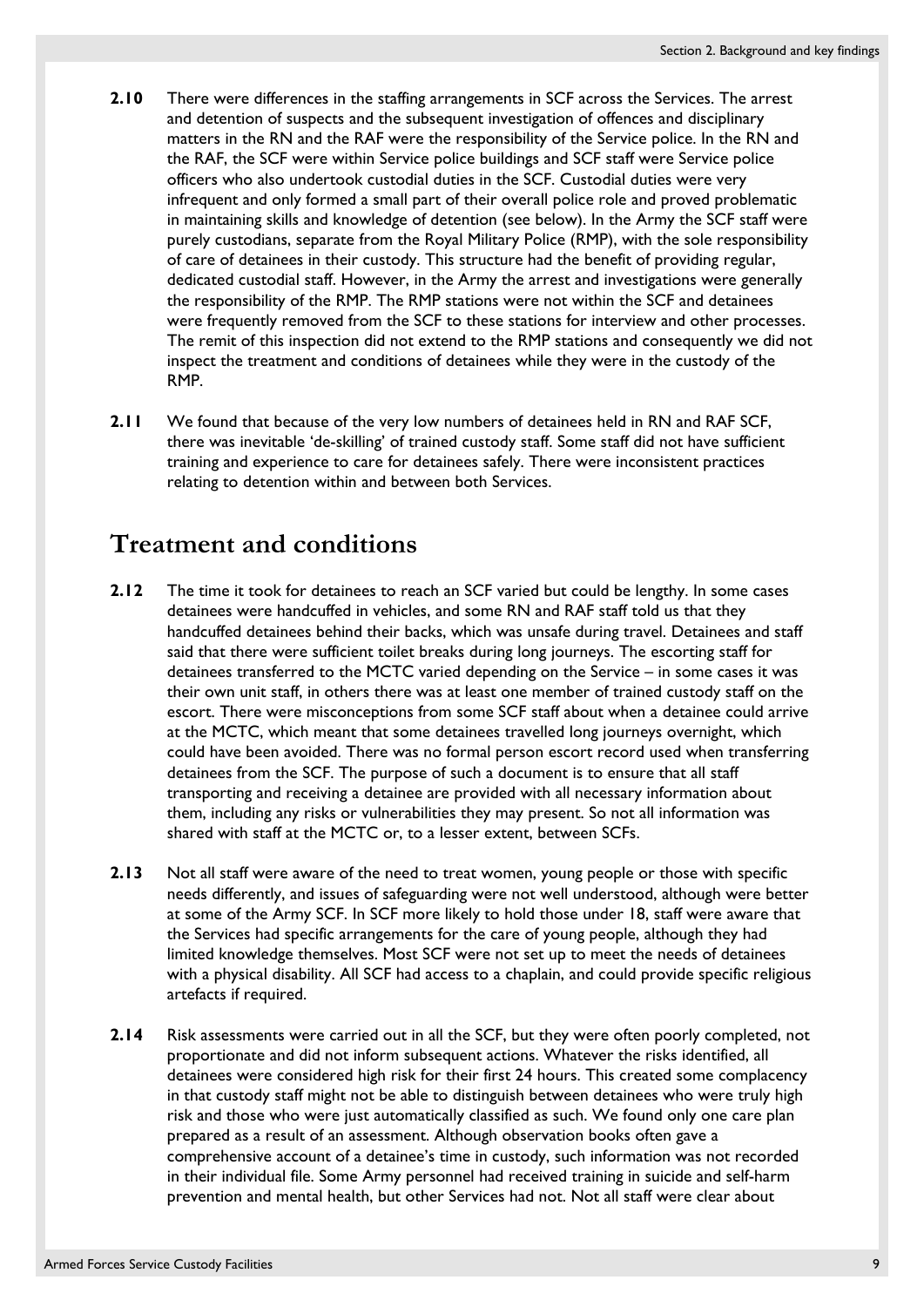rousing checks to check on intoxicated detainees overnight, and in some cases they were not carried out as staff wrongly believed that a detainee had to have eight hours' uninterrupted rest. Given that many detainees were under the influence of alcohol, staff should have been more risk aware.

- **2.15** The recording of use of force was different across most sites and within each Service. It was poor within the RAF SCF. Some assurance measures were in place in the Army and RN SCF, but monitoring to identify trends and improve practice was weak.
- **2.16** The quality of the pre-release risk assessment was poor, and not all detainees had one. We were not always assured that information about detainees' risks and needs was handed over to their units.
- **2.17** The cells in all the SCF were bleak, often with low bed plinths, no chair or table, and no toilet or running water (see photographs in Appendix II). They were particularly unsuitable for detainees held for longer periods, and were at odds with the care provided and risks posed. In all but one SCF cell, showers and toilets were clean, although they did not always provide sufficient privacy for female detainees. All SCF were checked regularly even when not used, although there was no requirement to run the water regularly to reduce the risk of bacteria build-up.
- **2.18** All SCF provided detainees with bedding, but none had the option of anti-ligature bedding. Arrangements for providing toiletries and women's sanitary products varied across all the SCF and they were not always readily available. Food was provided from the mess or galley, but meals were mostly only available at designated meal times, despite the fact that detainees could arrive at any time. Often there was nowhere for detainees to sit and eat their meals except the low bed plinths. Detainees who were taken to the mess for their meals told us that they felt humiliated as they were identifiable in their overalls and had to eat separately from other Service personnel.
- **2.19** In the RN and RAF SCF, detainees had limited access to fresh air, activities, reading material or radios. In the Army SCF, detainees were unlocked during the day and most could take part in activities on site. Visits were allowed in the Army SCF, which was good practice, although the facilities were poor. In the other SCF, staff told us that they would facilitate visits if they were thought to be in the detainee's best interest, although most had limited or no space for such visits.

### **Individual rights**

- **2.20** In the RN there was a blurring of lines between arrest, custody and investigation, with a subsequent lack of clarity on roles and a conflict of interests. In the RAF there was clear separation of arresting officer and custody officer duties, but this resulted in some delays waiting for custody staff to be available. There was no such confusion in the Army SCF as they were purely custodians, separate from the RMP (see paragraph [2.10](#page-8-0)).
- **2.21** Detention was appropriately authorised in all the files we reviewed, but information was recorded in a variety of places, and not always in the same place even within the same Service. Some entries in the daily occurrence book were detailed and gave an excellent account of a detainee's stay, but such information was not replicated in their individual file.
- **2.22** Staff understanding of how a detainee might make a complaint varied across the Services, and arrangements were not sufficiently confidential. Even if they were aware of the Service Complaints Commissioner they did not understand the role sufficiently, so were unable to explain it to detainees in their care.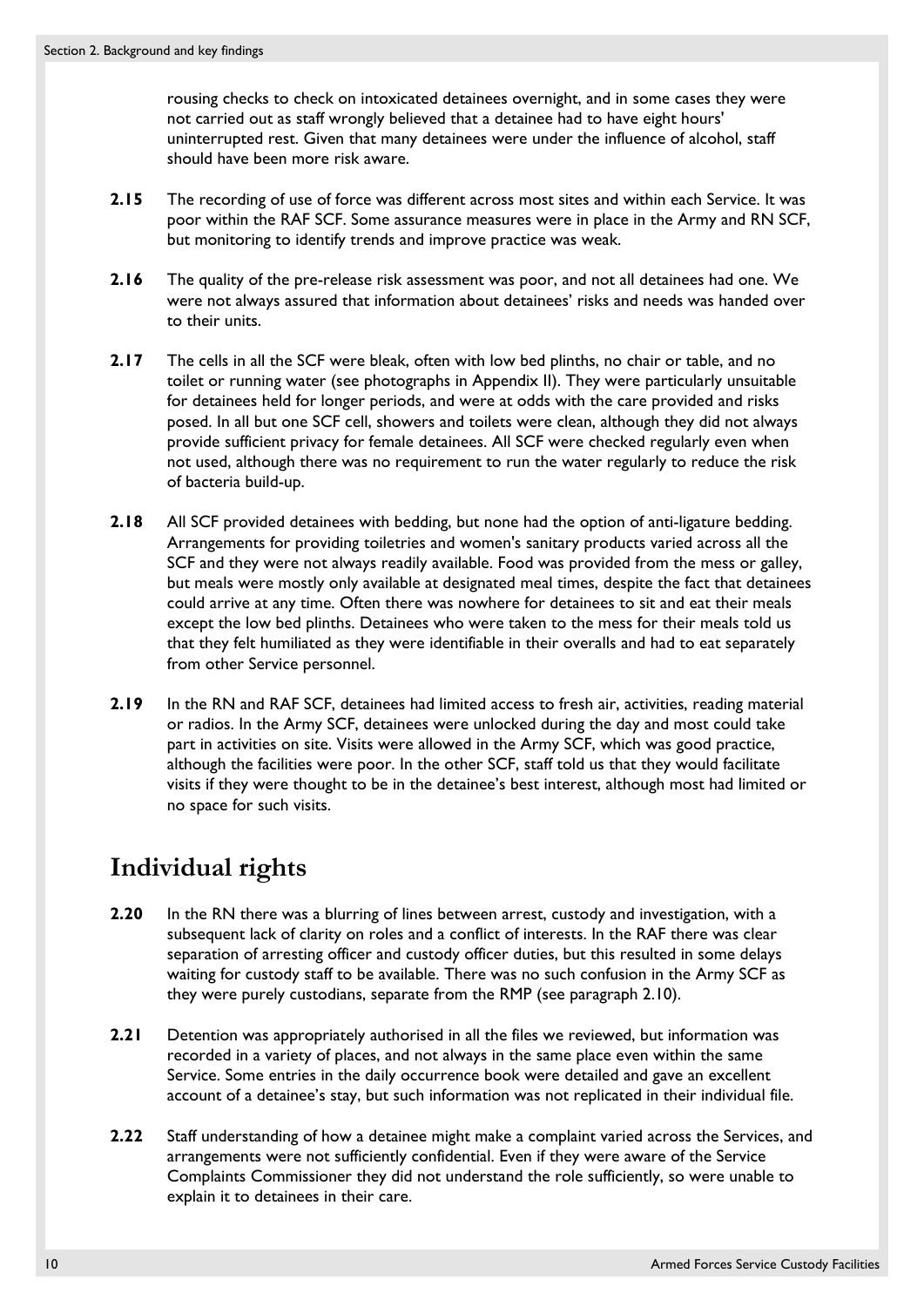### **Health care**

- **2.23** Detainees had good access to health professionals, except in a couple of cases where out-ofhours access to GPs was poor. Most SCF did not have clear local protocols for accessing emergency help quickly, and staff relied on local relationships. Both SCF and health staff demonstrated good knowledge to ensure detainees' health needs were met, but not all followed the Joint Service Publication (JSP) covering health issues. All SCF staff were highly trained in first aid management, but the first aid equipment was inadequate for predictable emergencies. Staff had some basic awareness of mental health and substance misuse issues but most had not received any formal regular training, which limited their ability to identify and support detainees. When a detainee had required clinical care, custody records did not contain sufficient entries on their health issues or any interactions with custody staff.
- **2.24** There were no protocols for medicine administration, although SCF staff described safe practices and medication administration was consistently recorded. Detainees were unable to access simple pain relief without a prescription, which created unnecessary delays.

### **Main recommendations**

<span id="page-10-2"></span>**2.25** Concern: There were very low numbers of detainees held in some of the RN and most of the RAF SCF, yet each Service was required to maintain and staff a number of facilities. Staff in these SCF were not dedicated custodians, were used infrequently and inevitably became inexperienced and de-skilled.

**Recommendation: A review of the current Service custody facilities should take place with a view to consolidating management of these facilities on behalf of all three Services with the Provost Marshal (Army) or, in the case of the smaller and more isolated units, agreeing protocols with local police forces for them to provide custody facilities for the Service concerned.** 

In the meantime, and for those SCF that remain:

<span id="page-10-1"></span>**2.26** Concern: Many detainees had offended against military discipline rather than criminal law. For those who had committed a criminal offence the criteria for determining whether they would be taken into Service custody, whether an alleged offence would be investigated and prosecuted by civilian or military authorities, and the processes for civil authorities informing the military of arrests and prosecution of Service personnel were unclear. Central guidance, through a joint protocol, was not clear and specific, which left room for local agreement, but we did not find any local written protocols. In any event, the guidance did not cover Northern Ireland or Scotland although there were SCF in both countries.

**Recommendation: There should be clear and specific written national and local protocols to ensure a clear understanding between civil and Service police about which authority is responsible for the detention of alleged offenders, the investigation and prosecution of offences, and communication about involvement of Service personnel in the civilian criminal justice system.** 

<span id="page-10-0"></span>**2.27** Concern: Staff transporting and receiving detainees were not provided with any formal documentation providing them with the necessary information about the detainees, including any risks or vulnerabilities they may have presented.

**Recommendation: Service custody facility staff should complete a person escort record whenever a detainee is transferred to another place of detention.**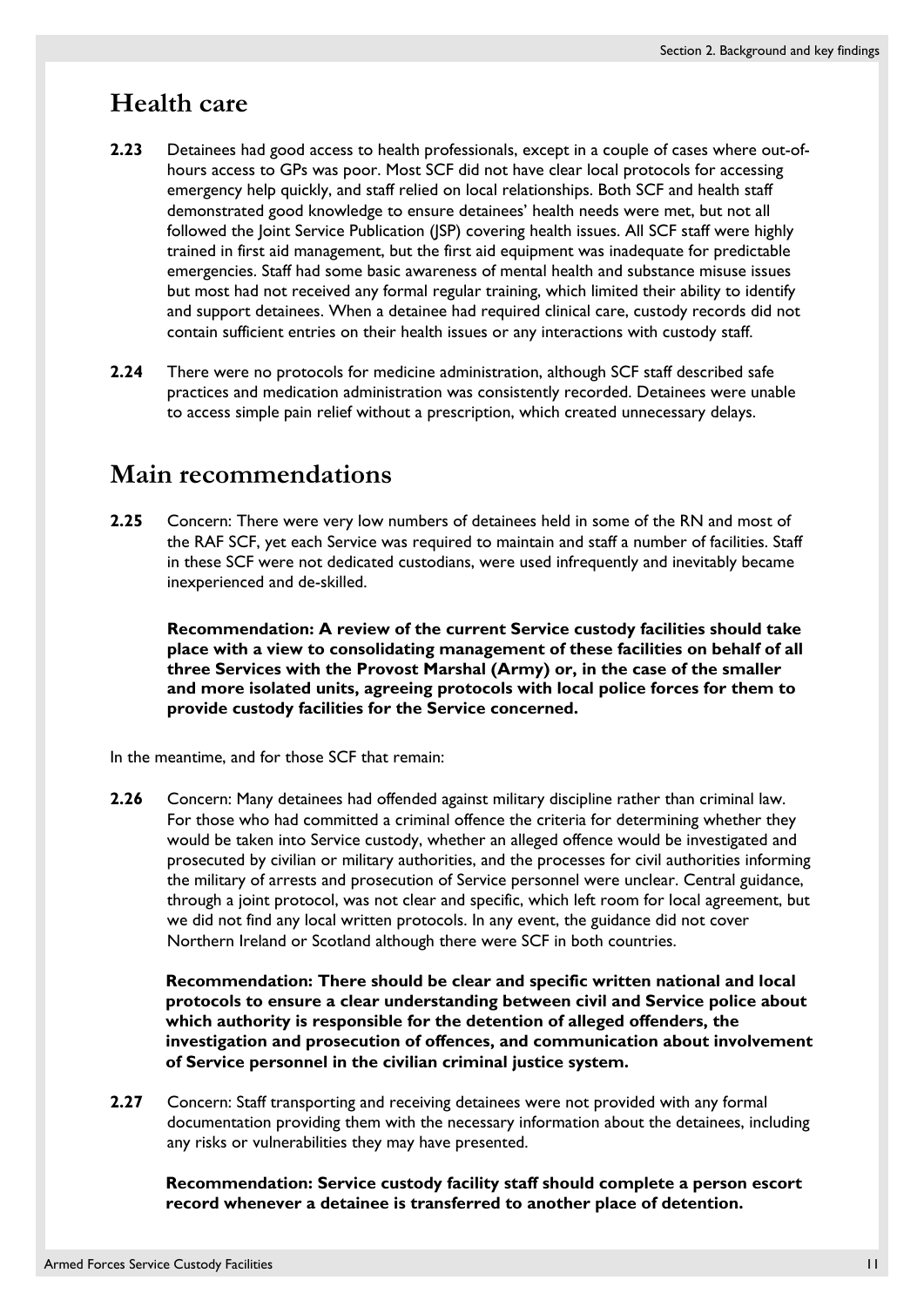<span id="page-11-0"></span>**2.28** Concern: Risk assessments were carried out in all the SCF, but they were often poorly completed, not proportionate and did not inform subsequent actions. Whatever the risks identified, all detainees were considered high risk for their first 24 hours. This created some complacency in that custody staff might not distinguish between detainees who were truly high risk and those who were just automatically classified as such. We found only one care plan prepared as a result of an assessment.

#### **Recommendation: Risk assessments should be proportionate to the risks identified and inform subsequent care of detainees.**

<span id="page-11-1"></span>**2.29** Concern: Many detainees were under the influence of alcohol but not all staff were clear about rousing checks on intoxicated detainees overnight. In some cases they were not carried out as staff wrongly believed that a detainee had to have eight hours' uninterrupted rest.

**Recommendation: All three Services should adopt the civilian police practice of rousing checks on detainees who are intoxicated, and record these on the custody record.** 

<span id="page-11-2"></span>**2.30** Concern: It was very difficult to get an overall picture of a detainee's treatment and respect for their rights during custody, Information about detainees, including authorisation of detention, was recorded in a variety of documents, not always located together and not always in the same place, even within the same Service.

**Recommendation: Information relating to the detainee should be kept in one contemporaneous custody record.**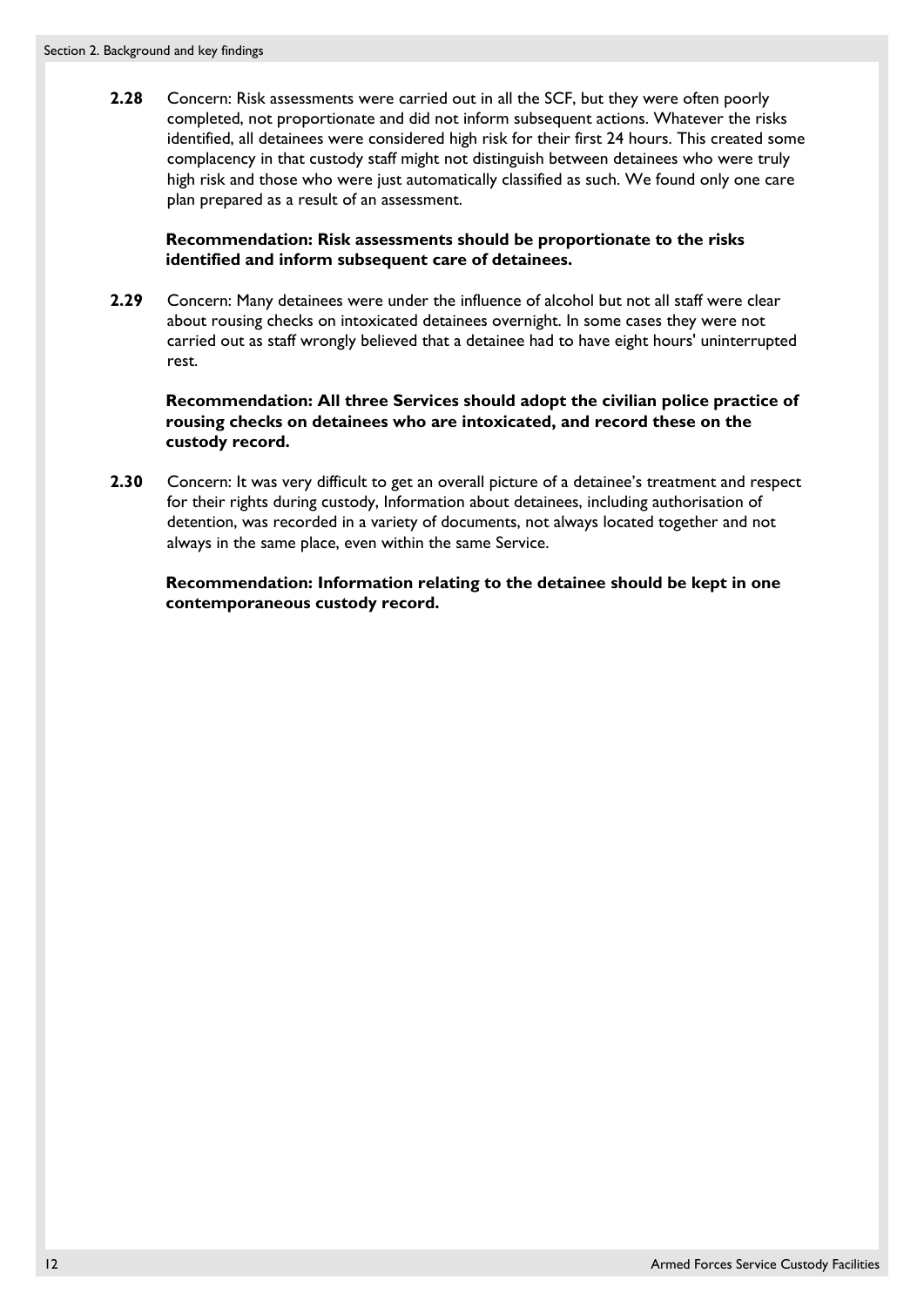## <span id="page-12-0"></span>**Section 3. Royal Navy**

### **Treatment and conditions**

*3.1 Some escort transport for detainees was dirty and some detainees were handcuffed in unsafe conditions. Staff provided mainly good care for detainees but information from risk assessments did not result in a care plan, staff did not make regular rousing checks of detainees who were asleep and intoxicated, and they did not carry anti-ligature knives routinely. Information about detainees was held in too many different documents. Safeguarding protocols were not evident. Use of force was not effectively monitored. There were few formal pre-release risk assessments although detainees in need of support were given information about relevant agencies. The SCF were clean but cells were stark and inadequately furnished. Some detainees had their own clothing removed unnecessarily. Food could not always be provided when needed.* 

### **Transfers and escorts**

#### **Expected outcomes: Detainees transferring to and from Service custody premises are treated safely, decently and efficiently.**

- **3.2** Detainees were transported to the SCF in Royal Navy police vans. Those at HMS Drake were clean, but those at HMS Neptune and HMS Nelson were dirty. The area in vehicles for carrying detainees was caged with a metal bench with no seat belts. We were told of detainees who had been handcuffed to both the front and rear in this caged area, which was unsafe. Handcuffs were removed on arrival at the SCF unless detainees' behaviour warranted otherwise.
- **3.3** A further van, used to transfer detainees for longer journeys from HMS Nelson in Portsmouth to the Military Corrective Training Centre (MCTC) at Colchester, was clean and had a compartment with upholstered seats and safety belts. We were told that detainees were generally transferred within a few hours of being sentenced and were not handcuffed. The van carried water and sandwiches on longer journeys, and staff assured us that detainees were given refreshments and regular toilet breaks, usually at police stations. Although transfers to the MCTC could take place throughout the day or night, staff at HMS Nelson said that they would keep detainees in custody overnight rather than travel then, which was appropriate. Staff did not complete formal person escort forms when transferring detainees to other places of detention (see main recommendation [2.27\)](#page-10-0).

#### **Recommendation**

<span id="page-12-1"></span>**3.4 Detainees should not be handcuffed with their hands behind their back during transfer.**

#### **Housekeeping point**

<span id="page-12-2"></span>**3.5** Vehicles used for transfer and escort should be clean.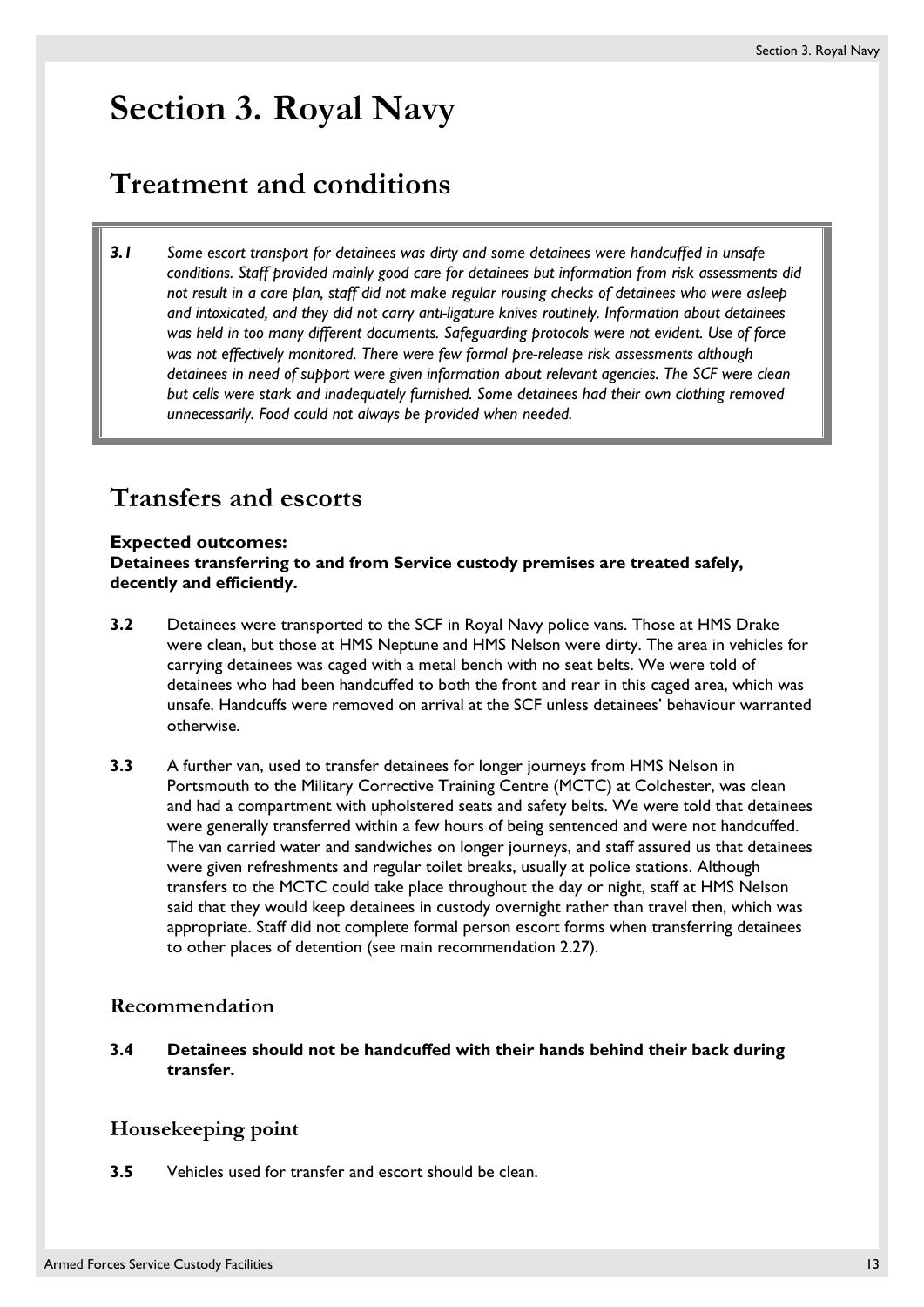### **Respect**

#### **Expected outcomes:**

#### **Detainees are treated with respect and their diverse needs are recognised and addressed during their time in custody.**

- **3.6** No detainees were in custody at the time of the inspection, so we had no opportunity to observe interactions between staff and detainees. We were told that only one detainee was booked in at a time, so privacy was ensured, and each detainee had an initial risk assessment.
- **3.7** The SCF gave reasonably good attention to the potential needs of women detainees, although sanitary products were not always available. Women would be searched by a female officer, with such staff called in if required.
- **3.8** Although Service personnel were mostly physically able, retained injured personnel, including amputees, would require reasonable adjustments in the facilities if they were detained. None of the SCF had specific provision for detainees with disabilities. A national rehabilitative facility at HMS Drake provided support and treatment to injured personnel, and custody staff could seek help from its staff if they were concerned about individuals who were vulnerable or with disabilities. There was some recognition in HMS Nelson and HMS Drake of the specific needs of young detainees, and staff had access to the welfare services to support them. Staff at HMS Neptune were less sure about how to manage young people.
- **3.9** Some religious texts were available and these, and religious artefacts, could be provided by the base chaplain, who could also see detainees on request. However, HMS Drake staff said that they had been unable to obtain a Qur'an. Staff at Drake were not able to tell us how they would manage a detainee who was observing Ramadan.

### **Recommendations**

- <span id="page-13-0"></span>**3.10 Custodial facilities should be able to meet the needs of detainees with disabilities that affect their mobility or such detainees should not be held in an SCF.**
- <span id="page-13-1"></span>**3.11 All SCF should have access to significant religious texts and artefacts to meet the faith needs of detainees, and detainees should be able to observe their main faith services.**

### **Safety**

#### **Expected outcomes:**

**Detainees feel and are safe throughout the duration of their detention. Detainees presenting any risks to themselves or others are assessed and managed by custody staff.** 

**3.12** Custody staff in all the SCF were aware of the need to carry out risk assessments on all detainees, and used a standard pro forma checklist. Very few completed assessments that we reviewed contained much more than ticked answers to the questions. Detainees were asked about self-harm, drugs and alcohol misuse and other possible areas of vulnerability. Completed risk assessments did not always fully explain the issues that were raised and did not lead to individual care plans for the detainee (see main recommendation [2.28\)](#page-11-0). All detainees, irrespective of the risks posed, were assessed as high risk and checked at least every 15 minutes for their first 24 hours, and this was excessive in some cases. Night lights were left on in cells to facilitate these checks, and were bright enough to disturb detainees' sleep. Reviews did not lead to a reduction in risk. All detainees were held singly in cells.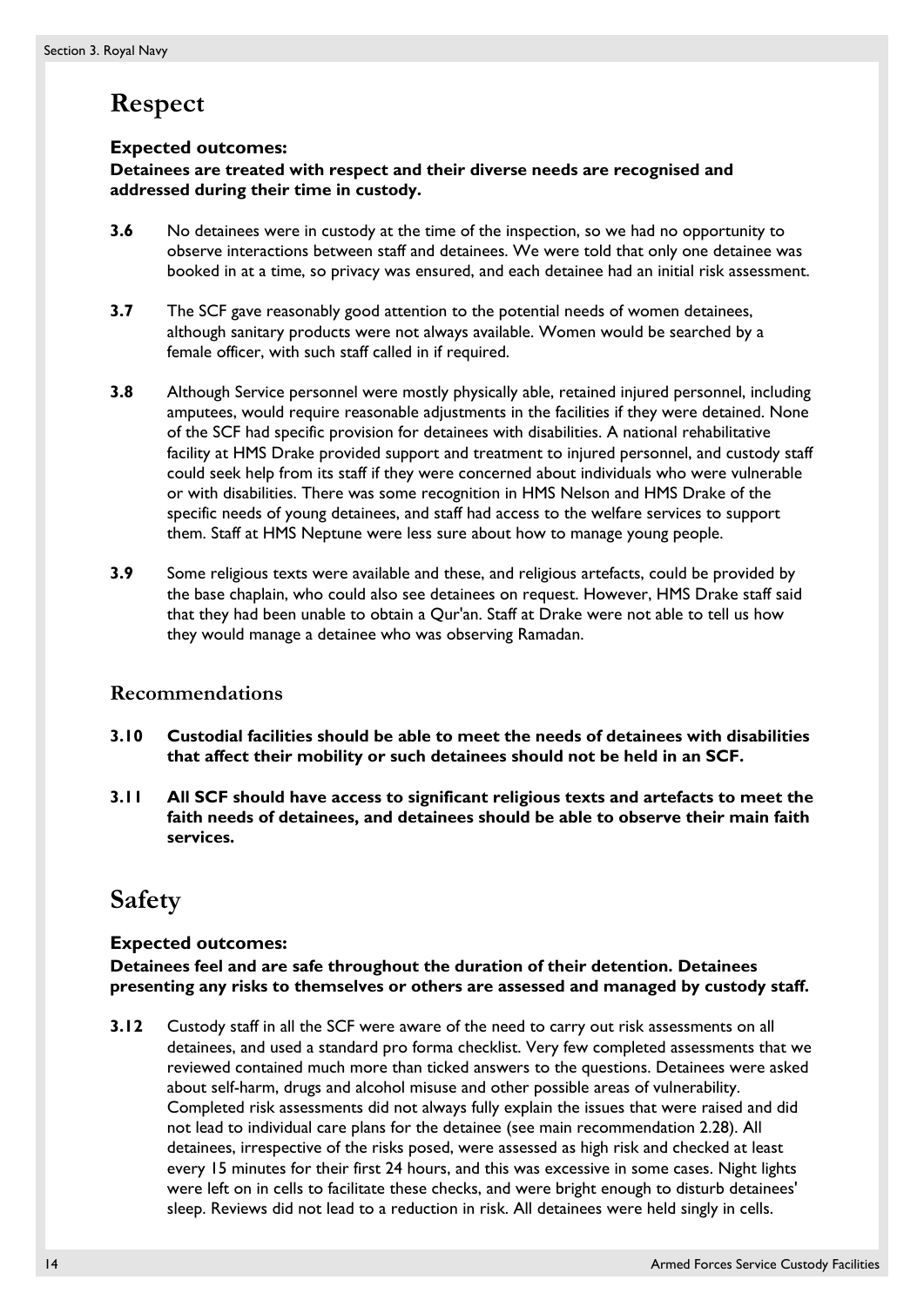Information about a detainee, including information from risk assessments, and any resulting actions were contained in several different documents, not always kept together, which made it difficult to get an overall picture of the issues faced by the detainee, their needs and the care and timeliness of care provided (see main recommendation 2.30).

- **3.13** Most staff had received some training in suicide and self-harm prevention but none routinely carried anti-ligature knives when detainees were held. The knives were available in all SCF but sometimes at a distance from the cells, which could lead to delays in access.
- **3.14** Staff were aware of the need to take additional care when managing detainees under the influence of alcohol. However, only staff at HMS Drake told us they would undertake full rousing checks, which would include obtaining a response to questions or commands from the detainee. Checks at HMS Nelson usually took place through a closed cell door with no close physical check of the detainee (see main recommendation [2.29\)](#page-11-1).

#### **Housekeeping point**

<span id="page-14-2"></span>**3.15** When detainees are held, all staff should carry appropriate ligature cutters.

### **Safeguarding**

#### **Expected outcomes:**

**Young detainees (under 18) are properly protected in a safe environment. All staff safeguard and promote their welfare. Detainees will only be subject to force which is proportionate, lawful and used as a last resort. Detainees are transferred or released safely and decently.** 

**3.16** Staff had very little understanding of the concept of adults at risk, although they said they would contact the defence community mental health team if they had concerns. We were told that it was rare to detain naval personnel under the age of 18 and staff were aware of the need to provide additional support to detainees under 18. However, they did not know of any formal safeguarding protocols or referral systems for young detainees or adults at risk and had not received any formal training in safeguarding. Staff at HMS Nelson called on naval family Services to assist with detainees under 18, and also said that they could provide the services of appropriate adults for young people or adults at risk<sup>[2](#page-14-0)</sup> through their legal Services division.

#### **Recommendation**

<span id="page-14-1"></span>**3.17 Custodial staff should be fully trained in the needs of detainees under 18 and other detainees at risk, and how to make referrals to appropriate services.** 

 $\overline{a}$ 

<span id="page-14-0"></span> $2$  We define an adult at risk as a vulnerable person aged 18 years or over, 'who is or may be in need of community care services by reason of mental or other disability, age or illness; and who is or may be unable to take care of him or herself, or unable to protect him or herself against significant harm or exploitation'. *No secrets* definition (Department of Health 2000).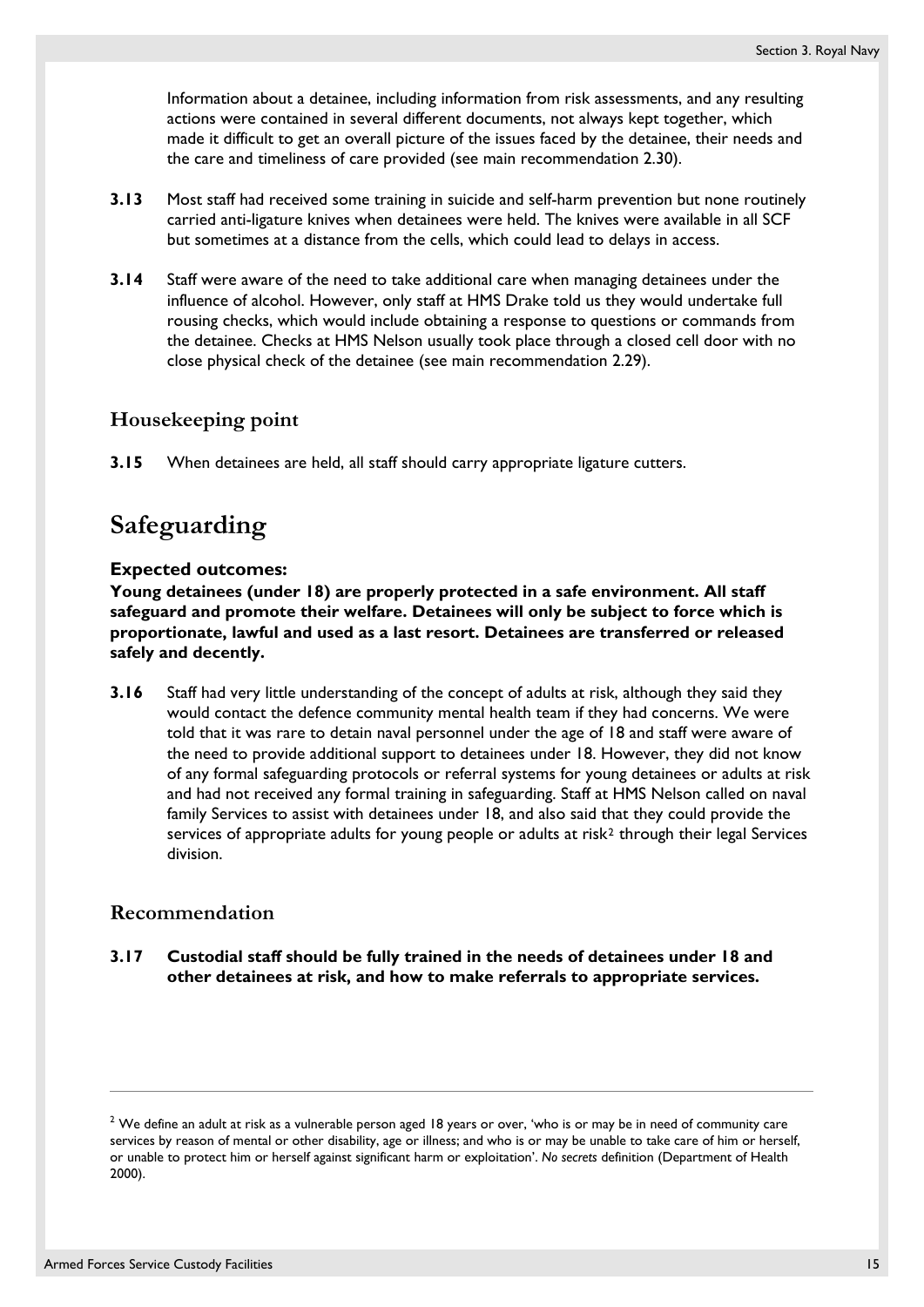#### **Use of force**

- **3.18** Staff had been trained in the use of force and had regular refresher courses. Some told us of the need to prioritise de-escalation in cases where detainees were refractory. Handcuffs were only used where an assessment deemed it necessary, and they were removed at the earliest opportunity.
- **3.19** Use of force was recorded in officers' notebooks and reported on a specific form. We were not assured that there was any local scrutiny of use of force, and staff were not aware of any oversight of its use. Staff at HMS Nelson said that they would send use of force forms to the Service crime bureau, but in fact completed forms were copied to the Area Naval Provost Marshals and to the Defence School of Policing and Guarding to inform PST instructors.

#### **Recommendation**

#### <span id="page-15-0"></span>**3.20 Use of force in SCF should be subject to appropriate analysis and governance.**

#### **Release and transfer**

- **3.21** We saw few completed pre-release risk assessments in the detainee records we examined. The ones that were completed lacked detail and were not useful in assisting the detainee on release.
- **3.22** Detainees released from HMS Nelson were often expected to make their own way back to their base or place of release. Travel warrants were provided at all SCF for those travelling long distances, and divisional officers could provide funds for those closer to their base, if required. At HMS Drake, detainees were released into the care of someone they knew, such as their unit officer.
- **3.23** Staff in all SCF signposted detainees to support agencies and some made referrals to divisional welfare staff. At HMS Nelson, staff ensured that commanding officers were aware of any of their staff held in detention and when they were released.
- **3.24** Not all SCF had a copy of the training and advice DVD about the MCTC or the means to show it to detainees expecting to go there. The DVD was also out of date (see paragraph [4.32\)](#page-26-0).

#### **Recommendation**

<span id="page-15-1"></span>**3.25 All detainees should be fully assessed on their release, with appropriate referrals to support services where required.**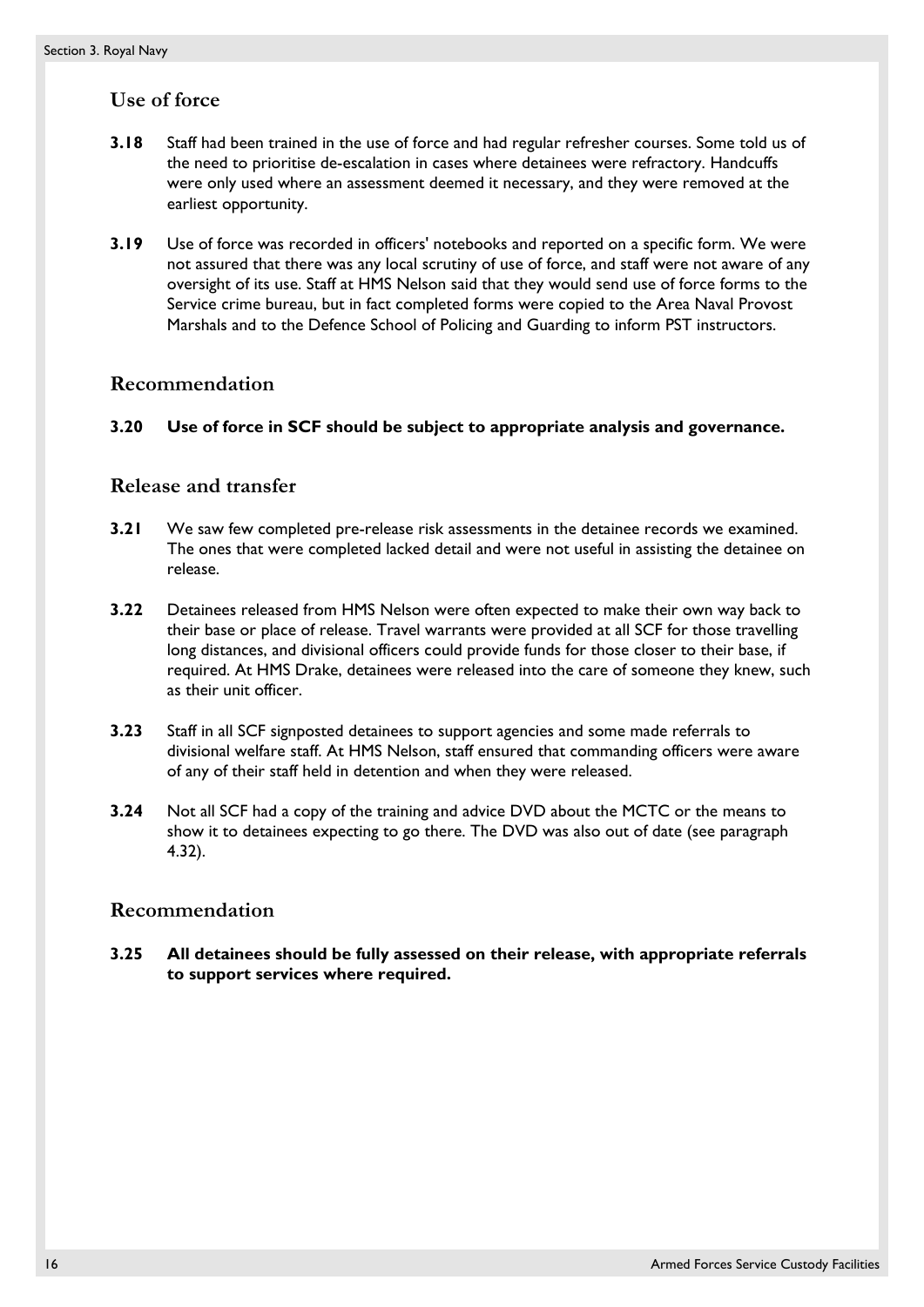### **Physical conditions**

#### **Expected outcomes:**

#### **Detainees are held in a safe, clean and decent environment, which is in a good state of repair and fit for purpose.**

- **3.26** All the cells and communal areas were clean and well maintained. No cells had any furniture other than a bed plinth, some of which were low and not suitable for detainees to sit on comfortably. We found no obvious ligature points. Evacuation policies were in place and staff were aware of the procedures.
- **3.27** Cell call bells were tested daily and health and safety checks carried out regularly. Checks were recorded and use of the cell bell explained to detainees.

#### **Recommendation**

<span id="page-16-0"></span>**3.28 Detainees should be provided with furniture in their cells, subject to a risk assessment.**

### **Detainee care**

#### **Expected outcomes:**

**Detainees are able to be clean and comfortable while in Service custody facilities. Detainees are offered sufficient food and drink. Detainees have regular access to facilities and activities that preserve and promote their mental and physical well-being.** 

- **3.29** All detainees were given mattresses, pillows and blankets or duvets. Access to toilets and showers was on request in all the SCF. Toilet and shower areas were clean and adequately screened, with toilet paper supplied. Checks when the facilities were not occupied did not include running the water regularly to reduce the risk of bacteria build-up. Not all SCF had supplies of sanitary products for women detainees. Custody staff said they would buy supplies if required but only during usual shop opening hours.
- **3.30** All detainees held in HMS Neptune and HMS Nelson had their clothing removed and were required to wear overalls. None of the SCF had supplies of underwear. Detainees at HMS Drake only had their clothing removed if it was needed for forensic examination. Paper overalls were sometimes provided if supplies of overalls had run out.
- **3.31** Food was provided from the galley at regular meal times but there were no formal arrangements for providing food outside these times. Some staff said they would provide food from elsewhere if a detainee was hungry, but most were unable to provide food outside regular meal times. Drinks, including water, were available throughout detention but only on request.
- **3.32** Detainee records showed that detainees spent much of their time sleeping. There was very little for detainees to do. A few newspapers, magazines and books were available on request, and radios were occasionally provided in some SCF.
- **3.33** Not all the outside exercise areas were sufficiently private the one at HMS Neptune was overlooked by private houses and a school. At HMS Drake and HMS Nelson, detainees had to use the van dock to access fresh air, with the latter overlooked by offices. Detainees could generally smoke outside on request.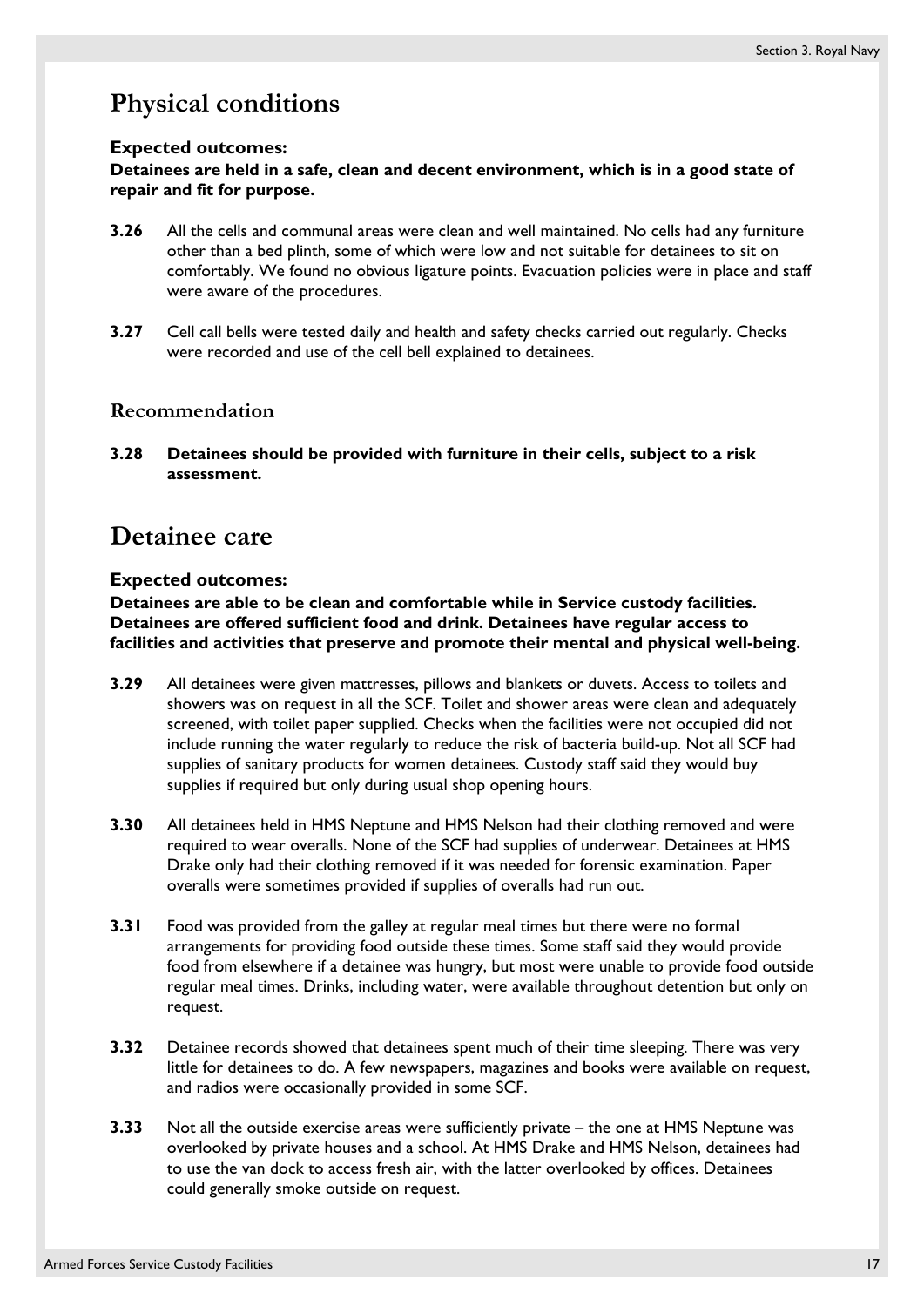**3.34** Detainees were given access to telephones on their initial reception and then daily. The initial call was free. Detainees were only able to receive visits in exceptional circumstances which was appropriate for most due to their short stays.

#### **Housekeeping points**

- <span id="page-17-0"></span>**3.35** All SCF should stock women's sanitary products and routinely provide them to women detainees.
- <span id="page-17-1"></span>**3.36** Detainee clothing should only be removed following risk assessment or for forensic reasons, and underwear should be available.
- <span id="page-17-2"></span>**3.37** Food should be available for detainees 24 hours a day.
- <span id="page-17-3"></span>**3.38** Detainees should have constant access to drinking water throughout their detention.

### **Individual rights**

*3.39 Authorisation of detention was appropriate and rarely refused. The SCF ensured that detainees did not remain in custody for longer than necessary, and it was rare for detention to last longer than 12 hours. Detention records did not make clear that all legal rights had been facilitated. Detainees had good access to legal representatives. Staff knowledge of the complaints procedure was poor.* 

### **Rights relating to detention**

#### **Expected outcomes:**

**Detention is appropriate, authorised and lasts no longer than is necessary.**

- **3.40** The criteria for determining whether arrested Service personnel would be taken into Service custody, whether an alleged offence would be investigated and prosecuted by civilian or Service police, and the processes for civil authorities informing the Service of arrests and prosecution of Service personnel were vague. Central guidance, through a joint protocol, was not clear and specific, which left room for local agreement, but we did not find any local written protocols (see main recommendation [2.26\)](#page-10-1).
- **3.41** Detention could only be authorised by the commanding officer or a delegated representative. The detention files we reviewed showed that appropriate authorisation was obtained in all cases. SCF staff were clear that they could not detain anyone until authorisation had been granted. Detention files recorded reasonable explanations for seeking authorisation. Staff we spoke to at all the custody facilities were not aware that custody had ever been refused, which they said was primarily because naval personnel were only arrested when absolutely necessary, after alternatives had been considered.
- **3.42** Royal Navy police were able to use section 69 of the Armed Forces Act 2006 'in anticipation of arrest'. This permitted them to take a member of the Navy away from potential conflict to prevent their involvement in a situation that might lead to their arrest. We were told that this was a useful piece of legislation that prevented individuals from being arrested.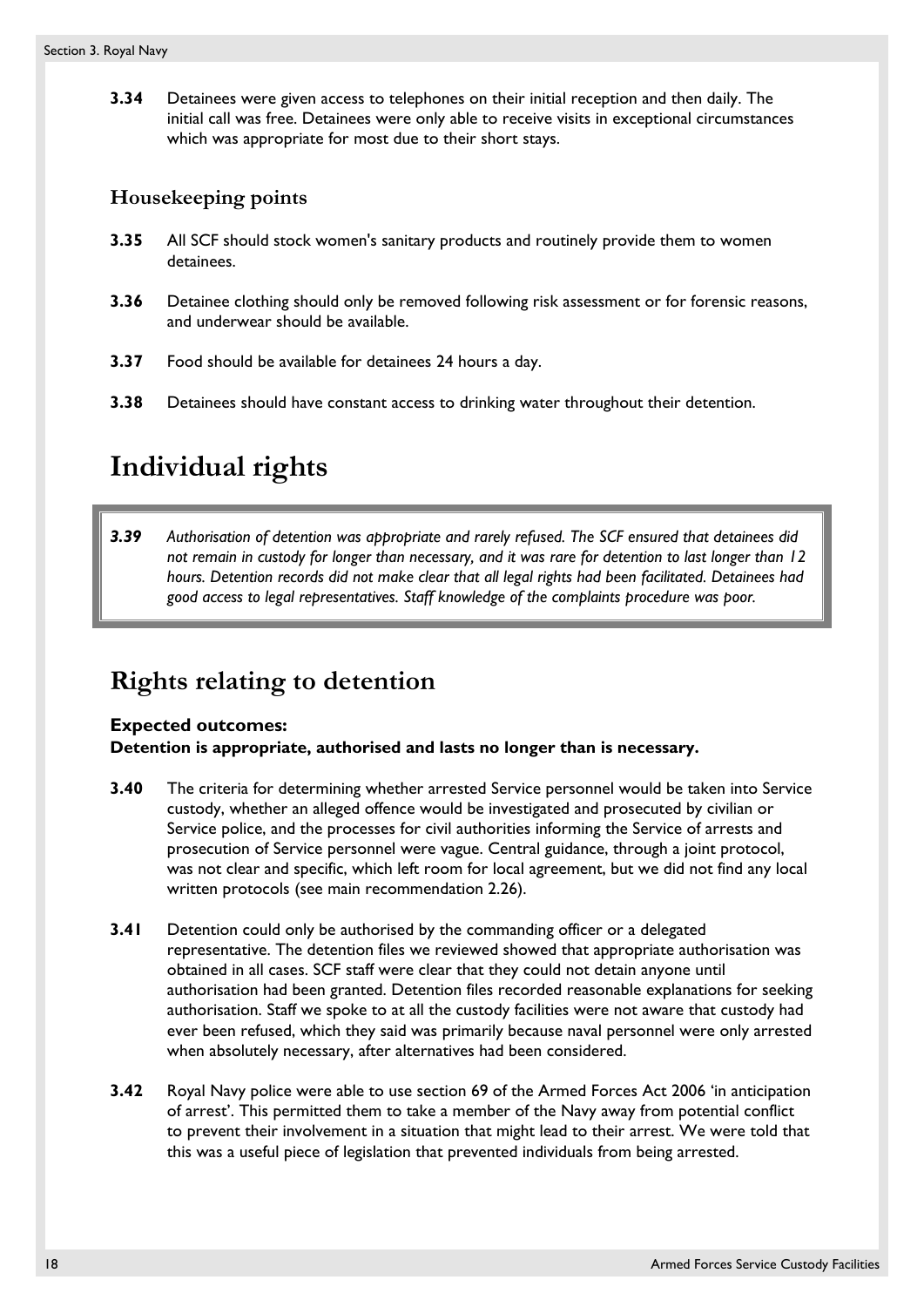- **3.43** There was a good emphasis on ensuring that detainees did not remain in custody longer than necessary. Detention was always initially authorised for 12 hours, and in the detention files we reviewed detainees did not remain in custody for any longer than this initial period. There was good use of direct orders to detainees to attend the SCF for later interview, and it was an arrestable offence if they failed to attend. This measure minimised the time that detainees spent in custody.
- **3.44** Royal Navy police officers had routine policing duties alongside their custodial roles. At HMS Neptune and HMS Drake we were told, and saw evidence in custody files, that the arresting officers sometimes had to undertake custody duties, and could potentially be the investigating officer. This was a clear conflict of interest and potentially compromised the integrity of the investigation.
- **3.45** All three SCF had a memorandum of understanding with the local police force to enable naval personnel to be held in local civilian police custody. At HMS Neptune this option was used to good effect and meant that the civilian police provided custodial Services for the very few alleged offenders who required detention, and the very limited SCF facilities and resources were not used.

#### **Recommendation**

<span id="page-18-0"></span>**3.46 Custody staff should not investigate offences allegedly committed by detainees under their care.** 

### **Rights relating to Joint Service Publications relevant to UK armed forces Service custody facilities**

#### **Expected outcomes:**

**All rights relating to relevant Service codes of practice are adhered to.** 

- **3.47** Although the custody records showed that detainees had been informed of their rights, information about whether their rights had been subsequently facilitated was difficult to locate in the detention files we reviewed. For example, at HMS Nelson, other than a notice given to the detainee immediately before interview, there was no record of whether the right to legal advice had been accepted or not or, if necessary, acted upon. At HMS Neptune, evidence that legal representation was requested was in the investigation paperwork rather than in the daily occurrence book. The recording was better at HMS Drake, where the daily occurrence book clearly recorded that detainees were informed of their rights as part of the booking-in process, and that the Ministry of Defence form (811A) 'Service police notice to suspect upon arrest or at interviews with the Service police', which outlined detainees' rights, had been given to them.
- **3.48** There was a duty solicitor scheme, and we were told that solicitors usually attended promptly, with no concerns about the scheme reported to us. There were private rooms, with a telephone, that detainees could use to consult their legal representative. There were no notices about detainees' right to free legal advice.
- **3.49** In most files we reviewed, detainees were asked to nominate a person they would like to be informed of their arrest. While the details of the nominated person was recorded in the occurrence book or register, it was not always clear whether the call had been made. One detention file stated that at 3am the detainee had requested his next of kin to be contacted, but he was released at 11.20am without being informed that this had been done, which was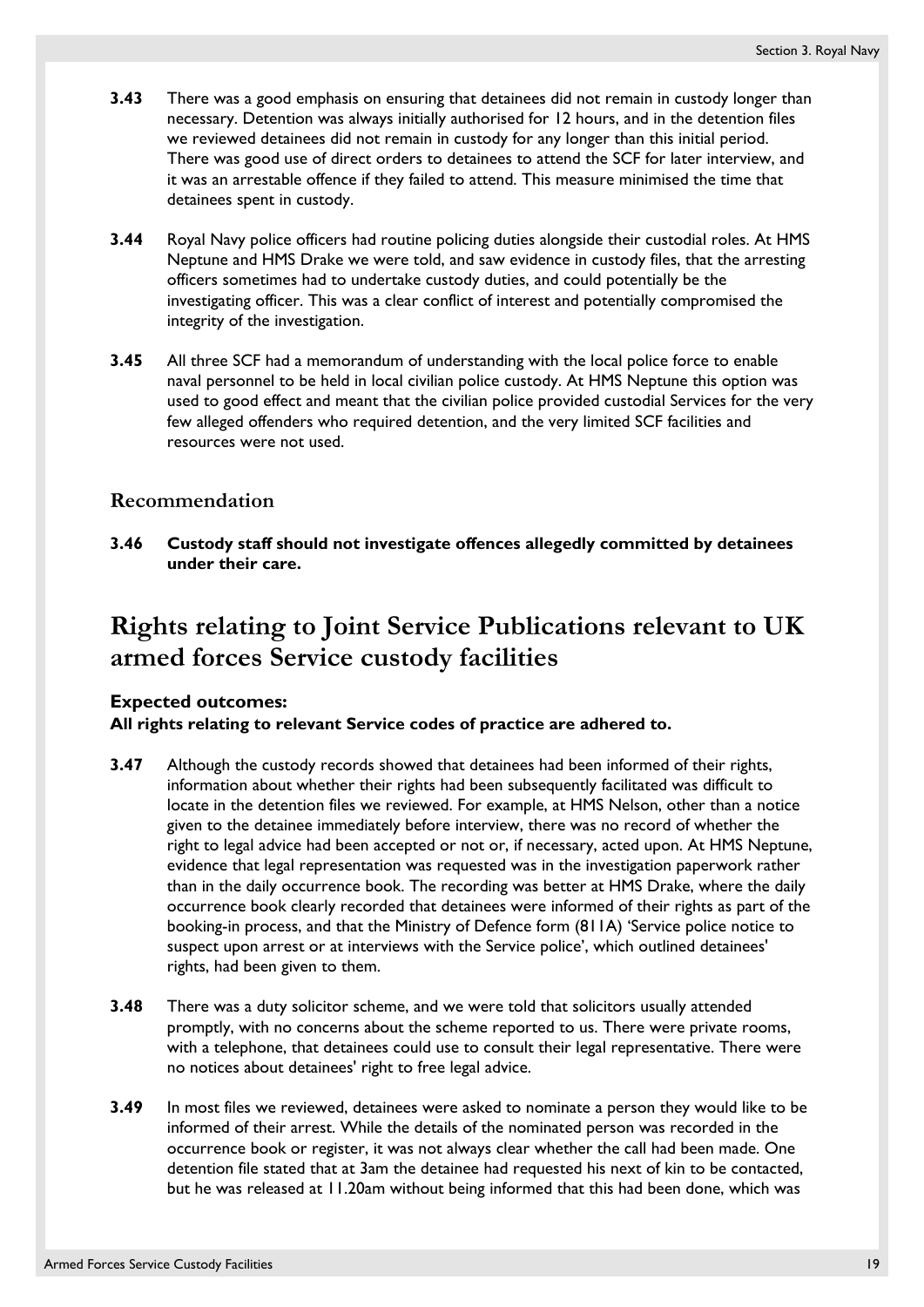poor practice. However, there were records that divisional officers had been informed of a detainee's arrest.

- **3.50** Detainees not under sentence (DNUS) were given a comprehensive booklet, *Your rights if you are accused of an offence under the Service justice system*. Codes of the Service custody and Services of relevant sentences rule 2009 were available in all the SCF, which would allow the detainee to read it or staff would photocopy the extracts they required. SCF staff were clear that if detainees were unable to comprehend the information given to them they would go through the documentation with them and ensure they understood their rights.
- **3.51** SCF staff told us that most detainees were brought into custody for alcohol-related offences, and that they contacted medical officers if they were concerned about their fitness to be detained. The detention records showed that detainees were given a rest period before they were interviewed, either because they were under the influence of alcohol or drugs or because of the late hour.
- **3.52** SCF staff could not recollect any recent requests for authorisation for an intimate search of a detainee, but they understood the level of authorisation required and the process for such a search.
- **3.53** There were no telephone interpreting services available for non-English speakers or appropriate equipment (double handsets), but all three bases said that they would contact the local police force and obtain an interpreter if required. Staff could not recall having to request such services.
- **3.54** SCF staff had no guidance on granting access to detainee records for legal representatives or detainees. Some told us that they would make these available on written request, and would copy paper files, registers and occurrence books.

#### **Housekeeping points**

- <span id="page-19-0"></span>**3.55** Detainee records should clearly record that their rights have been explained, whether these have been accepted or not, and any subsequent facilitation of such rights.
- <span id="page-19-1"></span>**3.56** Information about free legal advice should be displayed prominently in all SCF.
- <span id="page-19-2"></span>**3.57** SCF staff should have sufficient knowledge about how to respond to the needs of young people detained.
- <span id="page-19-3"></span>**3.58** Telephone interpreting services, and a double-handset telephone, should be available to interview and communicate with detainees who require them.

### **Rights relating to treatment**

#### **Expected outcomes:**

**Detainees know how to make a complaint and are able to do so.** 

**3.59** Information about how a detainee could make a complaint was displayed in the SCF, but the notices were too small and would have to have been pointed out to the detainee. Some documentation given to detainees provided information about how to make a complaint, and in the records we reviewed detainees were asked as part of the release process if they had any complaints about their arrest or their detention. SCF staff said they had never known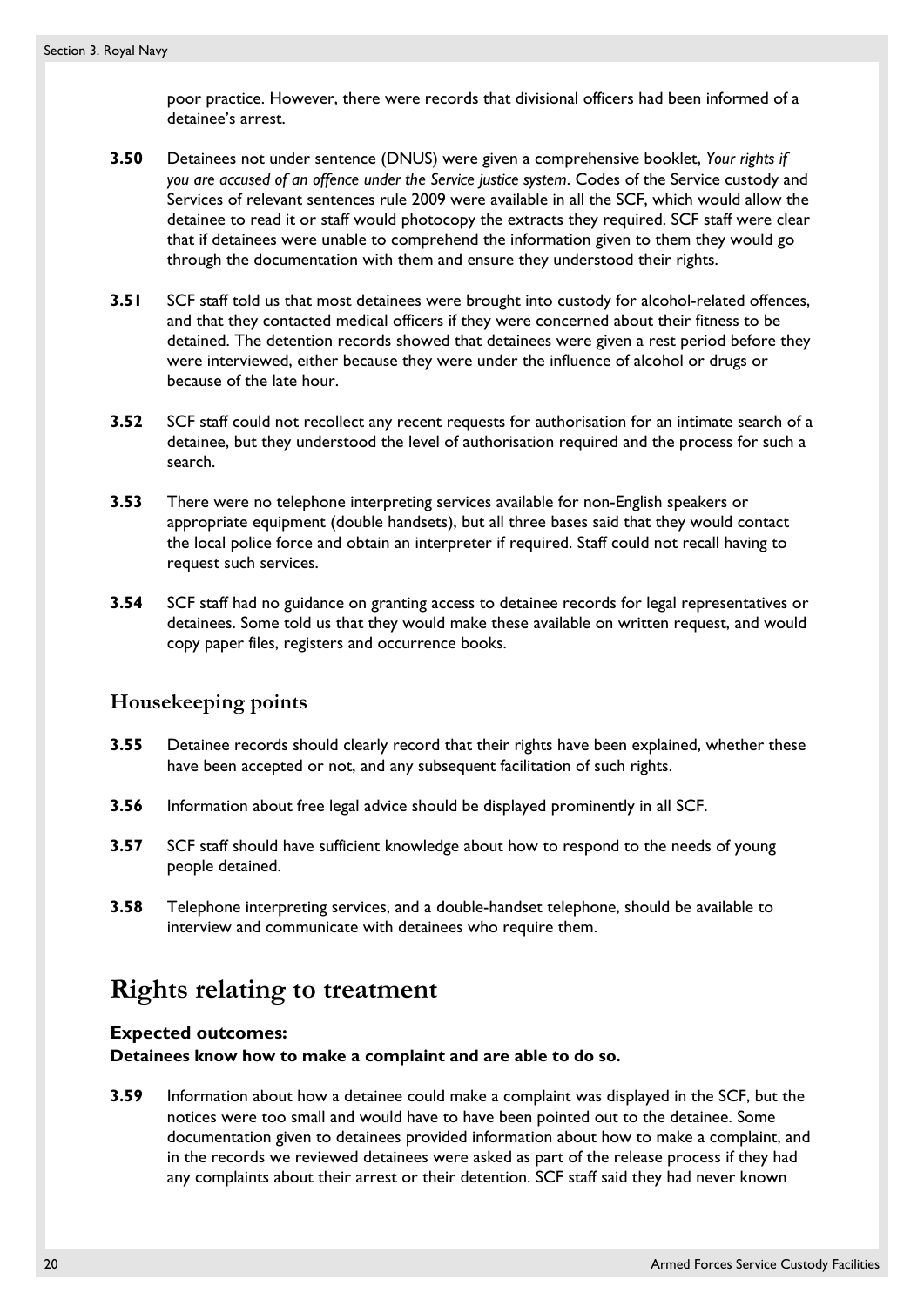any complaints being lodged which was not surprising as detainees were asked by the staff who detained them if they had any complaints.

- **3.60** We were not assured that there was a confidential complaints system in operation. We were told that complaints were taken by someone independent of the arrest. If the complaint was about a detainee's treatment, a senior manager investigated it. If appropriate, the matter was referred to the professional standards department (which dealt with complaints that potentially involved misconduct by a member of the Royal Navy and possible disciplinary action or advice). There were no standard complaint forms that detainees could complete. SCF staff were not aware of any timescales in dealing with complaints and so could not give a detainee any advice or guidance.
- **3.61** There was no information in the SCF or in the documentation for detainees about the Service Complaints Commissioner (SCC). Although staff were aware of the SCC, they had no relevant information to give to detainees.

#### **Recommendation**

<span id="page-20-0"></span>**3.62 A confidential complaints system should be introduced and information about how to make a complaint, including the role of the Service Complaints Commissioner, should be given to all detainees and also be prominently displayed in the SCF.** 

### **Health care**

*3.63 Detainees had good access to required health care support, but there were insufficient local protocols to ensure their health needs were consistently met. Custody staff were well trained in first aid, but the available emergency response equipment was too limited.* 

#### **Expected outcomes:**

**The health needs of detainees are addressed during their time in custody.** 

- **3.64** Custody staff reported that the demand for health care professionals (HCPs) was low, but there was good access to health professionals as needed. They requested HCP involvement based on identified detainee need, such as medical history or injuries, and on detainee request. Requests for a same gender HCP were facilitated if possible.
- **3.65** Custody staff had not received mental capacity training, but said that they used a common sense approach. Custody staff had no training on mental health or substance misuse management, but contacted health staff for advice as required.
- **3.66** Custody staff reported that all medications brought in by detainees was checked by a HCP and administration instructions written as required. All medications were stored in locked cupboards, although not all the storage facilities were sufficiently secure. Custody staff supervised and recorded all medication administration, but there was no medication protocol to ensure consistent safe practice.
- **3.67** Not all the SCF had clear easily accessible protocols to identify and respond to medical emergencies, although staff described the appropriate action to take. All staff were first aid trained and all SCF had basic first aid supplies, but the equipment was inadequate for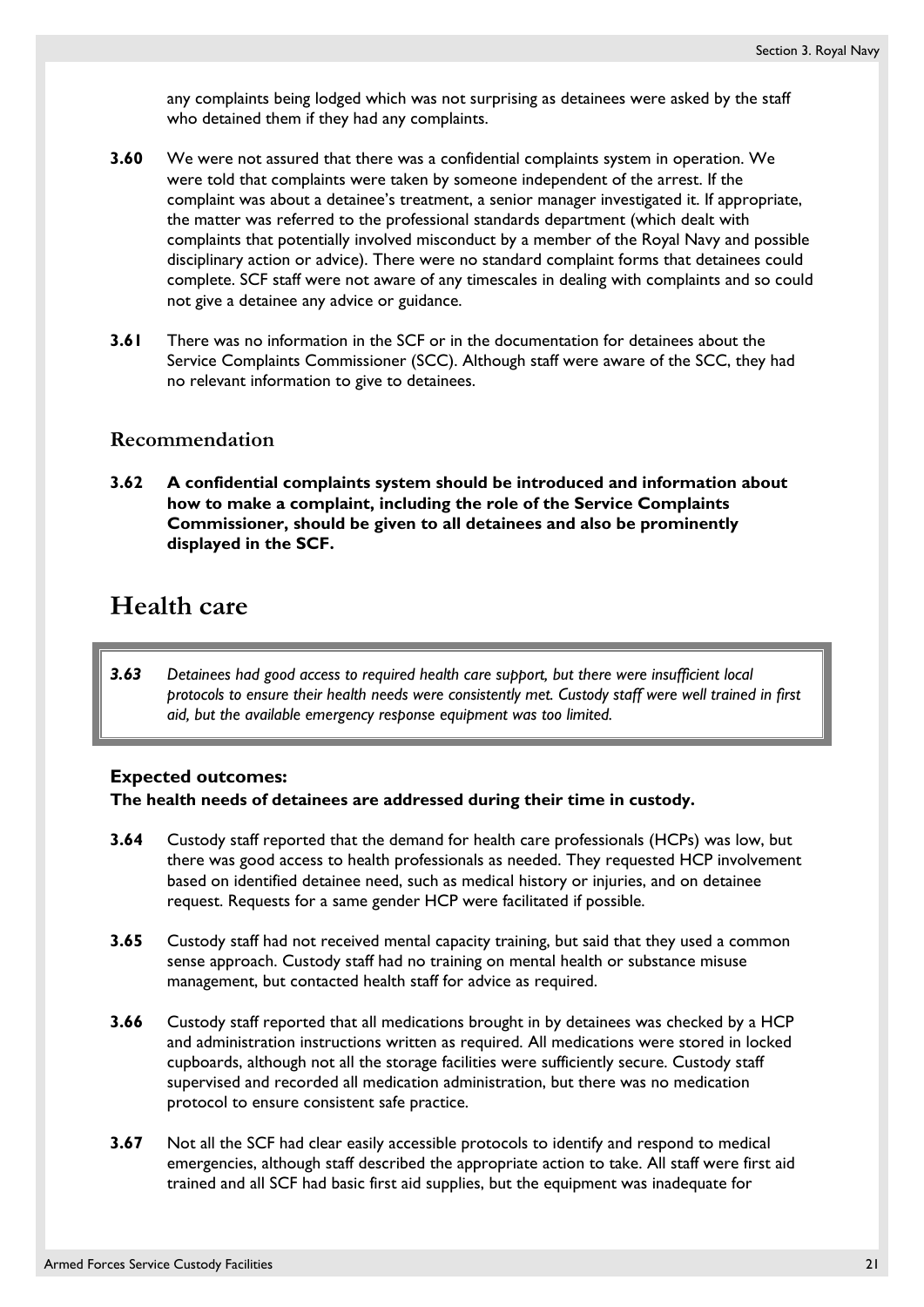predictable emergencies related to intoxication or major self-harm. All staff said that first aid supplies were checked regularly, although these checks were not always recorded.

**3.68** Staff said that they would request health professionals to attend after the use of force or mechanical restraints if injury was evident or on detainee request, but they had never been asked to attend and injuries had never occurred. They did not routinely attend as specified in joint Service protocol (JSP) 837. Staff said that they would refer any need for intimate searches of detainees to Service health staff, but we were not assured that they could provide this service.

#### **Recommendations**

- <span id="page-21-0"></span>**3.69 There should be a complete range of evidence-based protocols, agreed with key stakeholders, covering all aspects of detainees' health needs, including medical emergencies, medications administration, referral to health services and intimate searches. All medication should be securely stored in lockable wallmounted drug cupboards.**
- <span id="page-21-1"></span>**3.70 Detention staff should receive training to identify and safely manage detainee health issues, including mental health awareness, substance misuse awareness and mental capacity.**
- <span id="page-21-2"></span>**3.71 First-aid kits should contain sufficient in-date equipment to manage predictable incidents, such as serious self-harm or choking, and have regular recorded checks, and all staff should be trained in its use.**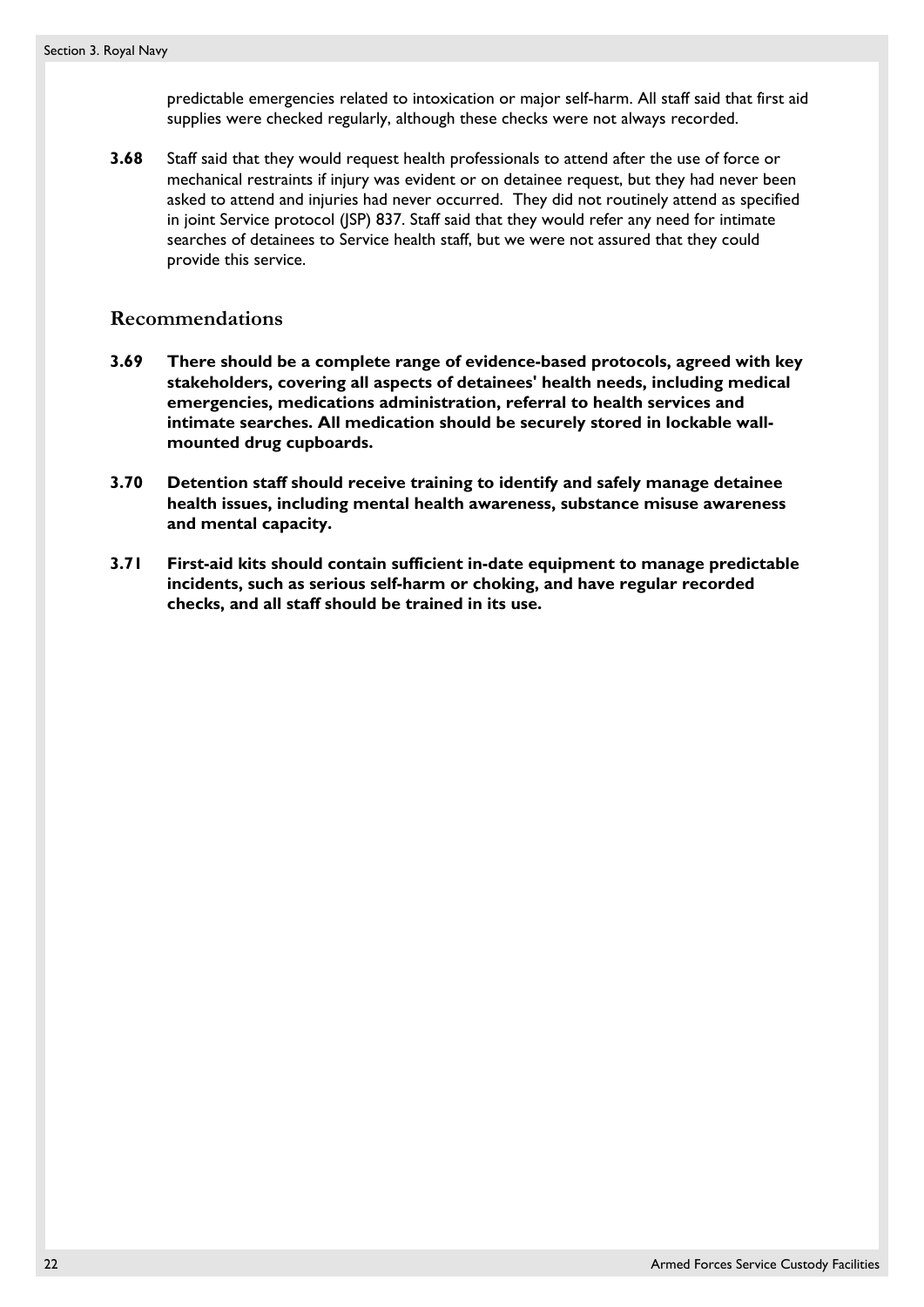## <span id="page-22-0"></span>**Section 4. Army**

### **Treatment and conditions**

*4.1 Facilities were used to detain people both under sentence and during investigation, usually for no more than 14 days. All staff had been trained in basic custody management but further training, such as in mental health, was inconsistent. Detainees sometimes travelled long distances overnight unnecessarily. Custody recording was inconsistent and failed to provide a constant record between different sites. Provision for young people was mixed. Physical conditions were clean and well maintained but unnecessarily austere. Pre-release risk assessment was inconsistent. The remit of the inspection did not include the treatment of detainees once they were in the custody of the Royal Military Police (RMP).* 

### **Transfers and escorts**

#### **Expected outcomes:**

**Detainees transferring to and from Service custody premises are treated safely, decently and efficiently.** 

- **4.2** Transfers to and from SCF were generally made by the detainee's own unit staff. The escort complement was usually a driver and two escorting staff, of whom at least one would be of the same sex as the detainee. Ordinary saloon cars were used to transport detainees and although handcuffs were carried they were rarely used.
- **4.3** Some journeys were very long for example, it took more than eight hours to travel from Dreghorn in Scotland to the Military Corrective Training Centre (MCTC) in Colchester. This particular journey usually took place overnight, which was unnecessary, but escorting staff were under the misapprehension that MCTC staff would only receive detainees during the early morning when, in fact, they would have received detainees at any time. Toilet stops were scheduled and were normally at motorway service stations, although there could be stops at other Army bases en-route if required.
- **4.4** Escorts from Aldergrove in Northern Ireland were flown to Stansted Airport (again usually not handcuffed) and then by road for the short journey to MCTC. Other journeys were significantly shorter and usually took place during the working day.
- **4.5** A full copy of the detainee's assessment record (DAR) was provided to the escort for delivery at MCTC, but there was little recorded evidence of information sharing with escort staff (see main recommendation [2.27\)](#page-10-0) and no continuous record of custody beyond the use of a form known as a 'live body receipt', which gave basic information about the detainee and their detention (see main recommendation [2.30\)](#page-11-2). Detainees were informed of their transfer as soon as transfer notices were received and were allowed a free telephone call to inform families.
- **4.6** In addition to transfers from places of arrest to hearings and to the MCTC, members of the RMP also escorted detainees from the SCF to RMP stations. We were told that this was primarily for investigative interviews, but that the RMP often released detainees from custody without the need for them to return to the SCF. SCF staff were unaware of the treatment of and conditions for detainees once they had left the SCF, and few had ever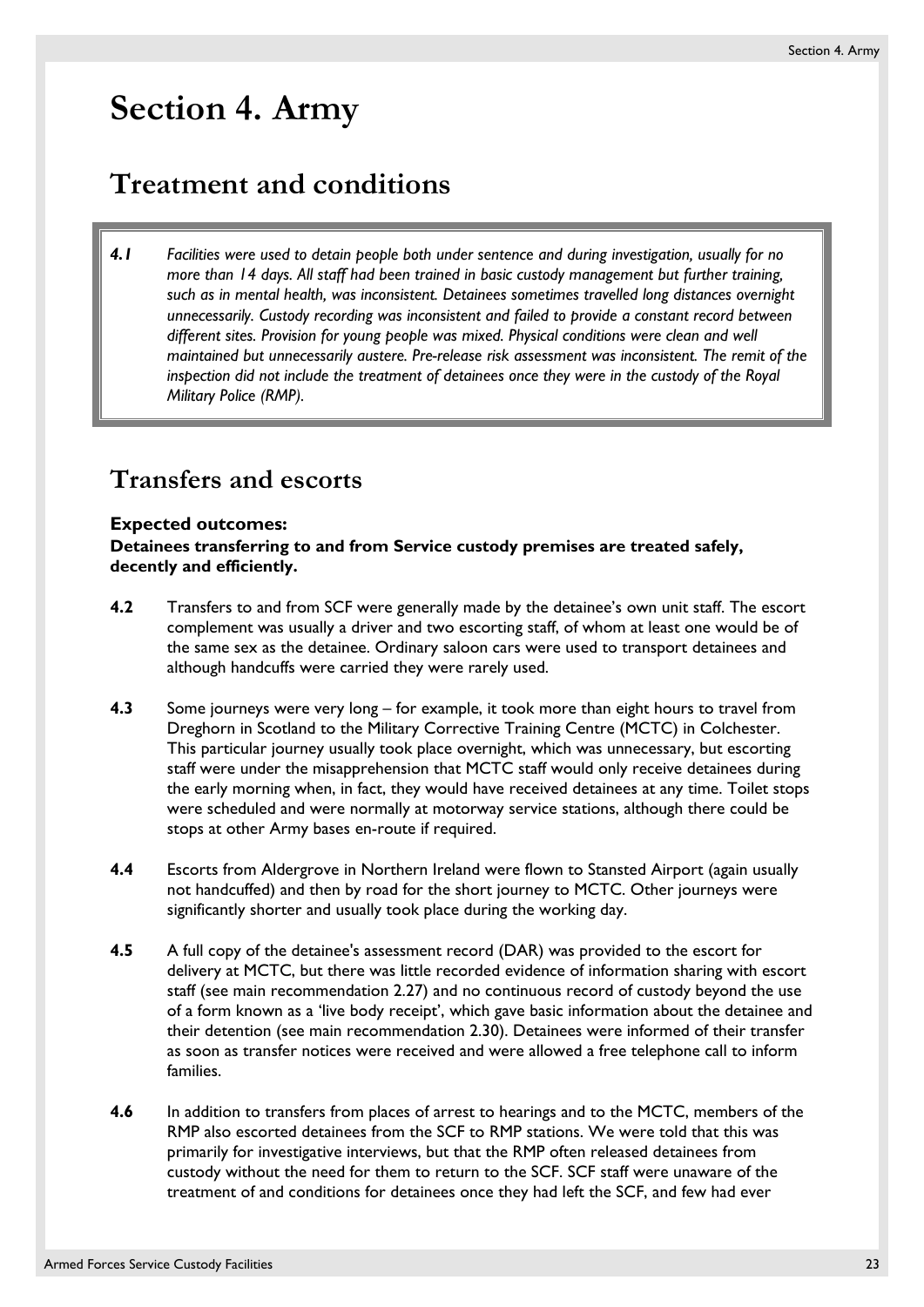visited the local RMP station. As our remit during the pilot SCF inspection in March 2013 and this first full inspection did not include RMP stations, we did not inspect the treatment and conditions of detainees while they were in the custody of the RMP.

#### **Recommendations**

- <span id="page-23-1"></span>**4.7 Detainees should not be escorted overnight to the Military Corrective Training Centre.**
- <span id="page-23-2"></span>**4.8 Custody procedures should provide assurance about the treatment and conditions of detainees while detained in RMP facilities.**

### **Respect**

#### **Expected outcomes:**

**Detainees are treated with respect and their diverse needs are recognised and addressed during their time in custody.** 

- **4.9** There were very few detainees in custody during our inspection but almost all who we spoke to at the MCTC reported good and respectful treatment. SCF staff were able to demonstrate a good knowledge of those who had been in their care.
- **4.10** The initial interviews and subsequent risk assessment of detainee arrivals at an SCF were held in sufficient privacy – usually in designated interview rooms or in offices next to the custody staff office. Searching was proportionate and always conducted by custody staff of the same sex.
- **4.11** Although Service personnel were mostly physically able, retained injured personnel, including amputees, would require reasonable adjustments in the facilities if they were detained. There was no awareness by any SCF of the potential needs of detainees with disabilities or temporary debilitating injuries. The only suitable adaptation at any of the sites was a disabled toilet at Bulford.
- **4.12** All sites had access to the base chaplaincy and contact varied from 'on request' to a daily visit by the chaplain to see those in custody and also the custodians. Access to chaplains of minority faiths depended on the religious make up of the barracks. All SCF held a range of religious artefacts, although, with the exception of Bulford, there had been little consideration of the practicalities required for some observance – such as indicating the direction of Mecca for Muslim detainees or how to arrange food during Ramadan and other religious festivals. As with other daytime activities, detainees could usually attend religious services under the supervision of their own units. Where this was not possible for security reasons, the chaplain would visit the unit.
- <span id="page-23-0"></span>**4.13** It was very unusual for women to be held in custody and arrangements were subsequently underdeveloped, although separate accommodation had been allocated at Merville Barracks SCF. We were told that as there were few (or no) female custody staff, female RMPs or NCOs from the detainee's unit would be seconded to the custody team for a woman detainee. Not all the sites held any sanitary packs for women, and we were told that these would be bought locally or brought over from the detainee's possessions in her barracks. With the exception of Merville, the showers and toilets had little privacy and would need very careful arrangements for any woman who was detained.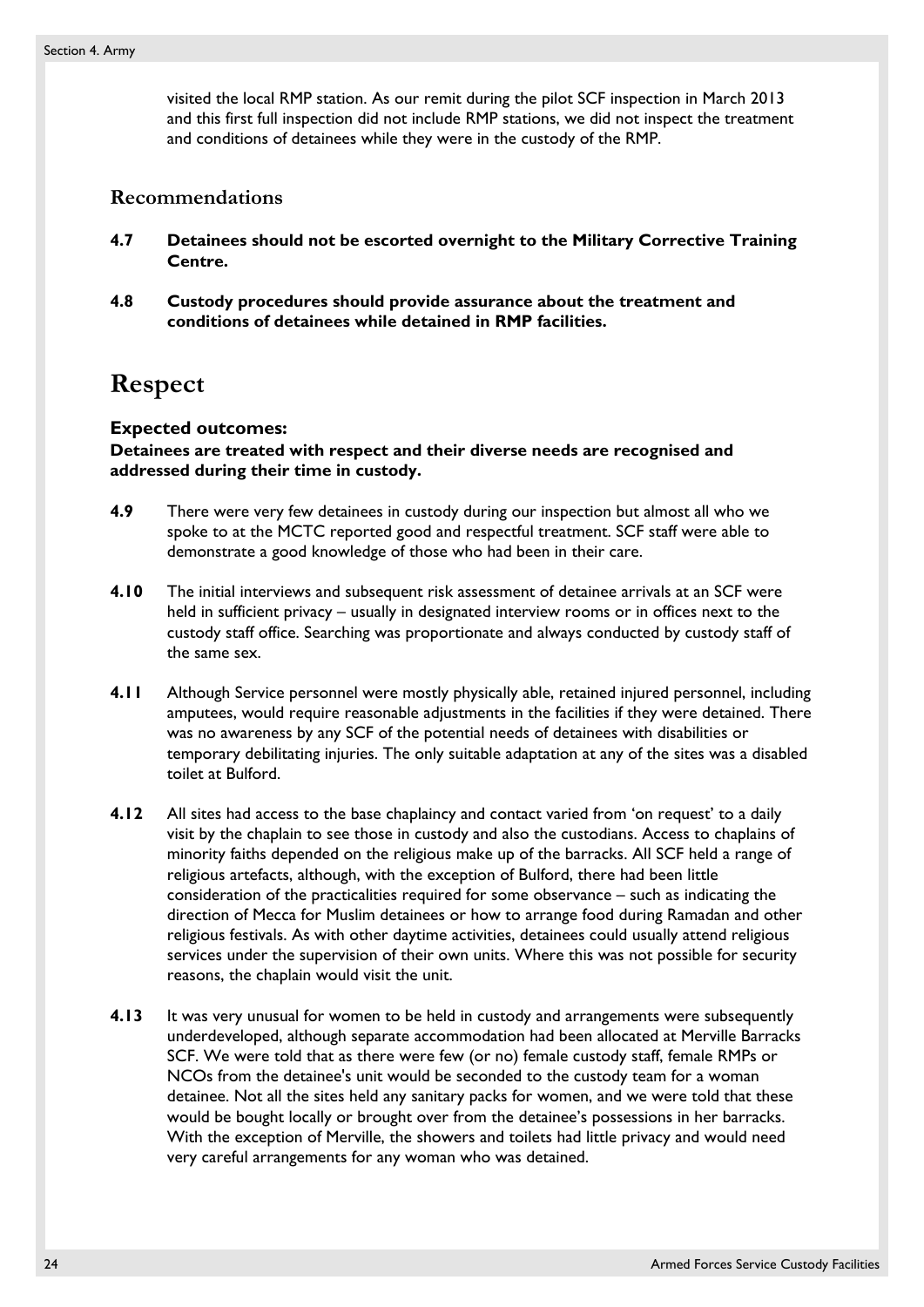#### **Recommendation**

<span id="page-24-1"></span>**4.14 Custodial facilities should be able to meet the needs of women detainees. Detainees with disabilities that affect their mobility should not be held in SCF unless provision can be made to meet their needs.**

### **Safety**

#### **Expected outcomes:**

**Detainees feel and are safe throughout the duration of their detention. Detainees presenting any risks to themselves or others are assessed and managed by custody staff.** 

- **4.15** All SCF staff had undergone initial custody training and subsequent annual refresher sessions. Two of the four staff at Dreghorn had undergone mental health awareness training with Health Scotland, which they said had improved their knowledge and skills. As elsewhere, there was a large reliance on the barracks mental health team in the event of any concerns.
- <span id="page-24-0"></span>**4.16** Initial risk assessment processes were thorough and conducted in private. The DAR took around an hour to complete and provided a good range of information for custody staff, although we saw no specific care planning for those in custody. Whatever the result of the risk assessment, all detainees were considered to be high risk for at least 24 hours. There was the real potential for this to lead to complacency among staff in that they might not be able to distinguish between detainees who were truly high risk and those who were not, but had been classified as such. As the detainees were considered high risk, they were also subject to additional observations throughout night and held in very stark conditions during lock-up periods. This was incongruous with the remainder of their time in custody when they could take part in normal activities (see paragraph [4.44](#page-28-0)), and could have raised their anxiety levels (see main recommendation [2.28\)](#page-11-0).
- **4.17** When a detainee was received from the RMP, a check had already been made with the police national computer or the Redcap-Coppers database. These databases identified any relevant warning markers to aid the risk assessment. However, if a detainee was received from elsewhere, there would have been no such check and SCF staff had to take steps to obtain this information, as no SCF had direct access to these databases. Staff knowledge of these databases and the procedure to obtain information was often vague – for example, staff at Bulford SCF informed us that this information could be obtained within a couple of hours, while staff elsewhere were unsure and said it could be 'a day or two'.
- **4.18** Anti-ligature knives were issued to custody staff whenever a detainee was received into custody. In general, detainees only remained in their cells between 8pm and 6am, when they received a high level of observation (usually every 15 minutes), and in some cases, cell lights remained on all night, which led to discontent for many of the detainees we spoke to. There was limited awareness among some custody staff of the risk of self-harm, and at one site, only the senior non-commissioned officer had received any in-depth awareness and harm management training. The SCF self-harm monitoring form was not universally available, and not all staff knew of its existence.
- **4.19** We did, however, learn of some good levels of care for detainees at risk of self-harm at Bulford SCF. In one case which involved a particularly at-risk detainee, we saw appropriate risk assessments had been completed with the involvement of the mental health team and good quality care plans were in place. Staff had a good knowledge of the detainee and a longer- term detainee had been asked to keep an eye on him. This was part of his overall care plan and was a common sense approach to ensure his continued safety.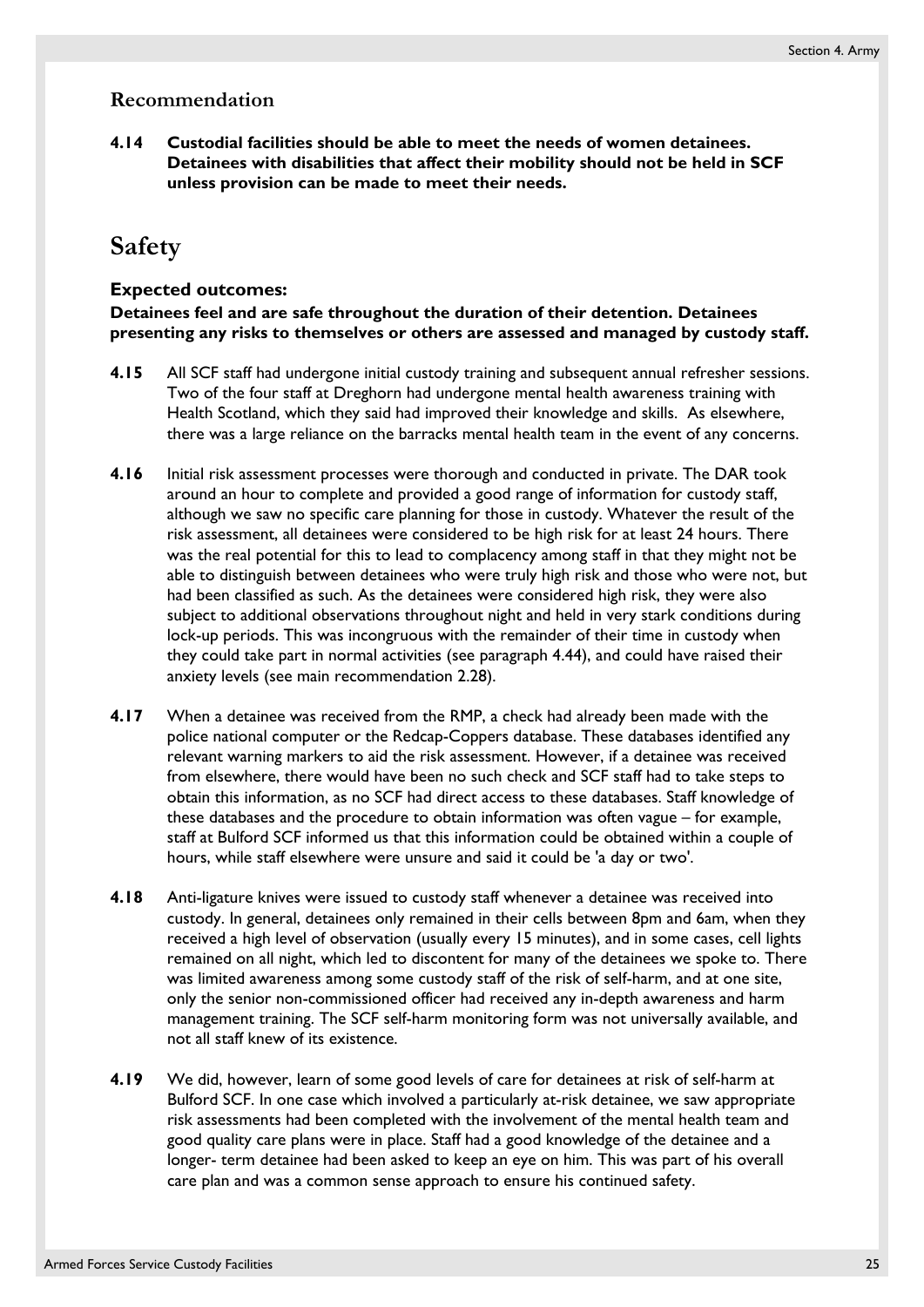- **4.20** Not all sites held detainees who were under the influence of drink or drugs, with alternative options including location in the health care unit, constant observation in barracks or being held by civilian police. Where those 'under the influence' were detained, observation checks were made at least every 15 minutes, although these were not always civilian police type 'rousing checks', such as checking responses to commands etc (see main recommendation [2.29\)](#page-11-1). We were informed that this often meant ensuring that the detainee's head faced the door to aid observation. The detainee was then allowed an eight-hour 'rest' period before interview. Bulford SCF had two open-door areas, known locally as 'drunk tanks', sited directly opposite the booking-in desk, and with low benches, where heavily intoxicated detainees could be monitored. However, we were informed that these areas were seldom used.
- **4.21** There were multiple-bed cells at some sites and cell sharing risk assessments were available if required. However, to reduce opportunities for bullying, all sites operated a policy of a three-person minimum for cell sharing, but no staff could recall any multiple-bed cells ever being used, due to the low number of detainees.
- **4.22** Except for Catterick SCF and Bulford SCF (which had detailed custody records for detainees), detainee issues were mostly recorded in the daily occurrence book, which, unlike a custody record, failed to provide any record of care or issues to subsequent facilities following transfer. There was some recording in individual files, but no common process for ensuring continuity of recording between sites (see main recommendation [2.30\)](#page-11-2).
- **4.23** We did not observe any handover processes between escort and SCF staff or between shifts, so it was not possible to ascertain the quality of information passed. All sites had a handover sheet which, in the main, just stated that a handover had taken place between shifts.

#### **Recommendations**

- <span id="page-25-0"></span>**4.24 All SCF staff should have knowledge of and better access to relevant computer databases to retrieve and, where necessary, upload information that could affect the current and future safety of detainees and staff.**
- <span id="page-25-1"></span>**4.25 All custody staff should be regularly trained in the management of self-harm.**

### **Safeguarding**

#### **Expected outcomes:**

**Young detainees (under 18) are properly protected in a safe environment. All staff safeguard and promote their welfare. Detainees will only be subject to force which is proportionate, lawful and used as a last resort. Detainees are transferred or released safely and decently.** 

**4.26** Not all SCF were licensed to hold detainees under the age of 18, who had to be transferred immediately to the MCTC or to Catterick SCF if this occurred. There was a disparity in understanding of the issues and custody requirements of under-18s. Catterick SCF was the most likely to hold under-18s and staff there, and those at Merville SCF and Bulford SCF, had some reasonable understanding of the potential issues. Safeguarding protocols were in place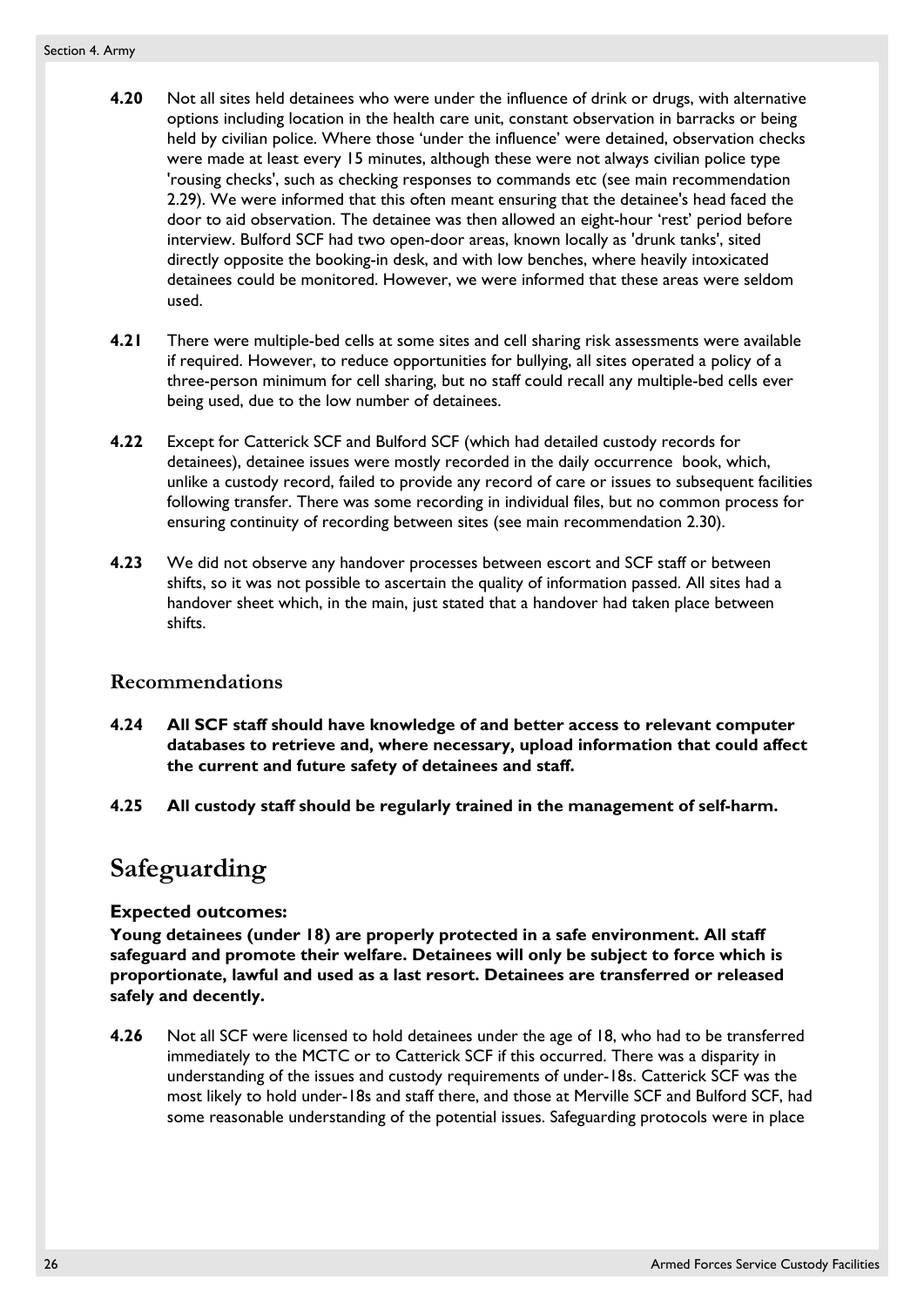although they had not needed to be used. There was no understanding of or policies for the protection of adults at risk.3

#### **Recommendation**

<span id="page-26-1"></span>**4.27 Safeguarding policies and procedures for under-18s and adults at risk should be available and standardised across all sites.** 

#### **Use of force**

- **4.28** There had been no recent uses of force recorded at any of the sites, and it was clear that force was very rarely required. Handcuffs were available but not used in the SCF, and if RMP officers had handcuffed detainees they were removed on entry to the SCF.
- **4.29** All custody staff had undergone basic use of force and personal protection training. Any use of force would be recorded in the detainee's custody file and an incident report submitted to the Provost Marshal (Army). However, Catterick SCF used a comprehensive set of forms modelled on Prison Service processes and submitted a monthly report to the PM (A).

#### **Recommendation**

<span id="page-26-2"></span>**4.30 Use of force recording and reporting should be standardised across sites, monitored to identify issues and fed into improving protective safety training.** 

#### **Release and transfer**

- **4.31** All sites had information available that referred detainees to external agencies such as The National Debt line, Alcoholics Anonymous and the Samaritans but pre-release procedures and process varied across the sites. We were unable to find any reference to assessment at Dreghorn, Aldergrove and Merville SCFs but at Bulford and Catterick SCFs there was a comprehensive assessment that covered key elements of post-custody support and assurance of safety with detainees released into the care of unit or escort staff. We were informed that detainees were always released from the SCF into the care of unit staff, never alone.
- <span id="page-26-0"></span>**4.32** Most of the detainees we interviewed at the MCTC said that they had watched the training and advice DVD about the MCTC at the SCF before transfer there. Most said that it was helpful but outdated, and did not explain all the appropriate aspects of the MCTC (such as the procedures for DNUS awaiting the result of an investigation). We were told that detainees were permitted to inform their relatives or friends of their impending transfer.
- **4.33** SCF staff could complete a temporary release form if a detainee was escorted by the RMP elsewhere, but we were told that once the detainee was in RMP custody, the RMP usually released them, but we were unable to ascertain the process for this (see paragraph [4.6\)](#page-23-0).

 $\overline{a}$ 

 $3$  We define an adult at risk as a vulnerable person aged 18 years or over, 'who is or may be in need of community care services by reason of mental or other disability, age or illness; and who is or may be unable to take care of him or herself, or unable to protect him or herself against significant harm or exploitation'. *No secrets* definition (Department of Health 2000).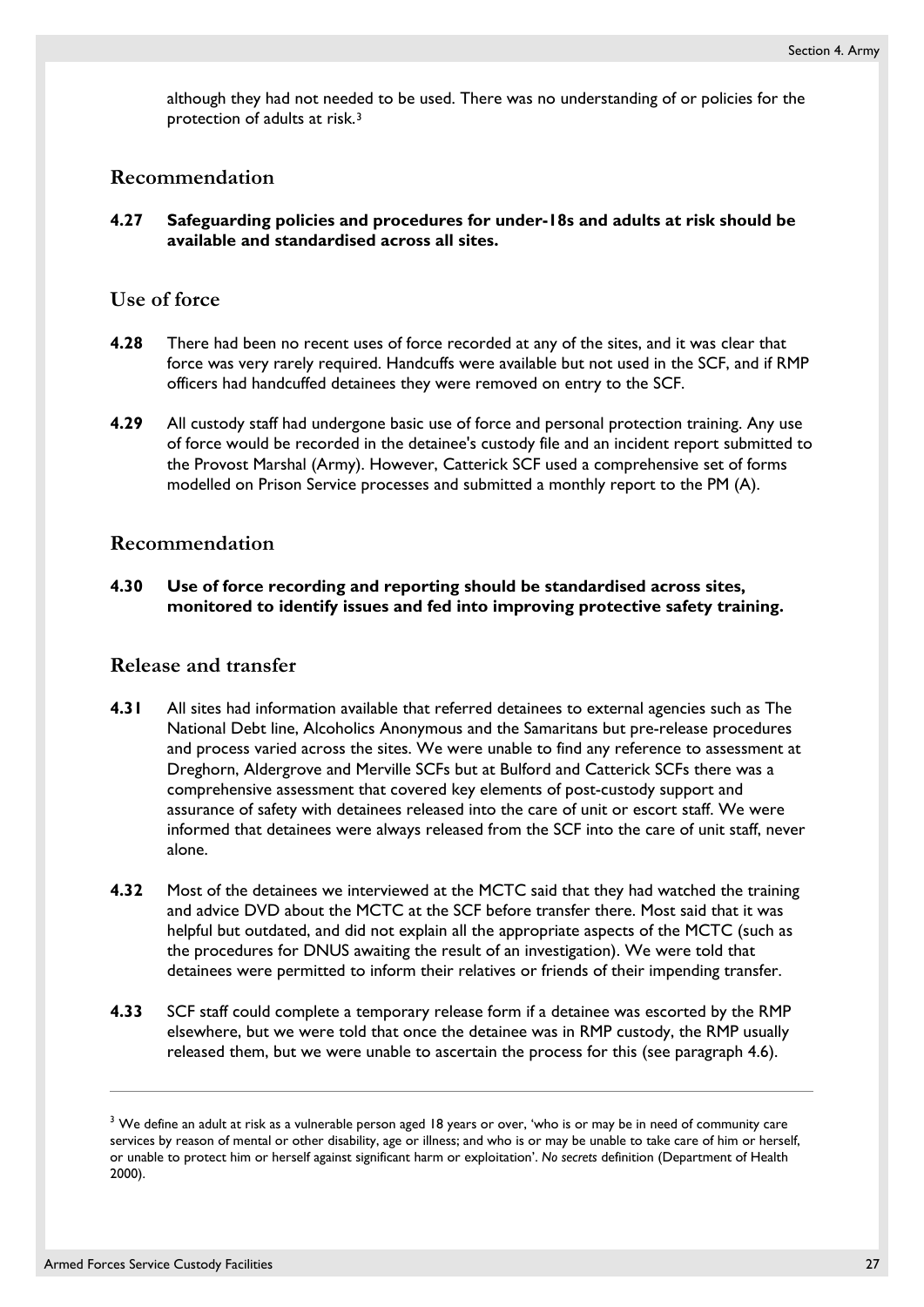#### **Recommendation**

#### <span id="page-27-0"></span>**4.34 All detainees should be fully assessed on their release, with appropriate referrals to support services where required***.*

#### **Housekeeping point**

<span id="page-27-2"></span>**4.35** The training and advice DVD about the MCTC should contain all the relevant information for detainees.

#### **Good practice**

<span id="page-27-4"></span>**4.36** *Detainees were always released from the SCF into the care of unit staff.* 

### **Physical conditions**

#### **Expected outcomes:**

**Detainees are held in a safe, clean and decent environment, which is in a good state of repair and fit for purpose.** 

- **4.37** All SCF were certified appropriately by the Provost Marshal (Army). The cells were checked regularly, including the call bells. All the detainees we spoke to said that the call bells had been explained to them, but none had needed to use them.
- **4.38** The cells in all the SCF were unsuitable for detainees held for more than 24 hours. The cells were clean but very bare and equipped to cater for a high risk of self-harm, rather than on the basis of individual risk assessment. There was no seating or other furniture, and only a plinth for a bed, a mattress, pillow and minimal bedding. There was no in-cell sanitation or drinking water, with access these having to be requested from custody staff. Detainees could not have any possessions in their cell, and had no control over the lighting – a night light was kept on all night to aid staff observations. At Aldergrove SCF the cells were cold, even with the heating on, but elsewhere they were appropriately heated.

#### **Recommendation**

<span id="page-27-1"></span>**4.39 Detainees should be provided with furniture in their cells, subject to a risk assessment.** 

#### **Housekeeping point**

<span id="page-27-3"></span>**4.40** Detainees should have constant access to drinking water.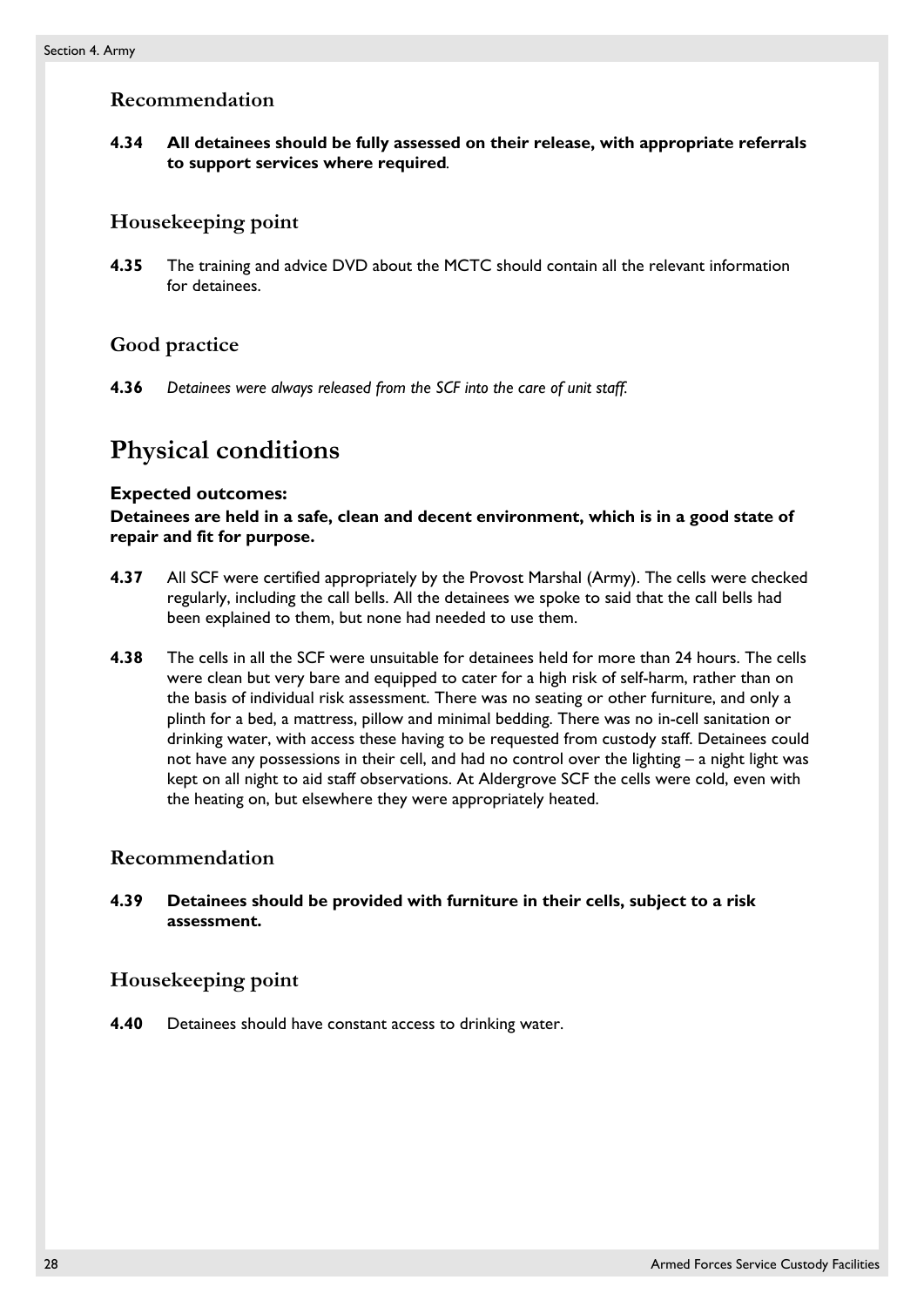### **Detainee care**

#### **Expected outcomes:**

**Detainees are able to be clean and comfortable while in Service custody facilities. Detainees are offered sufficient food and drink. Detainees have regular access to facilities and activities that preserve and promote their mental and physical well-being.** 

- **4.41** Basic clothing was available at most sites, and it was expected that a detainee's parent unit would provide uniforms and possessions. All showers and toilets were clean, and those we tested provided hot water, but checks when the facilities were not occupied did not include running the water regularly to reduce the risk of bacteria build-up.
- **4.42** Meals were usually taken in the junior ranks mess hall, with detainees escorted by custody staff. They were inevitability identifiable as detainees due to their escort, and more often than not by their overalls. Some detainees said this was embarrassing or humiliating.
- **4.43** At some sites, frozen meals were held in case detainees arrived late, but at others the arresting or escort staff were responsible for ensuring that meals were provided on time before the detainee's arrival.
- <span id="page-28-0"></span>**4.44** Where possible, detainees took part in normal unit-based activities during the day, which made the return to solitary and bleak cells (see photograph in Appendix II) all the more incongruous (see paragraph [4.16\)](#page-24-0). At Bulford and Catterick SCFs a range of activity programmes were available, including lessons and gym sessions. At Aldergrove SCF a programme of activities was displayed on SCF walls, but on investigation these were aspirational and unlikely to take place.
- **4.45** All sites had exercise yards but in practice they were used as smoking areas due to the relatively free access to activities during the day. Both legal and domestic visits were facilitated in the SCF and usually held in briefing or interview rooms. In Bulford SCF a family visit was held in the communal association room with the agreement of the other detainees. While the facilitation of the visit was good practice the environment was unsatisfactory. All detainees received a free telephone call on arrival, with a free weekly 10-minute call for those remaining longer than 24 hours.
- **4.46** Most sites had a rest area with television, some games consoles and a small library of books and DVDs. Newspapers were also available at some sites, and detainees had access to onsite shops to purchase goods.

#### **Housekeeping point**

<span id="page-28-1"></span>**4.47** Detainees should be able to take their meals in conditions that are respectful.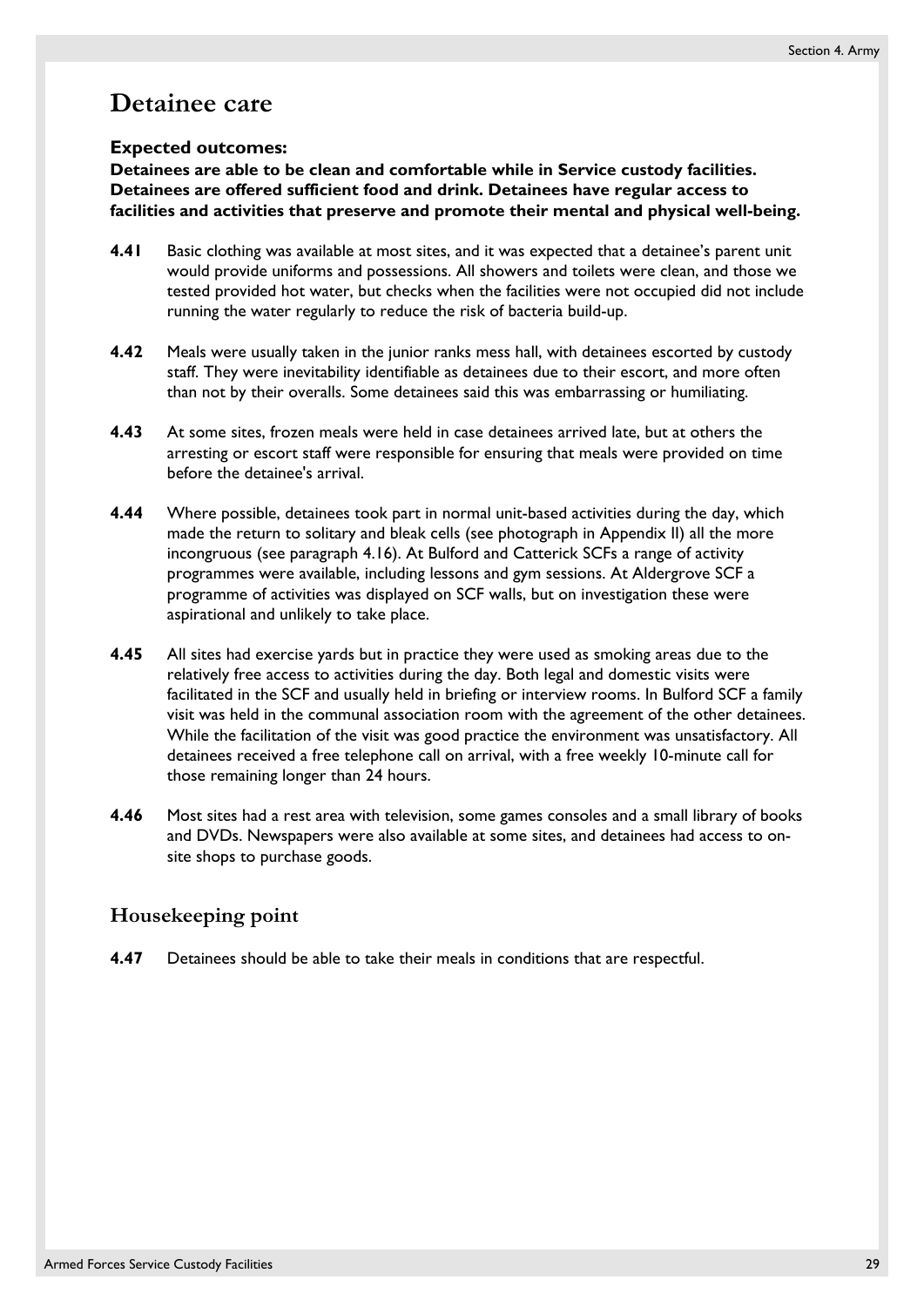## **Individual rights**

*4.48 Detention and custody was appropriately authorised by commanding officers (or their delegate), except in one case where we found no authorisation in the detention file. All detainees were issued with a copy of the relevant rights booklet on arrival at the SCF. The relevant Service rules and right to free legal advice were not always prominently displayed or the rules available for personal issue. The consistency of information recorded in the detention register, detention files and daily occurrence book varied, with the need to constantly cross-refer information and the potential for inaccuracy. Complaints processes were displayed but staff were unclear about complaints to the Service Complaints Commissioner or the monitoring role of the Headquarters Provost Marshal (Army) (HQ PM (A)).* 

### **Rights relating to Joint Service Publications relevant to UK Armed Forces Service custody facilities**

#### **Expected outcomes:**

**Detainees are informed of and understand the reasons for their detention or sentence. All rights relating to relevant Service codes of practice are adhered to.** 

- **4.49** The criteria for determining whether arrested Service personnel would be taken into Service custody, whether an alleged offence would be investigated by civilian or Service police, and the processes for civil authorities informing the Service of arrests and prosecution of Service personnel were unclear. Central guidance, through a joint protocol, was not clear and specific, which left room for local agreement, but we did not find any local written protocols (see main recommendation [2.26](#page-10-1)).
- **4.50** We were told that not all arrested personnel were taken to an SCF. Where detainees were arrested by the RMP, the appropriate grounds for custody were, in the first instance, established by the RMP arresting police officer, and such detainees were often initially taken to an RMP station. We were informed that SCF were only used if it was necessary to detain a person for a longer time. Authorisation was then sought from the soldier's Commanding Officer (CO) (or their delegate), who could authorise custody for up to 48 hours from the time of arrest, with reviews after 12 and 36 hours. We did not inspect the process of custody of arrested persons outside the SCF. However, most of the detainees to whom we spoke, and the cases in the files that we looked at, were not arrested by the RMP and were brought directly to an SCF by a parent unit, often directly from barracks or courts martial. In such instances, if there was no authority from the courts martial, CO or judge advocate, SCF sought the relevant authority immediately.
- **4.51** SCF staff said that it was their role to ensure that the paperwork accompanying detainees was correct and fully completed. In the files we examined at all SCF, detention and custody was authorised appropriately by COs or their delegates, with the exception of one case at Dreghorn SCF, where there was no authorisation in the detention file for a detainee not under sentence (DNUS). SCF staff said they would make contact with the RMP arresting officer or relevant unit to obtain continued authorisation to detain an individual.
- **4.52** The SCF could be used to detain detainees under sentence (DUS) for up to 14 days. Any sentence longer than that meant an immediate transfer to the MCTC, and any DNUS would normally not be permitted to remain at an SCF for more than eight days. However, we saw a detainee who had been DNUS for almost three weeks on the authority of a Judge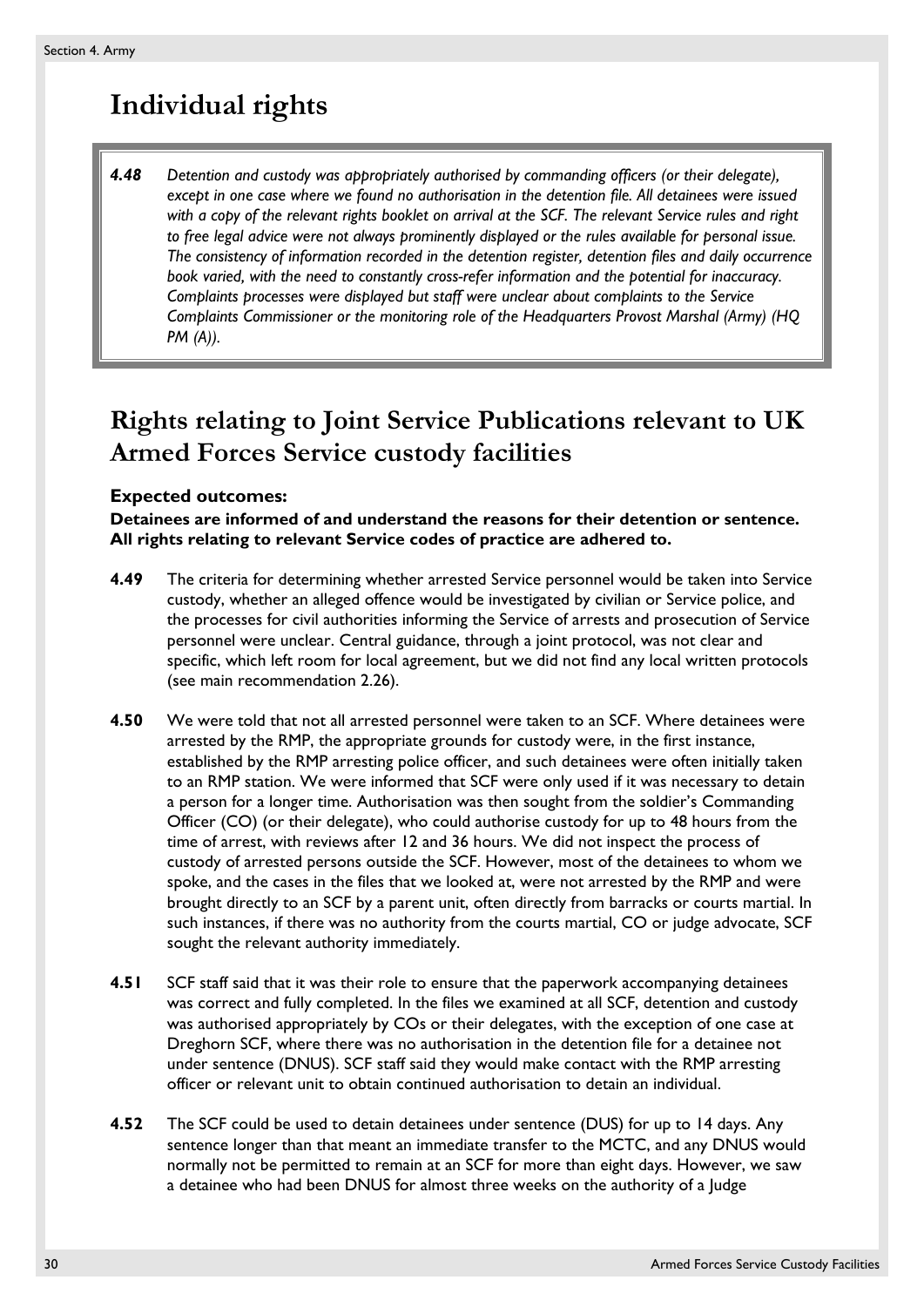Advocate and agreed by a senior officer in HQ Provost Marshal (Army) (PM(A)). This was to facilitate contact with his family, which displayed some compassion and flexibility.

- **4.53** All the detainees we spoke to at Bulford and Catterick SCFs confirmed they had received a copy of *Your rights if you are accused of an offence under the Service justice system* booklet on arrival at the SCF. Elsewhere, the daily occurrence book (DOB) or detention files recorded that these had been offered and accepted. However, in Aldergrove SCF, the booklet available for issue was an old version and out of date. Staff told us that if a detainee had difficulty in reading or understanding the booklet, they would read it to them and explain its content.
- **4.54** Where the RMP had made the arrest, the arresting RMP officer was responsible for asking detainees if they wanted legal advice, although staff at all SCF said they would remind detainees of their entitlement to this right. In three of the SCF, posters, in English, were displayed advising detainees of their right to free legal advice, including the contact telephone number for the Armed Forces Criminal Legal Aid Authority (AFCLAA). However, Dreghorn SCF displayed no details about the right to free legal advice or the AFCLAA, and staff directed detainees to contact a single firm of solicitors if they sought legal advice. Aldergrove SCF had alternative arrangements with security cleared solicitors which was appropriate in the circumstances. The detainees we spoke to at Bulford and Catterick SCFs said they had been told of their right to contact a solicitor, which they had declined or had already accessed one.
- **4.55** The SCF varied in the way they recorded whether detainees had been reminded of and accepted or declined their right to free legal advice. Most recorded that such rights had been offered, but there was seldom a record of whether it had been accepted and, if it had, whether contact had been made. There was inconsistency both within the SCF as well as across them in how and where information was recorded – in detention registers, detention files and the DOB – which resulted in the need for staff to constantly cross-refer information, heightening the potential for incorrect recording (see main recommendation [2.30\)](#page-11-2).
- **4.56** Staff at all sites told us visits from legal representatives were facilitated, which we evidenced through our documentation check, but again there was variance in where these visits were recorded – some were recorded solely in the DOB whereas others were recorded in both the DOB and the individual's detention register. Legal visits were held in appropriate private facilities, but not all SCF had facilities to allow private telephone consultations.
- **4.57** Our checks of detention files and DOBs showed that detainees were offered a telephone call to inform someone of their arrest and subsequent custody, but it was not always clear that the call had been made. Detainees we spoke to at the MCTC and in the SCF confirmed they had been offered a telephone call. Staff told us they would inform the parent or guardian if a young person under 18 was detained in an SCF.
- **4.58** Copies of part 3 of the Service Custody and Service of Relevant Service Rules 2009 (SCSRSR) were displayed and issued to DUS at most sites, although at Dreghorn SCF they were only held in a file and had to be read at the booking-in desk. There were no copies of the SCSRSR in Aldergrove SCF, although staff said they could access them in their office and photocopy them for detainees.
- **4.59** Staff told us they routinely ensured that detainees were granted an eight-hours' continuous break from interviewing in any 24-hour period, which was confirmed in our checks of the DOB and detention files.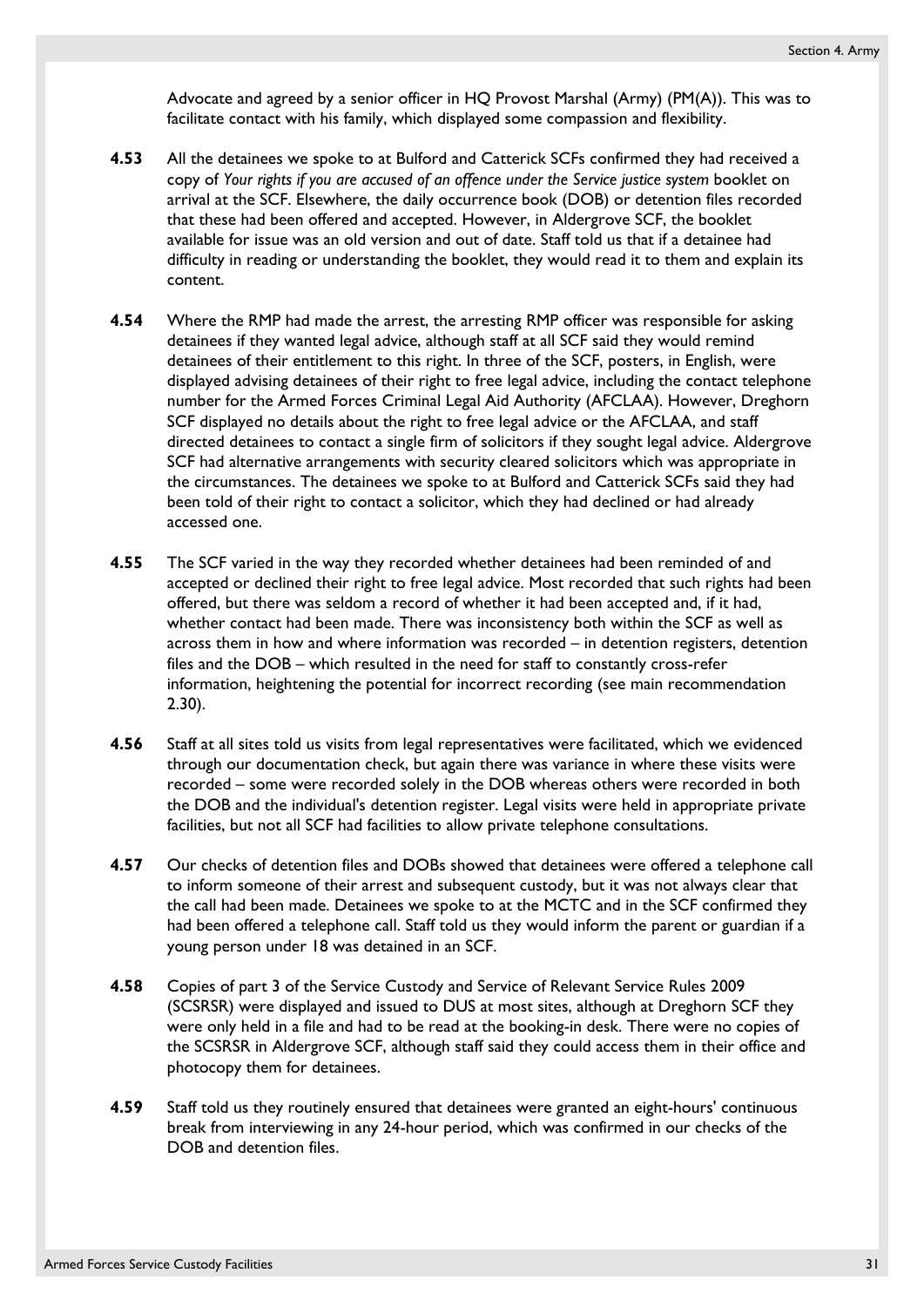- **4.60** Staff were not aware of any detainees or their legal representatives who had requested a copy of their custody record on release or within 12 months. Most staff were unclear about whether this would only cover documentation in a detainee's detention file or if it would also include information recorded in the DOB and detention register. No guidance on this had been issued.
- **4.61** Staff told us no interpreting services were available in the SCF for non-English speakers, although they would contact the detainee's unit or the RMP arresting officer to facilitate this if required.

#### **Recommendation**

<span id="page-31-0"></span>**4.62 All SCF should prominently display part 3 of the Service custody and Service of relevant Sentences rules 2009 and have copies of it readily available for personal issue to detainees under sentence.** 

#### **Housekeeping points**

- <span id="page-31-1"></span>**4.63** Documentation relating to authorisation of custody, and delegation where relevant, should be filed and retained in the detention files for DNUS.
- <span id="page-31-2"></span>**4.64** All SCF should have current up-to-dates copies of the rights relating to detention booklet.
- <span id="page-31-3"></span>**4.65** Information about free legal advice should be displayed prominently in all SCF.
- <span id="page-31-4"></span>**4.66** Detainee records should clearly record that their rights have been explained, whether these have been accepted or not, and any subsequent facilitation of such rights.
- <span id="page-31-5"></span>**4.67** Detainees should be able to consult their legal adviser by telephone in private.
- <span id="page-31-6"></span>**4.68** SCF staff should receive clear guidance on granting access to records to detainees and their legal representatives.
- <span id="page-31-7"></span>**4.69** Telephone interpreting services should be available to interview and communicate with detainees who require them.

### **Rights relating to treatment**

#### **Expected outcomes:**

**Detainees know how to make a complaint and are able to do so.** 

**4.70** All SCF displayed details of a local complaints process. Some displayed SCF 'concern' forms on a notice board, while others (such as Aldergrove SCF) issued writing paper to detainees to write out their complaints. At Merville SCF, any written complaints had to be handed to an SCF staff member, who forwarded them to their CO for investigation. Elsewhere, detainees could post complaints into a secure wall-mounted box. The process of checking and emptying these boxes varied from daily, weekly or monthly, and was done by the duty field officer in the presence of the officer in charge of the SCF. However, we were told that in some SCF the keys for the complaint boxes were held in the facility or the staff office and were accessible to staff; this was unacceptable and compromised confidentiality. None of the staff at any of the sites were aware that any formal complaints had been made.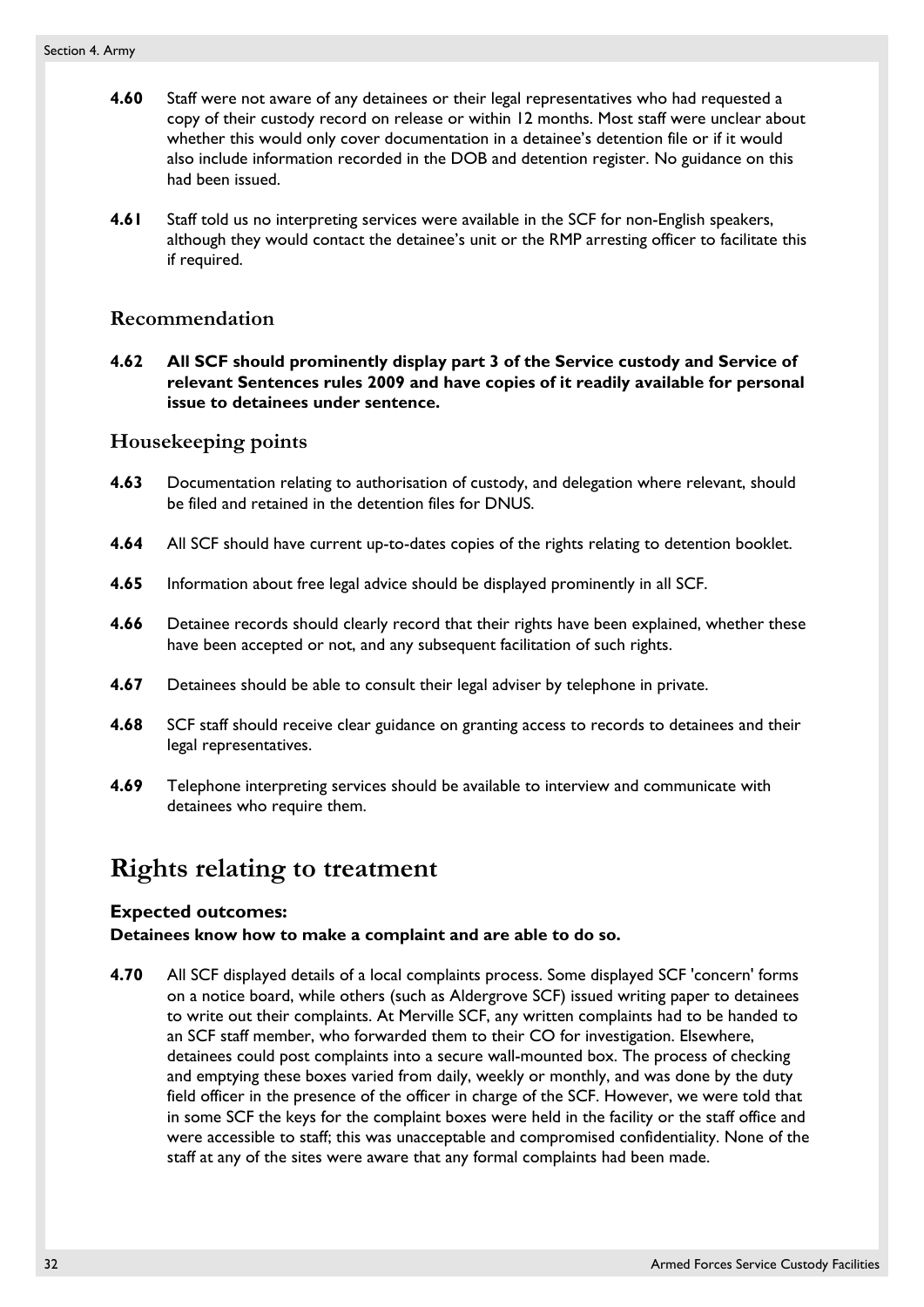- **4.71** Details of the Service Complaints Commissioner (SCC) were displayed in all the SCF, and some also displayed SCC complaint forms. Despite this, staff were unaware of the route and investigation process for such complaints. Although the detainees we spoke to at Bulford and Catterick SCFs were aware of the SCC, they did not fully understand the process or the extent of the complaints that could be directed to the commissioner. However, they were satisfied that there was a complaints system that they could use if required.
- **4.72** As an additional part of the SCF complaints process, the officer, warrant officer or duty officer should visit detainees at least once every 24 hours and ask them if they want to record any complaints, and note the actions taken as a result. Although we found that these visits generally took place, there were some gaps at weekends. For example, at Merville SCF, two DNUS were not visited on a Saturday or Sunday, and at Dreghorn SCF one DUS did not receive a visit on a Saturday or Sunday, while another DUS did not receive a visit on a different Sunday.
- **4.73** Staff were not aware of any monitoring of complaints, however they were received, although details of any recorded would be included in the SCF monthly return and forwarded to HQ PM (A), where they would be logged on a database for collation and analysis.

#### **Recommendation**

<span id="page-32-0"></span>**4.74 A confidential complaints system should be introduced and information about how to make a complaint, including the role of the Service Complaints Commissioner, should be given to all detainees and also be prominently displayed in the SCF.** 

#### **Housekeeping points**

- <span id="page-32-1"></span>**4.75** SCF concern forms should be readily available in all the SCF.
- <span id="page-32-2"></span>**4.76** Detainees should be visited by an officer, warrant officer or duty officer at least once every 24 hours to check their treatment, record any complaints and note the actions taken as a result.

### **Health care**

*4.77 Detainees had good access to required health care support, but there were insufficient local protocols to ensure their health needs were consistently met. Custody staff were well trained in first aid, but the available emergency response equipment was too limited.* 

#### **Expected outcomes:**

**The health needs of detainees are addressed during their time in custody.** 

**4.78** Custody staff arranged for input from a health care professional (HCP) based on identified detainee need, such as injuries or health history, and on detainee request. Joint Service publication (JSP) 837 specified several situations when automatic assessment by an HCP was indicated, including clearing detainees to work, which staff told us had never arisen. The demand for HCP involvement was low, but custody staff reported there was always good access. Requests for a same gender HCP were facilitated if possible.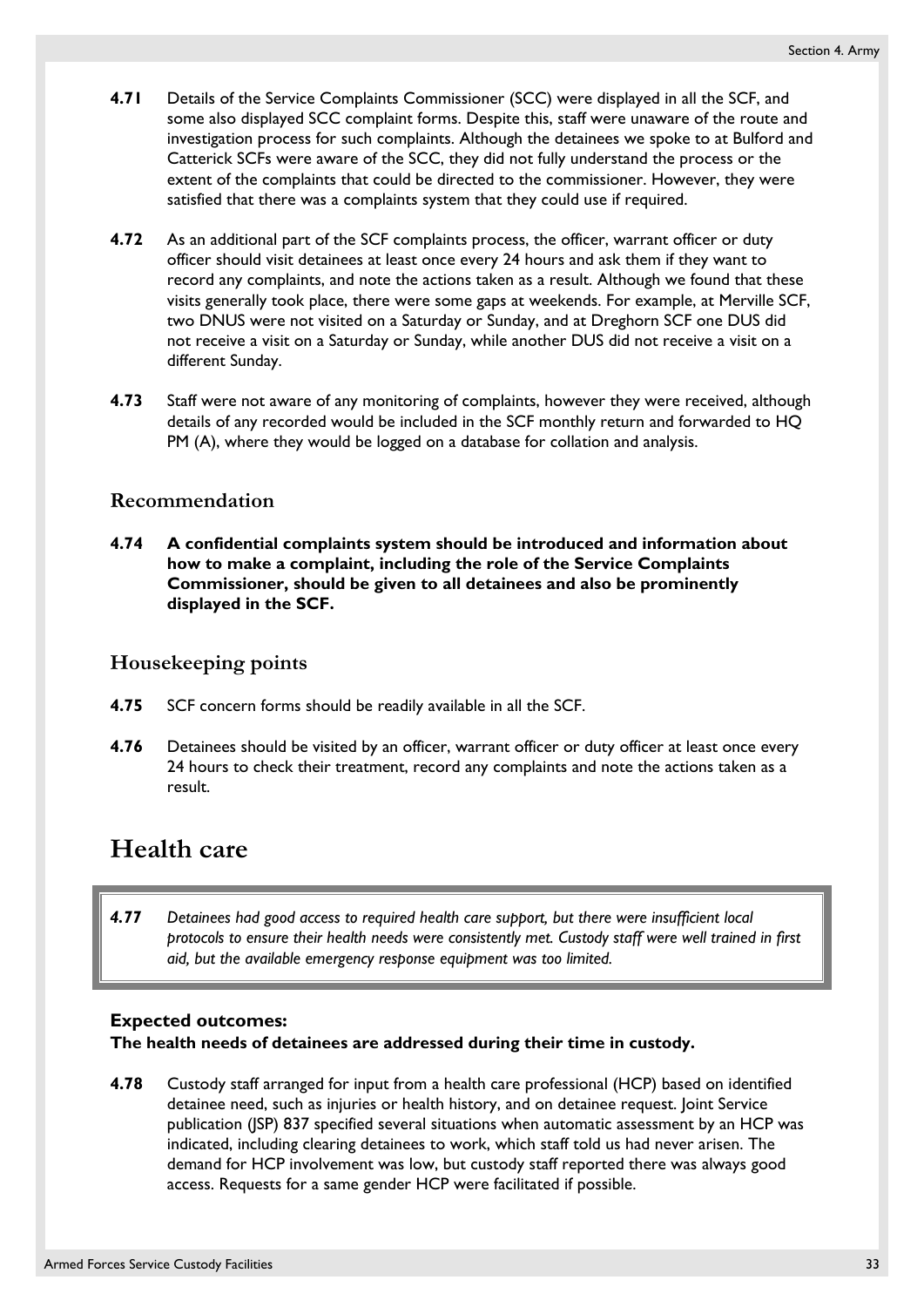- **4.79** Custody staff had not received mental capacity training, but said they used a common sense approach. Custody staff described, and we observed, some excellent individual care, but staff entries in the custody file and daily occurrence book did not consistently demonstrate this. Some custody staff at Dreghorn SCF had attended mental health awareness training, which they reported had improved the care they provided. Most custody staff had no training on mental health or substance misuse management, but contacted health staff for advice as required.
- **4.80** Custody staff supervised and recorded all medications administration. All medications were stored in locked cupboards, although not all storage facilities were sufficiently secure. Not all sites had a medications protocol to ensure consistent safe practice, but custody staff described safe practices to store and administer medications learned in their custody training. Some custody staff we spoke to were anxious about medication administration and said they would request a HCP to attend to administer it.
- **4.81** Not all SCF had clear, easily accessible protocols to identify and respond to medical emergencies, although staff described the appropriate action to take. All staff were first aid trained and all SCF had basic first aid supplies, but the equipment was inadequate for predictable emergencies related to intoxication or major self-harm. Staff said that first aid supplies were checked regularly, although recorded checks were not completed in every SCF and we found some out-of-date items.
- **4.82** Staff said they would request assessment by an HCP after the use of force or mechanical restraints if there was injury evident or on detainee request, but not routinely as specified in JSP 837. They said they would refer any need for intimate searches to the health staff on site, although the health staff we spoke to said they would not provide this service.

#### **Recommendations**

- <span id="page-33-0"></span>**4.83 There should be a complete range of evidence-based protocols, agreed with key stakeholders, covering all aspects of detainees' health needs, including medical emergencies, medications administration, referral to health services and intimate searches.**
- <span id="page-33-1"></span>**4.84 All medications should be securely stored in lockable wall-mounted drug cupboards.**
- <span id="page-33-2"></span>**4.85 Detention staff should receive training to identify and safely manage detainee health issues, including mental health awareness, substance misuse awareness and mental capacity.**
- <span id="page-33-3"></span>**4.86 First-aid kits should contain sufficient in-date equipment to manage predictable incidents, such as serious self-harm or choking, and have regular recorded checks, and all staff should be trained in its use.**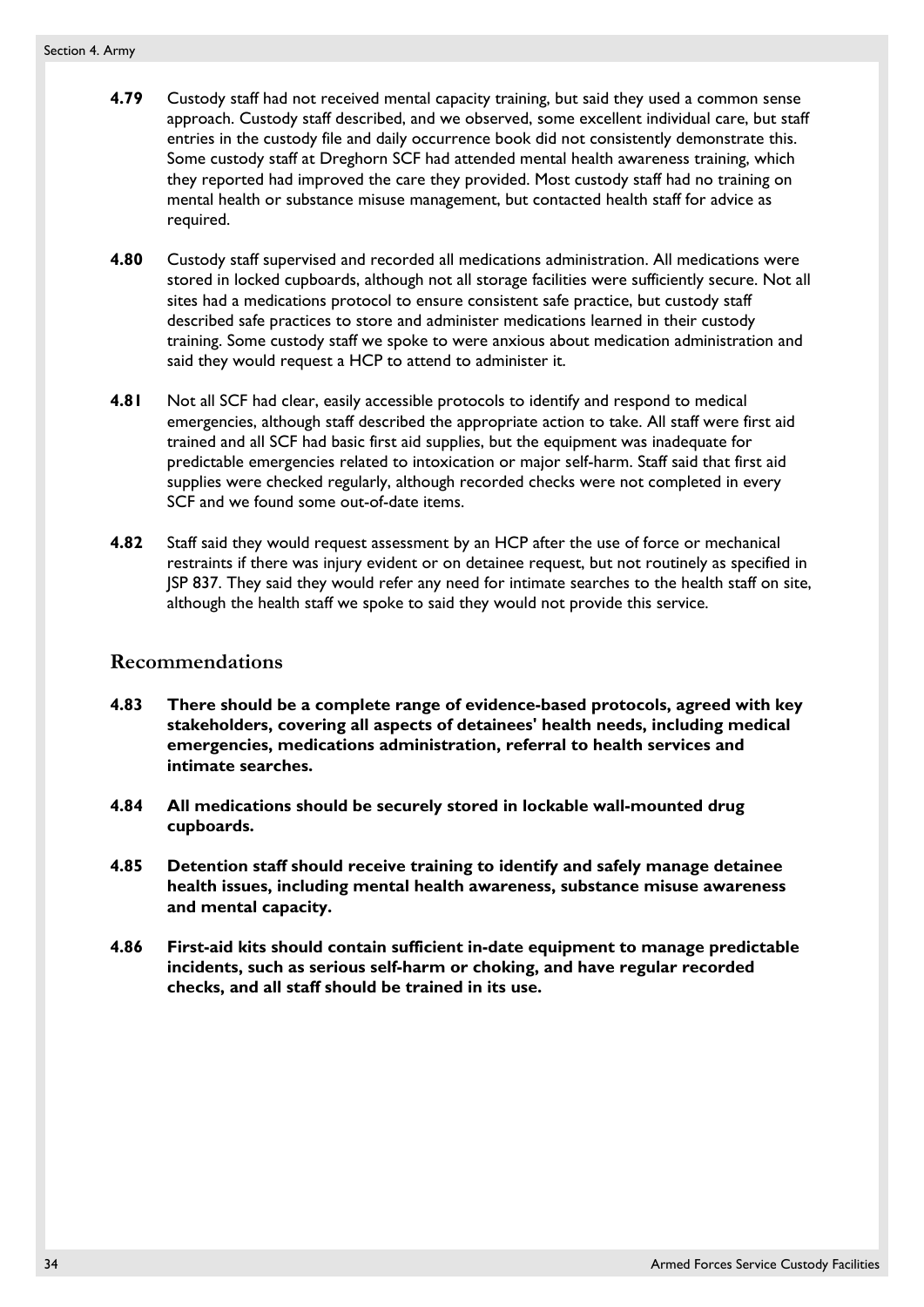# <span id="page-34-0"></span>**Section 5. Royal Air Force**

### **Treatment and conditions**

*5.1 The policy and use of handcuffs during escorts to SCF were mixed, and the use of force was poorly recorded. Risk assessments did not always fully record or analyse risk. The records satisfied us that the care of detainees was generally adequate, but staff did not make regular rousing checks of detainees who were asleep and intoxicated. Physical conditions in the SCF were mainly good, except for RAF Honington. Cells, showers and toilets were clean, but detainees had to request toilet paper at all sites. Most detainees had bedding, and a suitable choice of food. There was little pre-release risk assessment.* 

### **Transfers and escorts**

#### **Expected outcomes:**

**Detainees transferring to and from Service custody premises are treated safely, decently and efficiently.** 

- **5.2** Vehicles used to transport detainees varied. For example, at RAF Halton, a standard police estate car was used while in RAF Waddington and RAF Honington a similar car had been modified with a partition separating the detainee from the driver. This made the conditions in the vehicle very cramped and uncomfortable (see photograph in Appendix II).
- <span id="page-34-1"></span>**5.3** Handcuffing during transport varied. At RAF Halton, an assessment could lead to no use of restraints, while at RAF Waddington all detainees were handcuffed during transport and those assessed as highest risk had cuffs applied to hands behind their back. Seating in transport vehicles could not accommodate such 'back cuffing' so detainees had to sit sideways, which was unnecessarily uncomfortable and potentially unsafe.

### **Recommendation**

<span id="page-34-2"></span>**5.4 Detainees should not be handcuffed with their hands behind their back during transfer.** 

### **Respect**

#### **Expected outcomes:**

**Detainees are treated with respect and their diverse needs are recognised and addressed during their time in custody.** 

- **5.5** All RAF SCF had arrangements for the private interviewing of detainees. Searching was mainly limited to a pat-down search, but if the risk assessment indicated a need for a strip search, this took place in private.
- **5.6** There were no routine facilities to meet the needs of women detainees, but women police officers could be called on to conduct searches and provide supervision. Such staff were not always custody trained but could be briefed by custody staff. No sanitary packs for women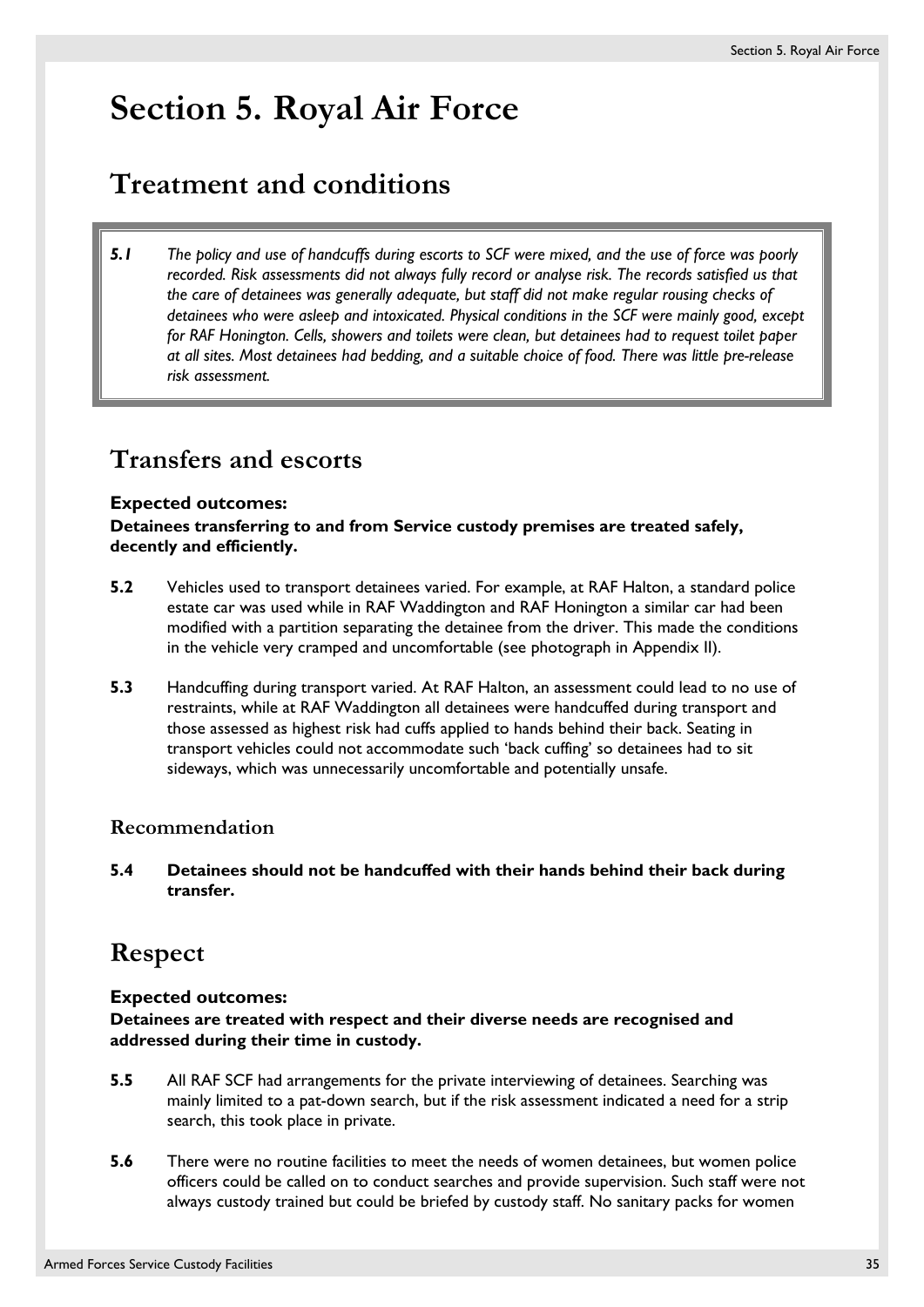were available in the SCF and had to be provided from the detainee's staff quarters or bought locally. There was no spare women's clothing for women detainees.

- **5.7** Custody facilities had not been modified to meet the needs of detainees with disabilities. Although Service personnel were mostly physically able, retained injured personnel, including amputees, would require reasonable adjustments in the facilities if they were detained.
- **5.8** Each custodial facility had access to Christian chaplains at all times. Chaplaincies had contacts with other faith groups and could make provision for detainees of other faiths. The case file records we reviewed showed that the chaplain often visited at a detainee's request.

#### **Recommendation**

<span id="page-35-0"></span>**5.9 Custodial facilities should be able to meet the needs of women detainees. Detainees with disabilities that affect their mobility should not be held in SCF unless provision can be made to meet their needs.**

### **Safety**

#### **Expected outcomes:**

**Detainees feel and are safe throughout the duration of their detention. Detainees presenting any risks to themselves or others are assessed and managed by custody staff.** 

- **5.10** A standard risk assessment based on a checklist was used across all SCF, but all detainees were treated as high risk for the first 24 hours of detention irrespective of the risks identified. Risk information was obtained from the detainee as well as the police national computer and the Services police Redcap-Coppers database. These databases identified any relevant warning markers to aid the risk assessment, but staff told us that they relied heavily on self-disclosure. They also said that any change in circumstances prompted a review of the risk assessment. In practice, very few detainees were held in the SCF for more than 24 hours and so the risk assessment rarely changed from high risk.
- **5.11** The risk assessments that we examined did not fully record or analyse risk, and we were not satisfied that all risks of detainee self-harm would be identified (see main recommendation [2.28\)](#page-11-0). We were also concerned about the attitude of a few staff who saw risk assessments as an administrative burden, rather than an informative process to care for detainees.
- **5.12** Staff had not been fully trained in suicide prevention and there was no programme of refresher training. The practice on rousing detainees who were intoxicated varied, and put at risk those who were not fully roused (see main recommendation [2.29](#page-11-1)). In most facilities, staff had anti-ligature knives that they carried at all times a detainee was held, but at RAF Boulmer an unsuitable tool was used as a ligature cutter (see photograph in Appendix II).
- **5.13** Detailed information about detainees and their time in custody was recorded in more than one location – for example, in the daily occurrence book and in the custody folder. This meant that information could be duplicated or difficult to find (see main recommendation [2.30](#page-11-2) and paragraph [5.44\)](#page-40-0). Nevertheless, the detention files we reviewed recorded that detainees were visited at least every 15 minutes and any concerns or interactions were documented. The recording of information at RAF Honington and RAF Halton was detailed and especially thorough.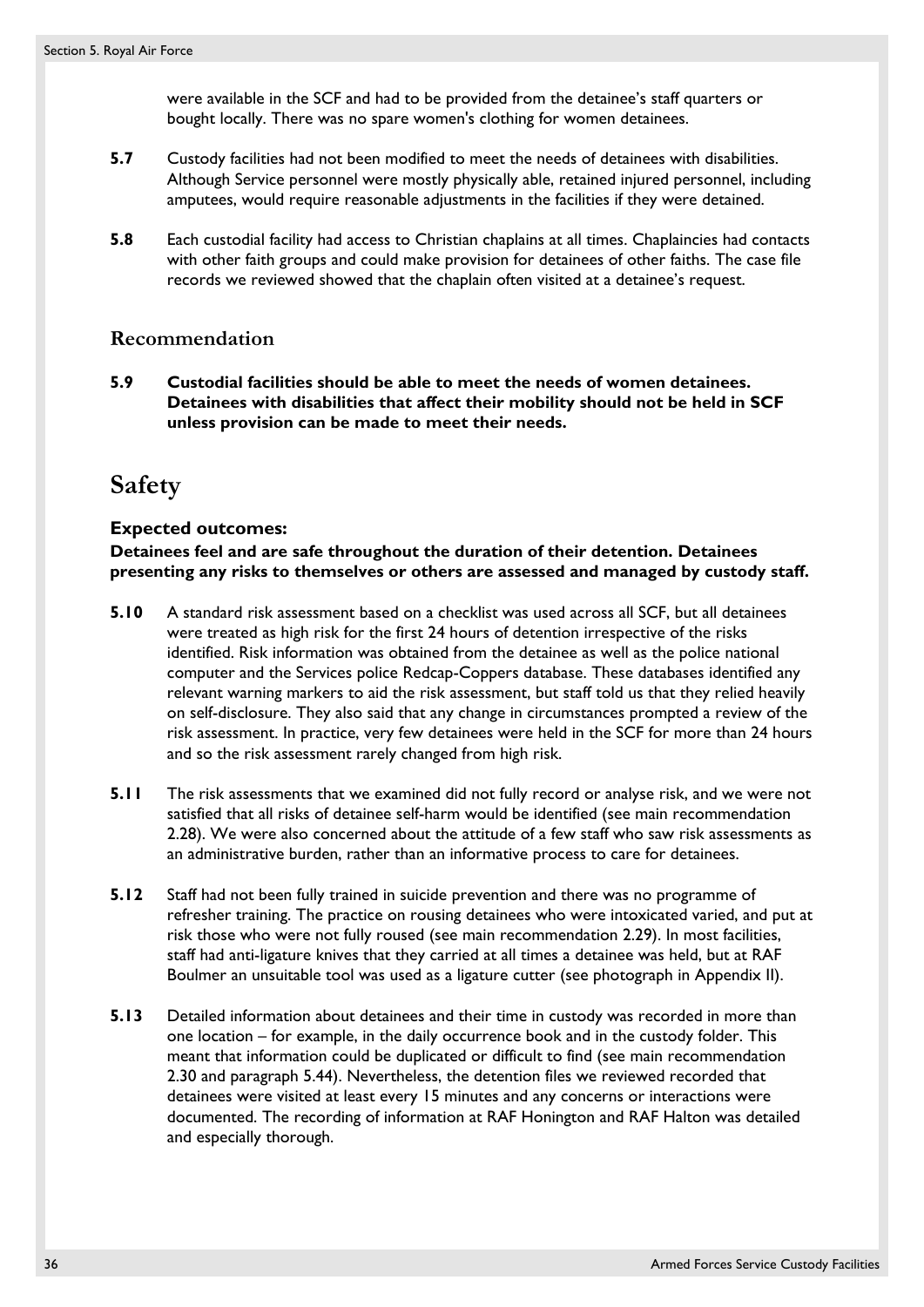#### **Recommendation**

<span id="page-36-1"></span>**5.14 Custody staff should be specifically trained in suicide prevention and there should be a programme of refresher training.** 

#### **Housekeeping point**

<span id="page-36-3"></span>**5.15** When detainees are held, all staff should carry the appropriate ligature cutters.

### **Safeguarding**

#### **Expected outcomes:**

**Young detainees (under 18) are properly protected in a safe environment. All staff safeguard and promote their welfare. Detainees will only be subject to force which is proportionate, lawful and used as a last resort. Detainees are transferred or released safely and decently.** 

- **5.16** Custodial staff had limited understanding of or training in the specific needs of young people. They were aware that interviews would require the presence of an appropriate adult and most would rely on senior personnel from the young person's unit or the chaplaincy but at RAF Halton, which had an initial training unit, welfare personnel dedicated to each young person were available at all times.
- **5.17** Staff had little understanding of adults at risk, and there were no arrangements for the referral of adults at risk<sup>[4](#page-36-0)</sup> to local safeguarding processes.

#### **Recommendation**

<span id="page-36-2"></span>**5.18 Custodial staff should be fully trained in the needs of detainees under 18 and other detainees at risk, and how to make referrals to appropriate services.** 

#### **Use of force**

**5.19** There was poor governance and oversight of the use of force by custodial staff. Staff told us that their personal safety training (PST) emphasised the use of de-escalation and we found some evidence in case files where it had been used appropriately. Apart from PST there was no specific training in the appropriate and safe use of force on detainees. Recording of the use of force was inconsistent and we found a clear example of use of force at RAF Brize Norton that had not been recorded. In this example, the SCF occurrence book recorded that a female detainee was brought into the custody suite intoxicated and failing to comply with instructions. There was insufficient information in the occurrence log but it stated that she was located in a cell by four officers. After further enquiries the SCF staff confirmed that

 $\overline{a}$ 

<span id="page-36-0"></span><sup>&</sup>lt;sup>4</sup> We define an adult at risk as a vulnerable person aged 18 years or over, 'who is or may be in need of community care services by reason of mental or other disability, age or illness; and who is or may be unable to take care of him or herself, or unable to protect him or herself against significant harm or exploitation'. *No secrets* definition (Department of Health 2000).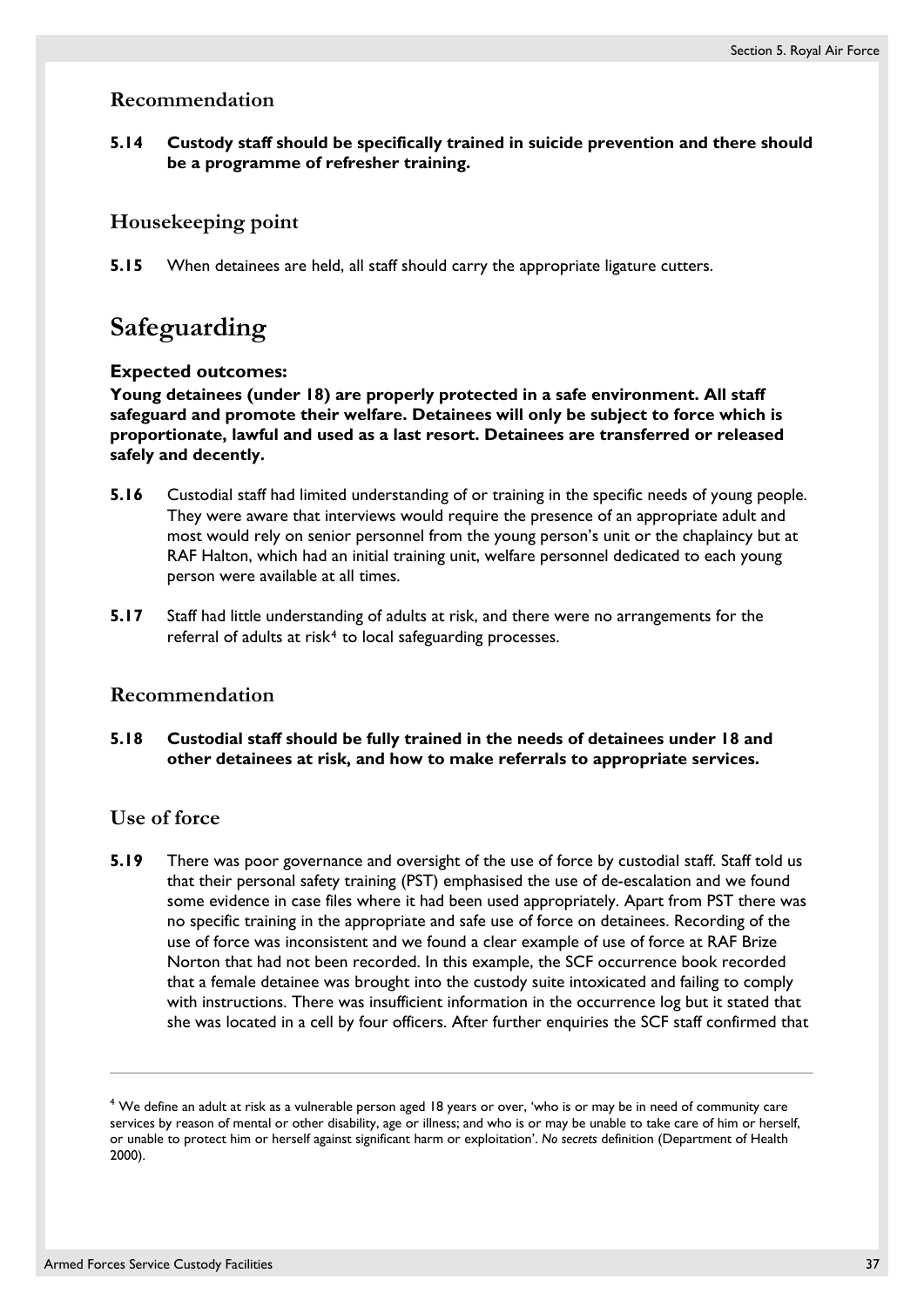she was restrained by four officers and placed in the cell. There was no separate record of the force used and the information in the occurrence book was poor.

**5.20** As with escorts and transfers (see paragraph [5.3](#page-34-1)), we were informed of varied practice in the policy of handcuffing, with some officers handcuffing everyone on arrest and others taking a more risk-based approach.

#### **Recommendations**

- <span id="page-37-0"></span>**5.21 Use of force in SCF should be recorded and subject to appropriate governance.**
- <span id="page-37-1"></span>**5.22 Detainees should only be handcuffed if this is safe, necessary, proportionate and justified.**

#### **Release and transfer**

**5.23** SCF staff told us that they usually briefed the detainee's supervisor about the circumstances of their arrest, and any concerns for their welfare. Before release, detainees were riskassessed at RAF Halton but not at the other facilities. We were not assured that this assessment was sufficiently thorough with appropriate and effective action to manage identified risks to a detainee's safety. A generic leaflet with contact numbers for support services was given to released detainees, but we did not find evidence of appropriate referrals where vulnerabilities had been identified.

#### **Recommendation**

<span id="page-37-2"></span>**5.24 All detainees should be fully assessed on their release, with appropriate referrals to support services where required.**

### **Physical conditions**

#### **Expected outcomes:**

**Detainees are held in a safe, clean and decent environment, which is in a good state of repair and fit for purpose.** 

**5.25** Except for RAF Honington, where conditions were poor and showers dirty (see photographs in Appendix II), cells in the SCF were clean and free of ligature points but lacked any furnishing other than a bed platform. With the exception of RAF Valley, they did not have integral toilet or washing facilities. Apart from RAF Halton (which had high bed plinths), beds were on low plinths making them unsuitable as seating, especially for less physically able detainees. All cells had working call bells and there were regular cell condition checks. Secure emergency evacuation procedures were in place.

#### **Recommendation**

<span id="page-37-3"></span>**5.26 Detainees should be provided with furniture in their cells, subject to a risk assessment.**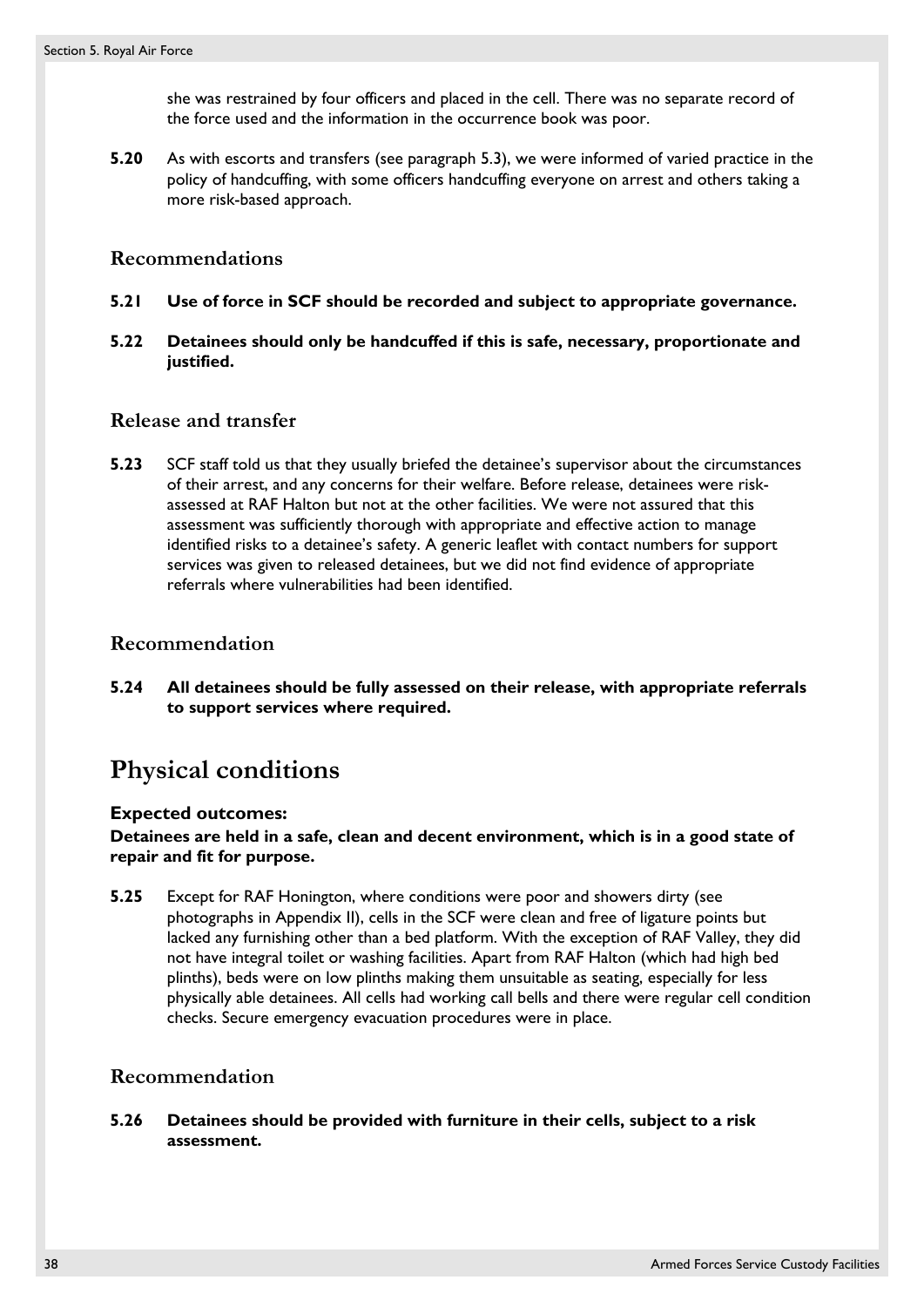### **Detainee care**

#### **Expected outcomes:**

**Detainees are able to be clean and comfortable while in Service custody facilities. Detainees are offered sufficient food and drink. Detainees have regular access to facilities and activities that preserve and promote their mental and physical well-being.** 

- **5.27** Bedding provided for detainees was not tear-proof, and in RAF Halton there were no pillows. Showers and toilets were available but toilet paper was not freely provided at all facilities. The shower facilities for women detainees were not sufficiently private in all SCF inspected. Checks when the facilities were not occupied did not include running the water regularly to reduce the risk of bacteria build-up.
- **5.28** Detainees at all facilities were given a set of overalls and trainers but no underwear. Not all SCF offered a full range of sizes. However, overalls were not issued routinely but mainly if a detainee's clothing was required for evidence purposes. The detention records showed that SCF staff made efforts to collect clothing from the detainee's accommodation where it was practicable.
- **5.29** There was no food on site in the SCF. Meals were provided from the base messes, so were not available at all times, and in RAF Waddington only cold food was available. Drinks, including water, were available during detention but only on request.
- **5.30** There were no reading and writing materials for the use of detainees, but staff told us that they could be obtained on request. A good example in one detention record showed that a detainee had been allowed to keep his Kindle, so that he was sufficiently occupied for the more than 24 hours that he was held.
- **5.31** Detainees were allowed limited time in the open air while in detention. Exercise areas were fully enclosed, provided limited space and most were marked by graffiti. The exercise yard at RAF Honington was barely more than a cage and in view of the road.
- **5.32** Detainees had access to telephones in some facilities but in RAF Cosford and RAF Brize Norton this was limited to a call during admission. Although visitors were admitted, custody facilities did not have suitable rooms for visits. At RAF Honington, visits took place in the cell and at other facilities spare offices were used.

### **Recommendations**

- <span id="page-38-0"></span>**5.33 Detainees should be provided with full sets of safe bedding.**
- <span id="page-38-1"></span>**5.34 When visits are authorised a suitable room should be made available.**

#### **Housekeeping points**

- <span id="page-38-2"></span>**5.35** Toilet paper should be freely available to detainees.
- <span id="page-38-3"></span>**5.36** Detainees whose clothing is removed should be given a full set of adequate clothing in a suitable size.
- <span id="page-38-4"></span>**5.37** Reading and writing materials for detainees should be available on site.
- <span id="page-38-5"></span>**5.38** Food should be available for detainees 24 hours a day.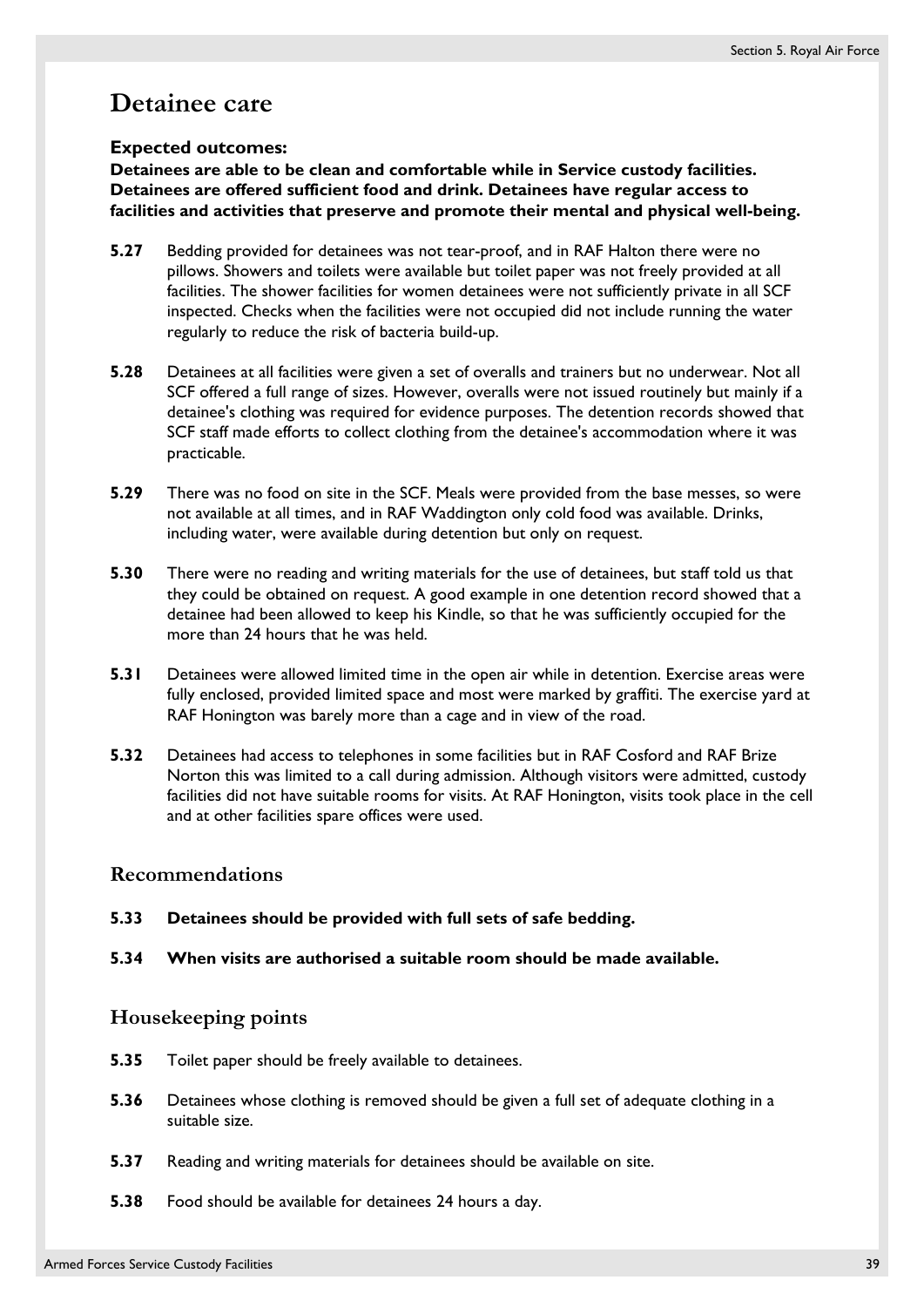<span id="page-39-0"></span>**5.39** Detainees should have access to drinking water throughout their detention.

### **Individual rights**

*5.40 Authorisation of detention was given by senior ranks and was rarely refused. There was an emphasis on ensuring that detainees did not remain in custody longer than necessary, and it was rare for detention to last longer than 12 hours. The role of the arrest and release officers was effective. Detainees had good access to legal representatives, but there was insufficient information on how to make a complaint.* 

### **Rights relating to detention**

#### **Expected outcomes:**

**Detention is appropriate, authorised and lasts no longer than is necessary.** 

- **5.41** The criteria for determining whether arrested Service personnel would be taken into Service custody, whether an alleged offence would be investigated and prosecuted by civilian or Service police, and the processes for civil authorities informing the Service of arrests and prosecution of Service personnel were unclear. Central guidance, through a joint protocol, was not clear and specific, which left room for local agreement, but we did not find any local written protocols (see main recommendation [2.26\)](#page-10-1).
- **5.42** All custody staff knew the process for seeking authorisation to detain. The arrangements were clear, and a commanding officer or their designated representative was available on the base 24 hours a day. Detention was appropriately authorised in all the detention files we reviewed, although in two files at RAF Valley this was not documented and we had to confirm, from previous rotas, that the officers who authorised detention were delegated to do so. There was a clear separation of arresting officer and custody officer duties, but this resulted in some delays waiting for custody staff to be available. For example, at RAF Halton a detainee was arrested at 1.40am and not booked in until 3.25am when the custody staff arrived at the SCF.
- **5.43** Detention files recorded reasonable explanations for seeking authorisation. Staff we spoke to at nearly all the RAF bases were not aware of custody ever being refused (except at RAF Cosford where a commanding officer refused to authorise the detention of an individual as he believed this was not necessary or proportionate). The RAF police could use section 69 of the Armed Forces Act 2006 'in anticipation of arrest'. This permitted them to take air force personnel back to their accommodation or away from potential conflict to prevent them from becoming involved in a situation that might lead to their arrest. We were told that this was a useful piece of legislation that prevented individuals from being arrested. There was a good emphasis on ensuring that detainees did not remain in the SCF for longer than necessary. Detention was initially authorised for 12 hours, but in one file at RAF Brize Norton, the initial detention period requested was three hours as the arresting officers assessed that they did not require any longer. Similarly at RAF Cosford and RAF Valley the initial detention period requested in most of the files we reviewed was only six hours, which was positive. Detainees rarely remained in custody for longer than the initial authorised detention period although this could be extended incrementally up to 48 hours by the Commanding Officer and up to 96 hours by a Judge Advocate. Where further detention was necessary, investigating officers provided sufficient and appropriate information for the duty commander to decide whether this was necessary.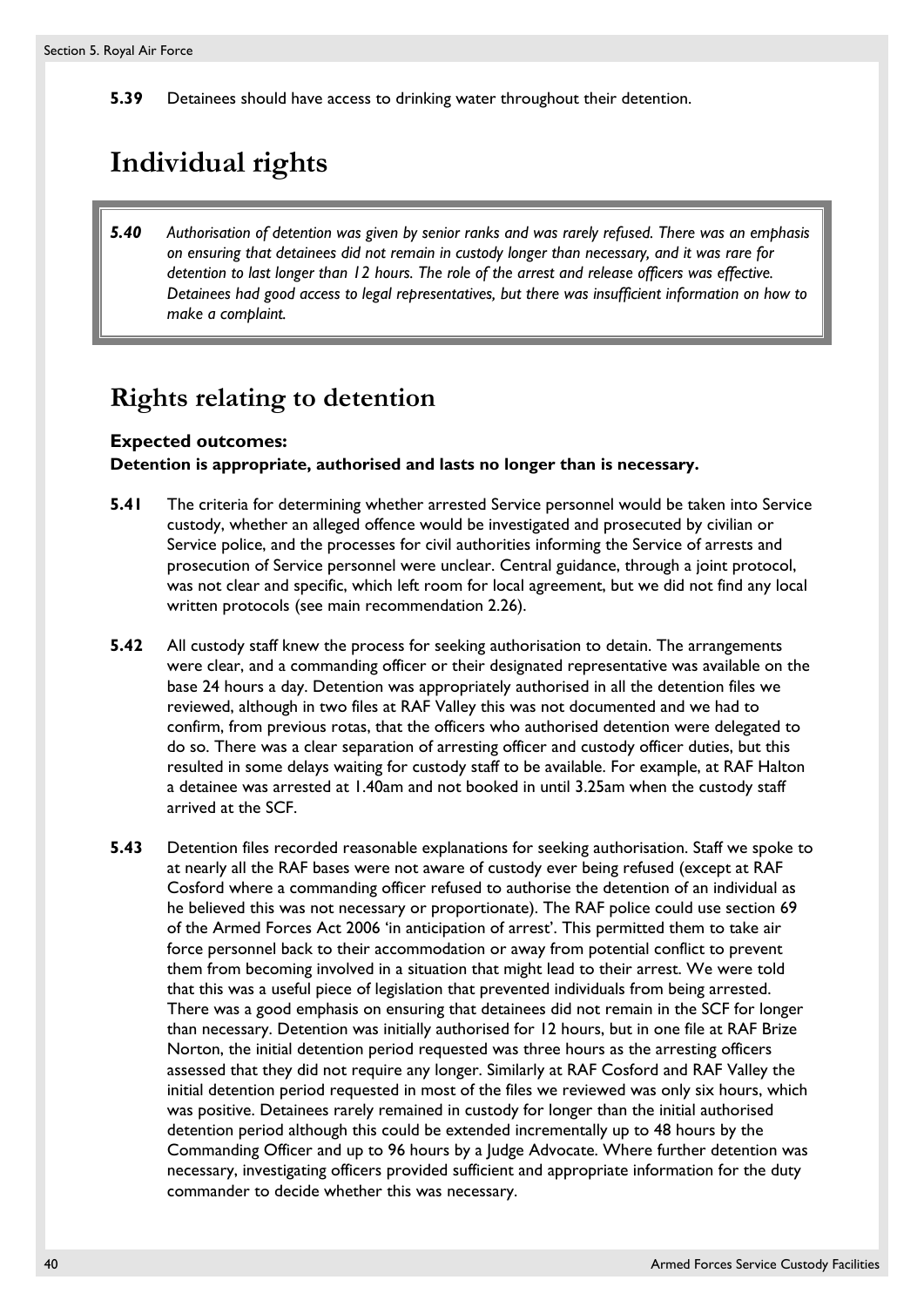### **Rights relating to Joint Service Publications relevant to UK Armed Forces Service custody facilities**

#### **Expected outcomes:**

**All rights relating to relevant Service codes of practice are adhered to.** 

- <span id="page-40-0"></span>**5.44** Detainees were informed of their rights as part of the booking-in process. The Ministry of Defence form (811A) 'Service police notice to suspect upon arrest or at interviews with the Service police' also clearly outlined detainees' rights and should have been given to all detainees, but the form was included in some of the detention files we looked at, suggesting that it may not have been issued to the detainee. Information was recorded in a variety of places (detention files, daily occurrence book, daily register) and it was sometimes difficult to establish when or if detainees' rights had been met (see main recommendation [2.30\)](#page-11-2). However, at RAF Honington and RAF Halton information was clearly recorded in the daily occurrence book detailing whether someone had been informed of the detainee's whereabouts, whether they had been informed of their right to free legal advice and whether they were offered the Service Police Codes of Practice (SPCoP) to consult.
- **5.45** A duty solicitor scheme was available at all the SCF but only some had notices about free legal advice. Detention records highlighted that detainees were offered legal representation during the booking-in process, and some records showed that detainees were reminded about this right during their detention. Custody staff had no concerns about the availability of solicitors or the timeliness of their arrival.
- **5.46** RAF Brize Norton had a private room, with a telephone, that detainees could use to consult their legal representative, and a private interview/consultation room within the SCF. There were no such dedicated consultation/interview rooms at the other SCF, where custody staff had to make other arrangements. For example, at RAF Cosford and RAF Valley we were told that legal visits took place in the booking-in area, which had a table and two seats, or in the interview room if it was free. Staff said that they would retreat into the corridor but would check that the solicitor was safe as there was no panic alarm. This arrangement was not suitable for legal consultations.
- **5.47** In the majority of files we reviewed, detainees were asked to nominate a person to be informed of their arrest. However, although these details were recorded in the occurrence book or register, it was not always clear whether the call had been made. The importance of such calls was highlighted in one detention file at RAF Honington, where the father of a detainee was able to provide important information to custody staff about some recent difficulties for the detainee, which assisted custody staff care.
- **5.48** SCF staff were clear that they would always notify the detainee's work manager or next in command about their arrest, and this was evident in many of the files we reviewed. Some SCF staff told us that they would contact the welfare services if the detainee did not have friends or relatives and did not want a unit representative contacted. At the few SCF that could potentially hold detainees under 18, staff were not sufficiently clear about their responsibility in notifying the detainee's parent or guardian. Staff at RAF Valley and RAF Cosford told us that they would notify the parent or guardian, but staff at RAF Halton were not clear about the process for dealing with anyone under 18, which was a concern as the base had a large training unit with under-18s.
- **5.49** Detainees not under sentence were given the comprehensive booklet, *Your rights if you are accused of an offence under the Service justice system*. Although this had been updated in October 2013, some SCF still used the old version. Copies of the Service custody and Services of relevant sentences rule 2009 were available in all of the SCF except RAF Valley.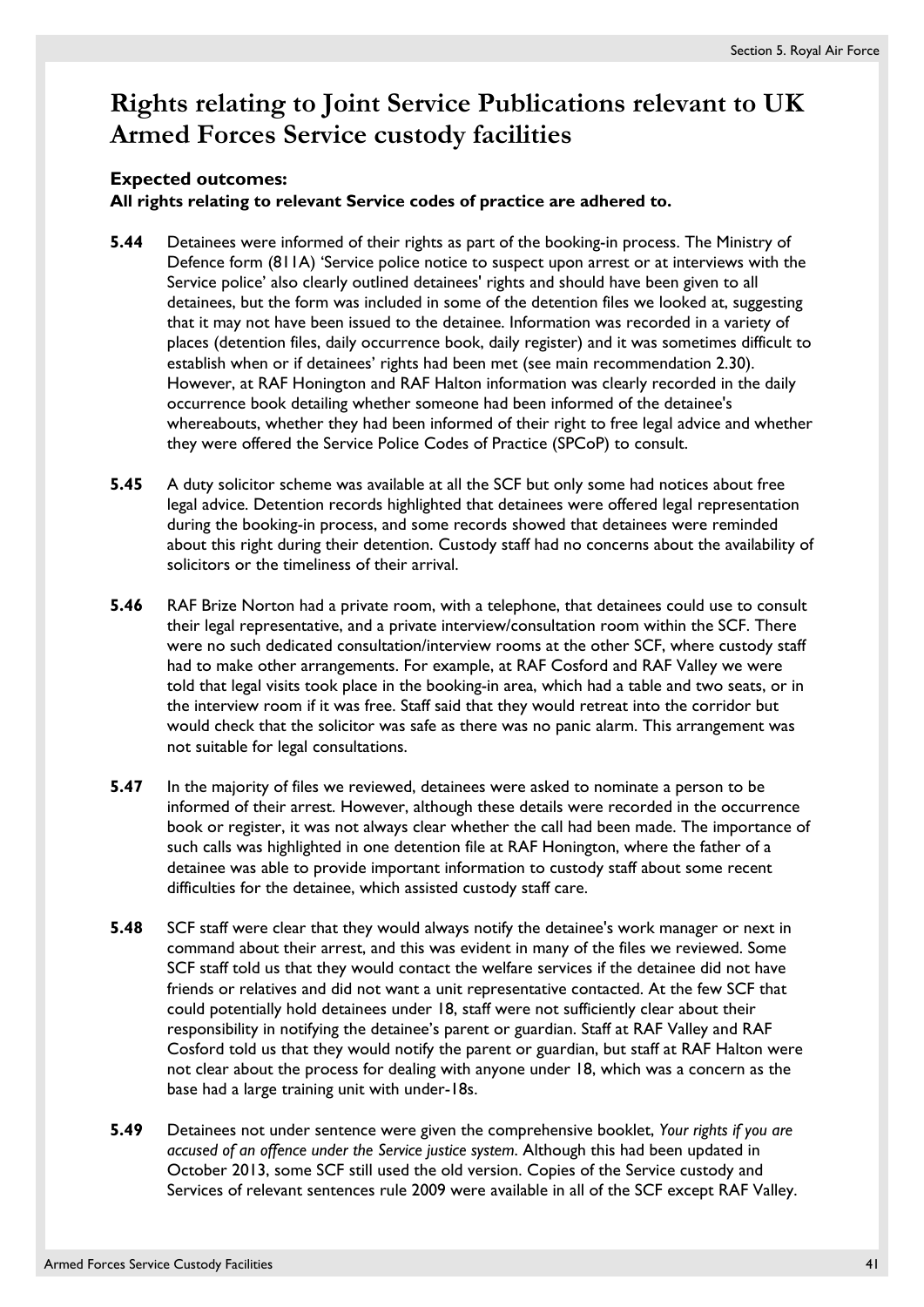Only RAF Cosford permitted detainees to take the document into the cell to read. Staff elsewhere believed that the large document could potentially be used by detainees to harm themselves, and said that they would allow the detainee to read it in the booking-in area or photocopy the extracts they required. However, staff could not recollect ever having to do this and we were not convinced that access to the document would be adequately facilitated. Custody staff also had little awareness that some detainees might struggle to comprehend the material they were given to read.

- **5.50** There was no independent appropriate adult Service for under-18s. Bases with training units for under-18s said they would contact the training coordinator or seek another representative from the same unit. SCF staff told us that family members could act as an appropriate adult but only if they could get to the base promptly and not delay the young person's interview. It was less clear what staff would do if a detainee wanted an independent person to support them. There were no under-18s in the detention files we reviewed but there were some adults at risk. In one case, a detainee's social worker was contacted at his request and he was subsequently referred to the defence community mental health team on the base, assessed as 'unfit to be detained' and released into the care of a social worker.
- **5.51** SCF staff told us that most detainees were brought into the facility for alcohol-related offences, and that they contacted medical officers if they were concerned about their level of intoxication; this was evident in the detention files we reviewed. Staff were clear that anyone who was too intoxicated would not be accepted into the SCF and would be told to go to the hospital. In the detention files we reviewed, we saw that detainees were given a rest period before they were interviewed, either because they were under the influence of alcohol or drugs or because of the late hour.
- **5.52** SCF staff had no recent experience of seeking authorisation for an intimate search but knew the authorisation and conduct processes.
- **5.53** There were no telephone interpreting Services for non-English speakers or equipment (double handsets) or a clear process to access interpreting Services. Some SCF staff told us that they could potentially use foreign language speaking Service personnel to assist with interpreting information. Most SCF had reasonable relationships with the civilian police force in their areas and said they could liaise with them if they required interpreters to attend.
- **5.54** Staff had no guidance on granting access to detainee records to legal representatives or detainees. Some said that they would make these available on written request and would copy paper files, registers and occurrence books.

### **Housekeeping points**

- <span id="page-41-0"></span>**5.55** Information about free legal advice should be displayed prominently in all the SCF.
- <span id="page-41-1"></span>**5.56** All detainees should be given the updated rights booklet.
- <span id="page-41-2"></span>**5.57** The detention log should clearly record when a telephone call has been made to inform someone of a detainee's arrest.
- <span id="page-41-3"></span>**5.58** SCF staff should be aware of voluntary agencies that could provide support to detainees.
- <span id="page-41-4"></span>**5.59** All SCF should have a copy of the Service custody and Services of relevant sentences rule 2009 in an appropriate form for all detainees to read.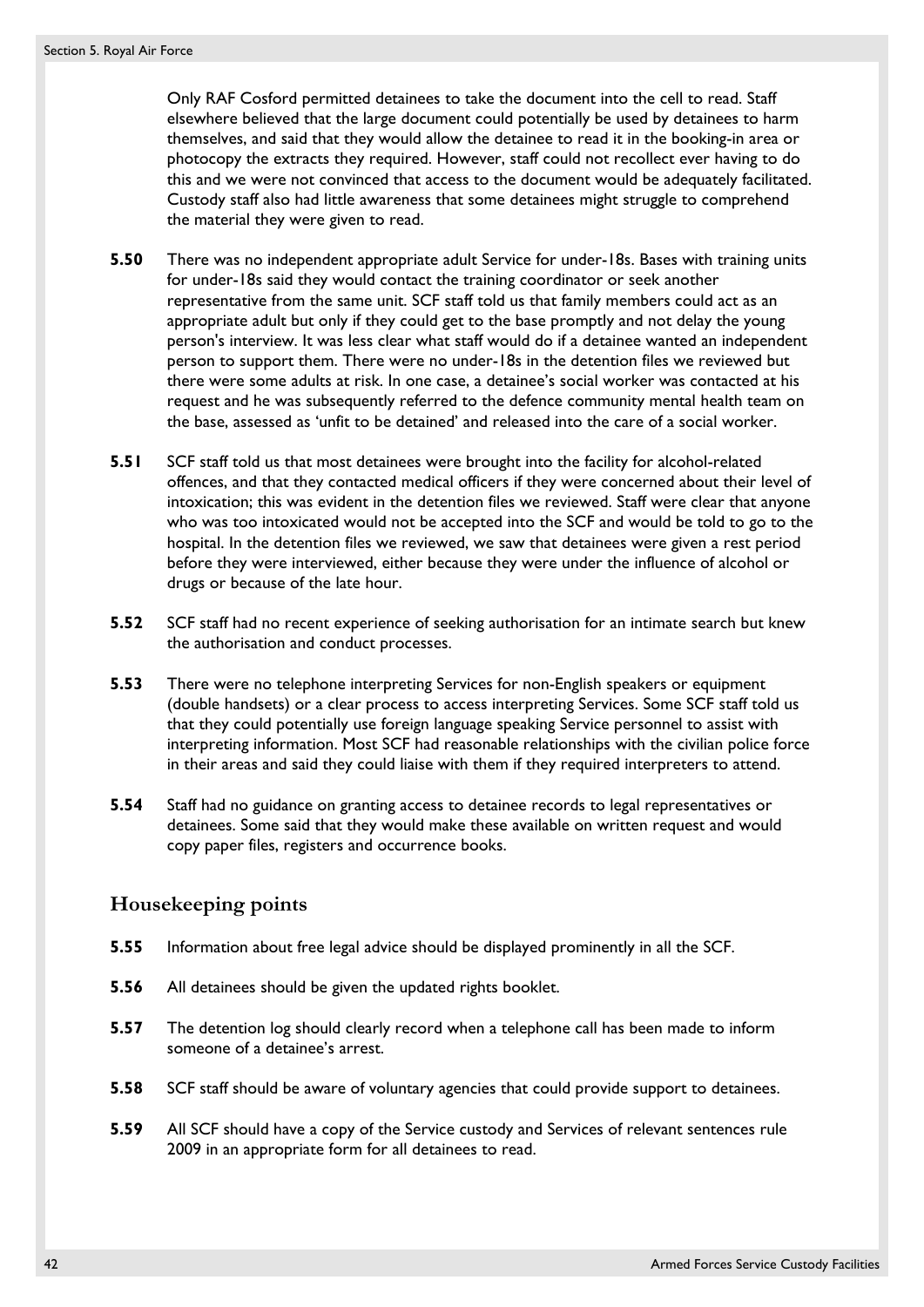- <span id="page-42-1"></span>**5.60** Telephone interpreting Services should be available to interview and communicate with detainees who require them.
- <span id="page-42-2"></span>**5.61** SCF staff should receive clear guidance on granting access to records to detainees and their legal representatives.

### **Rights relating to treatment**

#### **Expected outcomes:**

**Detainees know how to make a complaint and are able to do so.** 

- **5.62** Some SCF displayed notices on how detainees could make a complaint through a station warrant officer or orderly officer, but these were in the booking-in area and would have to be brought to the detainee's attention. Some documentation given to detainees provided information about how to make a complaint, and in the records we reviewed detainees were asked as part of the release process if they had any complaints about their arrest or their detention. SCF staff did not know of any complaints made, except at RAF Brize Norton where a detainee's complaint about their arrest was taken and passed to the orderly officer, and subsequently to the professional standards department.
- **5.63** There was no consistent approach to taking a complaint from a detainee. Staff at RAF Valley said they would notify the SCF warrant officer to deal with the complaint. Staff at other SCF told us they would take the complaint or provide writing material for the detainee to make the complaint and then pass it to the orderly officer. There was no standard complaint form for detainees and SCF staff were not aware of any timescales in dealing with complaints and so were not able to give detainees any advice or guidance.
- **5.64** The SCF had no information about the Service Complaints Commissioner (SCC). Some staff had insufficient awareness and understanding of the SCC, and relied on the fact that all RAF personnel should know how to make a complaint.

#### **Recommendation**

<span id="page-42-0"></span>**5.65 A confidential complaints system should be introduced and information about how to make a complaint, including the role of the Service Complaints Commissioner, should be given to all detainees and also be prominently displayed in the SCF.** 

### **Health care**

*5.66 Most detainees had good access to required health care support, but there were insufficient local protocols to ensure detainee's health needs were consistently met. Custody staff were well trained in first aid, but the available emergency response equipment was too limited.* 

#### **Expected outcomes:**

**The health needs of detainees are addressed during their time in custody.** 

**5.67** Custody staff arranged for input from a health care professional (HCP) based on identified need, such as injuries or health history, and on detainee request. Joint Service protocol (JSP)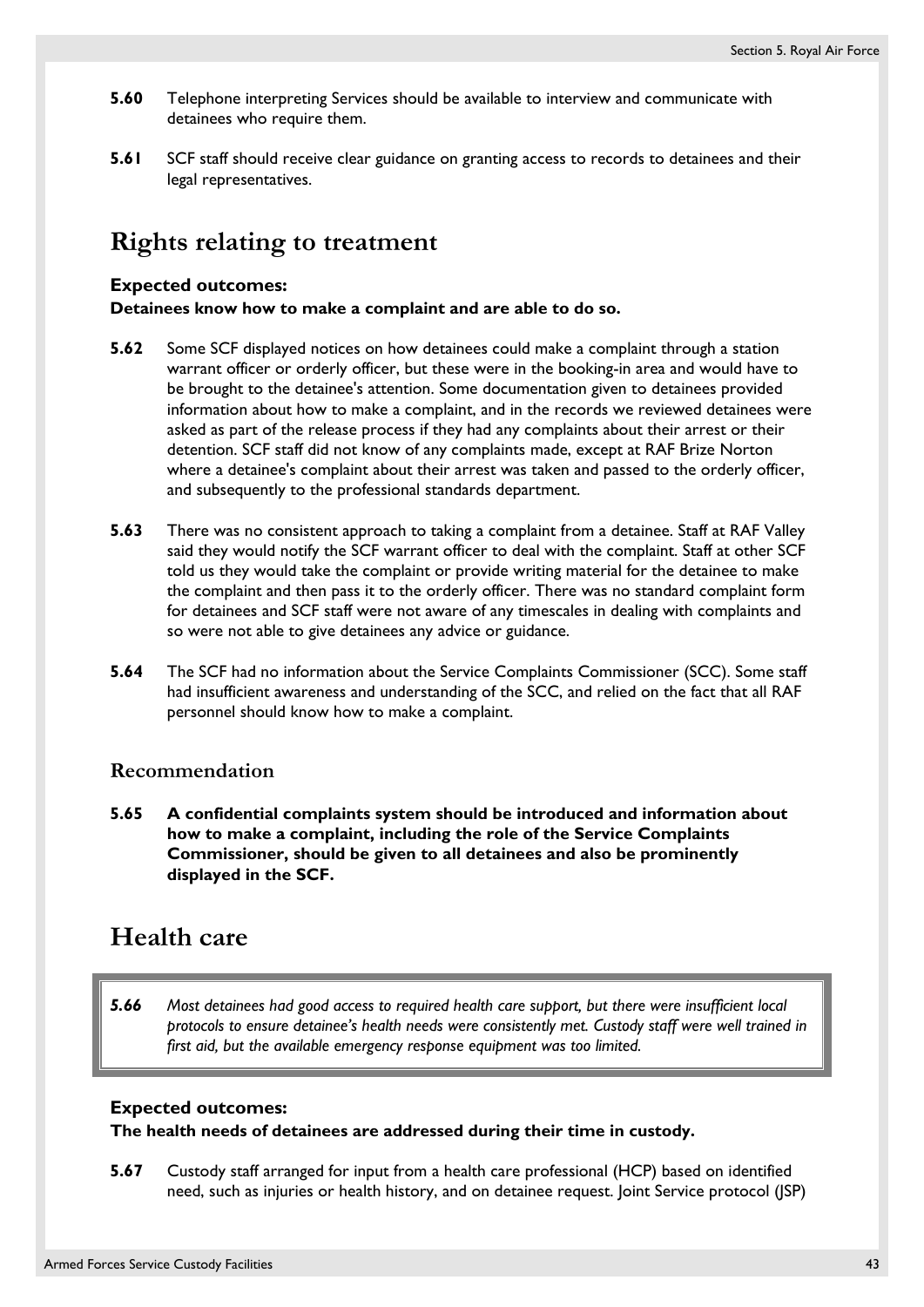837 specified situations when routine assessment by a HCP was indicated, such as intoxication, but this did not occur. The demand for HCP involvement was low, but custody staff reported easy access, except at RAF Boulmer where the lack of an out-of-hours GP service was unacceptable. Requests for a same gender HCP were facilitated if possible.

- **5.68** Custody staff had not received mental capacity training, but said that they used a common sense approach. Custody staff described some good individual care they had provided that considered underlying risk factors, but this was not adequately recorded. Custody staff had no training on mental health or substance misuse management, but contacted the health team for advice as required.
- **5.69** There were appropriate staff entries about medications in the records we examined, although most custody staff said they had never had a detainee who required medication. There was no medications administration protocol to ensure consistent safe practice, but custody staff described safe practices on storing and administering medications learned in their custody training. Some custody staff we spoke to were anxious about medication administration and said they would request a HCP to attend to administer it.
- **5.70** There were comprehensive protocols on the service intranet to help custody staff identify and manage common health emergencies, such as asthma and cardiac conditions, but they were not easily accessible in all the SCF and not all staff were aware of them. All staff were first aid trained and clearly understood the appropriate action to take in a medical emergency, although most had never cared for a detainee with health complaints. All SCF had basic first aid supplies, but the equipment was inadequate for predictable emergencies related to intoxication or major self-harm, and there was a lack of recorded checks.
- **5.71** Custody staff said that they would refer any need for intimate searches to the health staff on site, although the health staff we spoke said they would have to seek advice as they were not trained to provide this Service. Custody staff also said they would ask a HCP to attend after the use of force or mechanical restraints on a detainee if injury was evident, or on detainee request, but not routinely as specified in JSP 837.

#### **Recommendations**

- <span id="page-43-0"></span>**5.72 There should be a complete range of evidence-based protocols, agreed with key stakeholders, covering all aspects of detainees' health needs, including medical emergencies, medications administration, referral to health services and intimate searches.**
- <span id="page-43-1"></span>**5.73 RAF Boulmer should have access to a GP service out-of-hours.**
- <span id="page-43-2"></span>**5.74 Detention staff should receive training to identify and safely manage detainee health issues, including mental health awareness, substance misuse awareness and mental capacity.**
- <span id="page-43-3"></span>**5.75 First-aid kits should contain sufficient in-date equipment to manage predictable incidents, such as serious self-harm or choking, and have regular recorded checks, and all staff should be trained in its use.**

#### **Housekeeping point**

<span id="page-43-4"></span>**5.76** Custody staff should have easy access to and fully understand the available emergency protocols.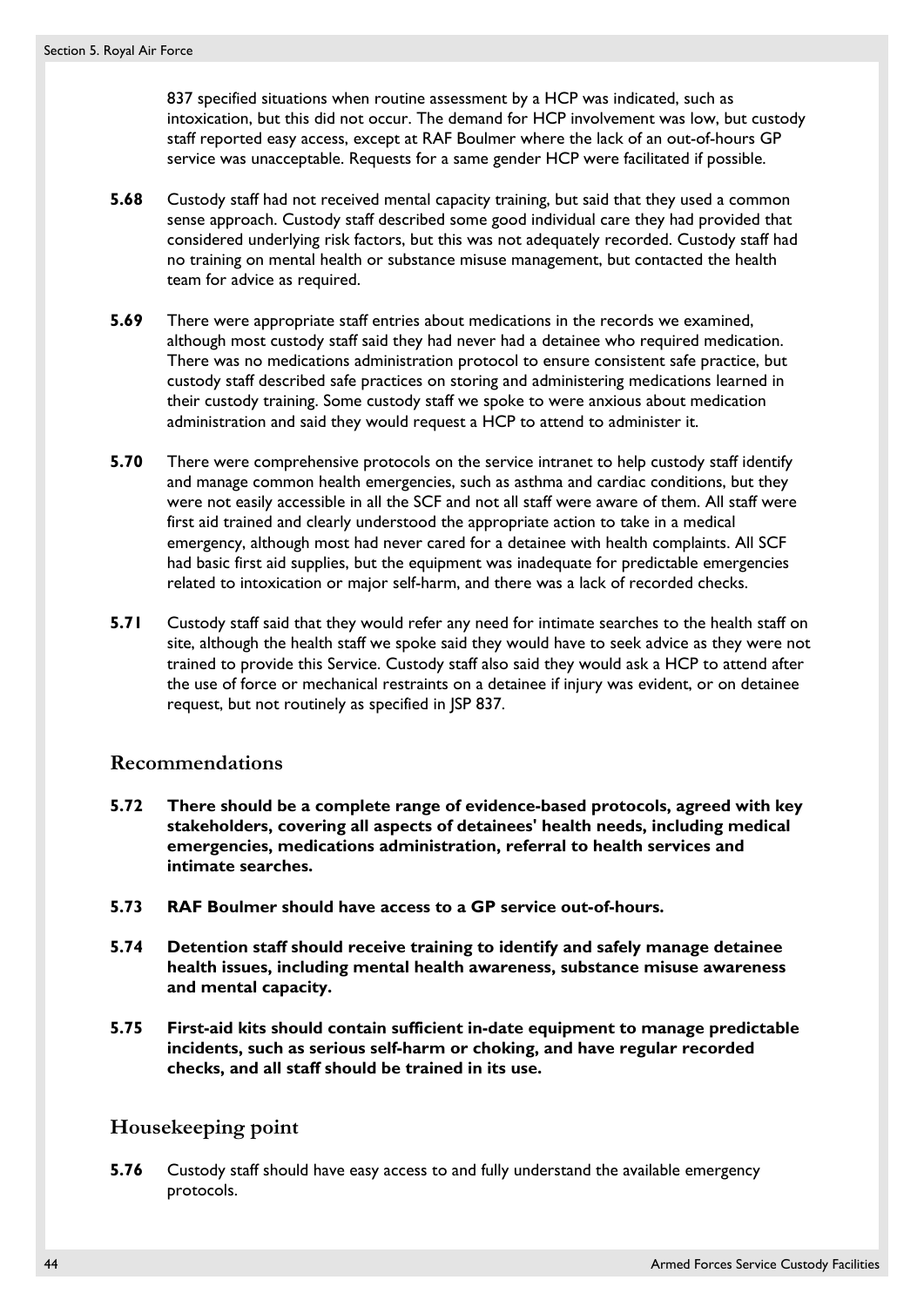## <span id="page-44-0"></span>**Section 6. Summary of recommendations and housekeeping points**

The reference numbers at the end recommendation refers to the paragraph location in the report.

### **Main recommendations** To the Ministry of Defence

- **6.1** A review of the current Service custody facilities should take place with a view to consolidating management of these facilities on behalf of all three Services with the Provost Marshal (Army) or, in the case of the smaller and more isolated units, agreeing protocols with local police forces for them to provide custody facilities for the Service concerned. [\(2.25](#page-10-2))
- **6.2** There should be clear and specific written national and local protocols to ensure a clear understanding between civil and Service police about which authority is responsible for the detention of alleged offenders, the investigation and prosecution of offences, and communication about involvement of Service personnel in the civilian criminal justice system. [\(2.26](#page-10-1))
- **6.3** Service custody facility staff should complete a person escort record whenever a detainee is transferred to another place of detention. [\(2.27](#page-10-0))
- **6.4** Risk assessments should be proportionate to the risks identified and inform subsequent care of detainees. ([2.28\)](#page-11-0)
- **6.5** All three Services should adopt the civilian police practice of rousing checks on detainees who are intoxicated, and record these on the custody record. [\(2.29](#page-11-1))
- **6.6** Information relating to the detainee should be kept in one contemporaneous custody record. [\(2.30](#page-11-2))

### **Royal Navy**

### **Recommendations**

#### **Transfers and escorts**

**6.7** Detainees should not be handcuffed with their hands behind their back during transfer. ([3.4](#page-12-1))

#### **Respect**

- **6.8** Custodial facilities should be able to meet the needs of detainees with disabilities that affect their mobility or such detainees should not be held in an SCF. ([3.10\)](#page-13-0)
- **6.9** All SCF should have access to significant religious texts and artefacts to meet the faith needs of detainees, and detainees should be able to observe their main faith services. [\(3.11](#page-13-1))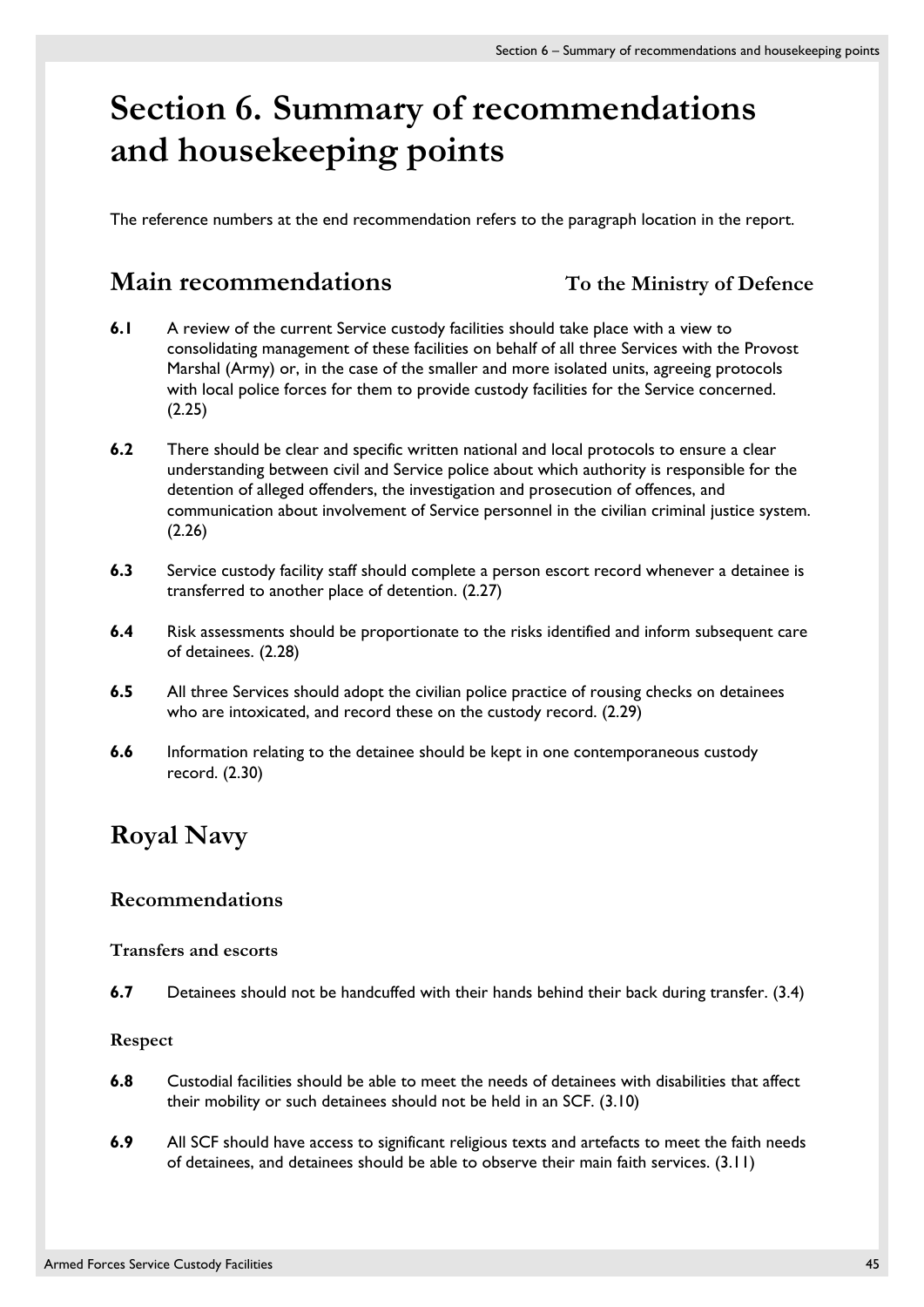### **Safeguarding**

- **6.10** Custodial staff should be fully trained in the needs of detainees under 18 and other detainees at risk, and how to make referrals to appropriate services. ([3.17\)](#page-14-1)
- **6.11** Use of force in SCF should be subject to appropriate analysis and governance. ([3.20\)](#page-15-0)
- **6.12** All detainees should be fully assessed on their release, with appropriate referrals to support services where required. ([3.25\)](#page-15-1)

#### **Physical conditions**

**6.13** Detainees should be provided with furniture in their cells, subject to a risk assessment. [\(3.28](#page-16-0))

### **Individual rights**

**6.14** Custody staff should not investigate offences allegedly committed by detainees under their care. ([3.46\)](#page-18-0)

### **Rights relating to treatment**

**6.15** A confidential complaints system should be introduced and information about how to make a complaint, including the role of the Service Complaints Commissioner, should be given to all detainees and also be prominently displayed in the SCF. ([3.62\)](#page-20-0)

#### **Health care**

- **6.16** There should be a complete range of evidence-based protocols, agreed with key stakeholders, covering all aspects of detainees' health needs, including medical emergencies, medications administration, referral to health services and intimate searches. All medication should be securely stored in lockable wall-mounted drug cupboards. [\(3.69\)](#page-21-0)
- **6.17** Detention staff should receive training to identify and safely manage detainee health issues, including mental health awareness, substance misuse awareness and mental capacity. ([3.70\)](#page-21-1)
- **6.18** First-aid kits should contain sufficient in-date equipment to manage predictable incidents, such as serious self-harm or choking, and have regular recorded checks, and all staff should be trained in its use. [\(3.71](#page-21-2))

### **Housekeeping points**

#### **Transfers and escorts**

**6.19** Vehicles used for transfer and escort should be clean. [\(3.5\)](#page-12-2)

**Safety** 

**6.20** When detainees are held, all staff should carry appropriate ligature cutters. [\(3.15\)](#page-14-2)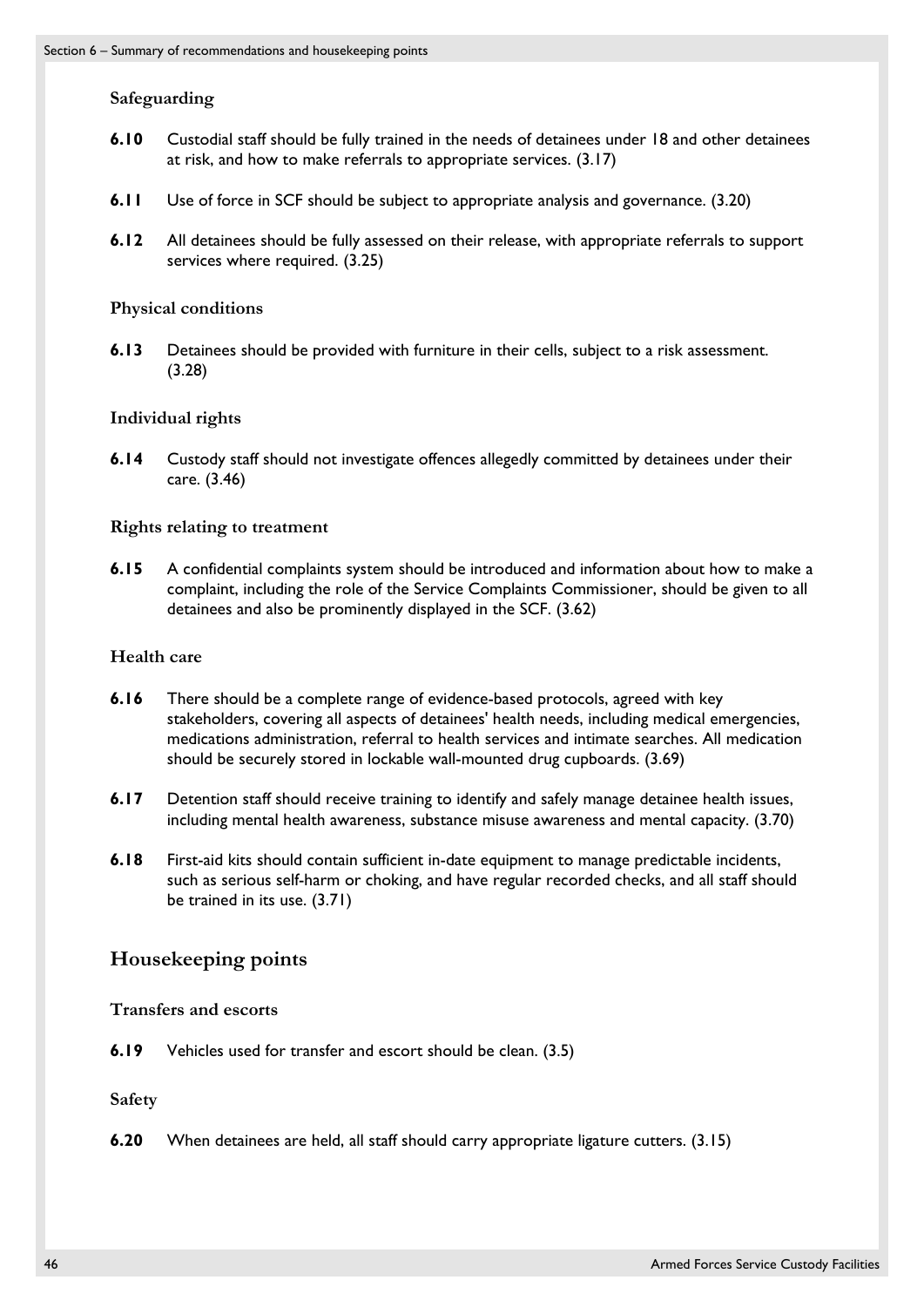#### **Detainee care**

- **6.21** All SCF should stock women's sanitary products and routinely provide them to women detainees. ([3.35\)](#page-17-0)
- **6.22** Detainee clothing should only be removed following risk assessment or for forensic reasons, and underwear should be available. [\(3.36](#page-17-1))
- **6.23** Food should be available for detainees 24 hours a day. ([3.37\)](#page-17-2)
- **6.24** Detainees should have constant access to drinking water throughout their detention. ([3.38\)](#page-17-3)

#### **Rights relating to Joint Service Publications**

- **6.25** Detainee records should clearly record that their rights have been explained, whether these have been accepted or not, and any subsequent facilitation of such rights. [\(3.55\)](#page-19-0)
- **6.26** Information about free legal advice should be displayed prominently in all SCF. ([3.56\)](#page-19-1)
- **6.27** SCF staff should have sufficient knowledge about how to respond to the needs of young people detained. ([3.57\)](#page-19-2)
- **6.28** Telephone interpreting services, and a double-handset telephone, should be available to interview and communicate with detainees who require them. ([3.58\)](#page-19-3)

### **Army**

#### **Recommendations**

**Transfers and escorts** 

- **6.29** Detainees should not be escorted overnight to the Military Corrective Training Centre. [\(4.7\)](#page-23-1)
- **6.30** Custody procedures should provide assurance about the treatment and conditions of detainees while detained in RMP facilities. [\(4.8\)](#page-23-2)

#### **Respect**

**6.31** Custodial facilities should be able to meet the needs of women detainees. Detainees with disabilities that affect their mobility should not be held in SCF unless provision can be made to meet their needs. [\(4.14](#page-24-1))

#### **Safety**

- **6.32** All SCF staff should have knowledge of and better access to relevant computer databases to retrieve and, where necessary, upload information that could affect the current and future safety of detainees and staff. [\(4.24\)](#page-25-0)
- **6.33** All custody staff should be regularly trained in the management of self-harm. [\(4.25](#page-25-1))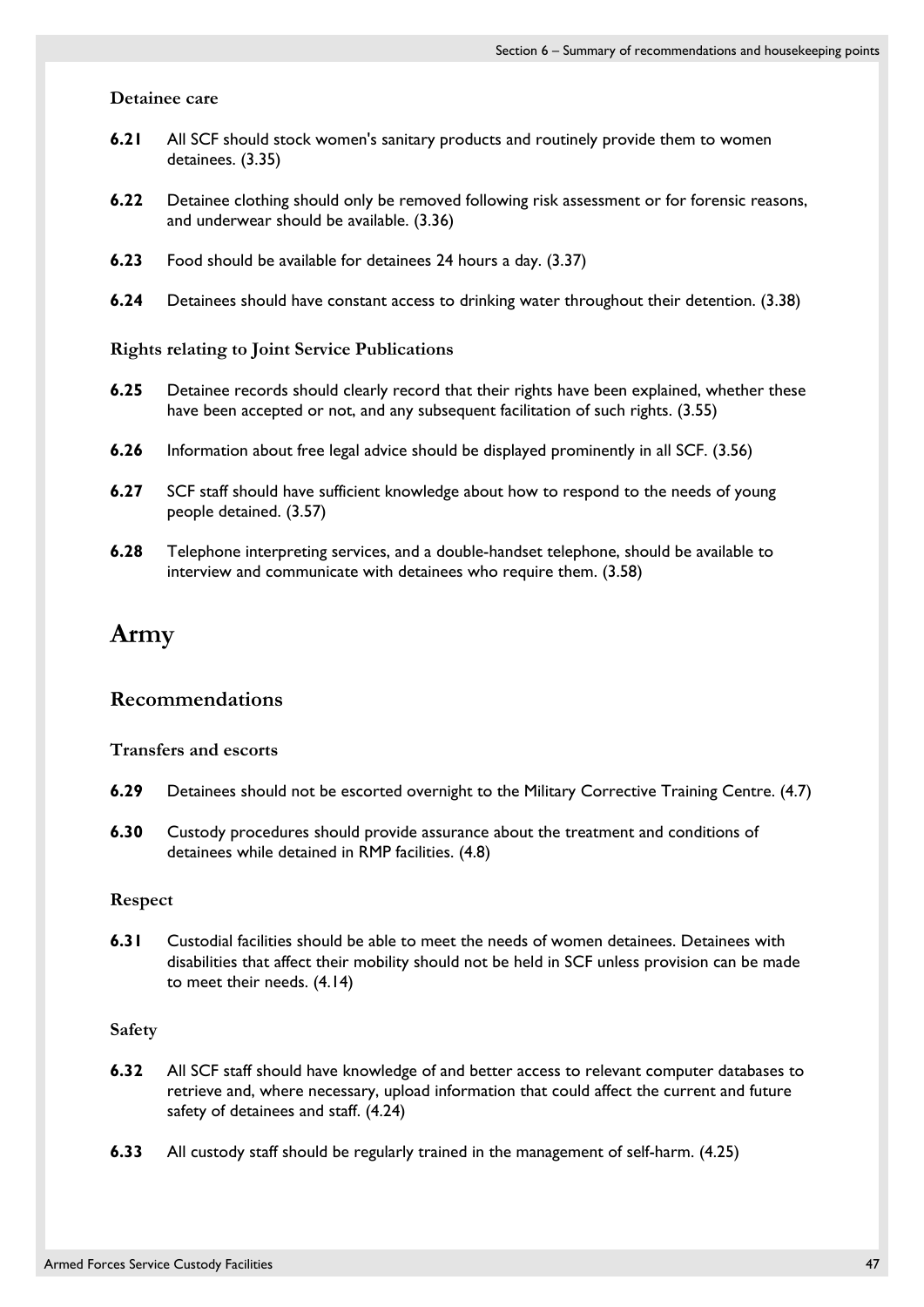#### **Safeguarding**

- **6.34** Safeguarding policies and procedures for under-18s and adults at risk should be available and standardised across all sites. [\(4.27](#page-26-1))
- **6.35** Use of force recording and reporting should be standardised across sites, monitored to identify issues and fed into improving protective safety training. [\(4.30](#page-26-2))
- **6.36** All detainees should be fully assessed on their release, with appropriate referrals to support services where required. ([4.34\)](#page-27-0)

#### **Physical conditions**

**6.37** Detainees should be provided with furniture in their cells, subject to a risk assessment. [\(4.39](#page-27-1))

**Rights relating to Joint Service Publications** 

**6.38** All SCF should prominently display part 3 of the Service custody and Service of relevant Sentences rules 2009 and have copies of it readily available for personal issue to detainees under sentence. ([4.62\)](#page-31-0)

#### **Rights relating to treatment**

**6.39** A confidential complaints system should be introduced and information about how to make a complaint, including the role of the Service Complaints Commissioner, should be given to all detainees and also be prominently displayed in the SCF. ([4.74\)](#page-32-0)

#### **Health care**

- **6.40** There should be a complete range of evidence-based protocols, agreed with key stakeholders, covering all aspects of detainees' health needs, including medical emergencies, medications administration, referral to health services and intimate searches. [\(4.83](#page-33-0))
- **6.41** All medications should be securely stored in lockable wall-mounted drug cupboards. [\(4.84](#page-33-1))
- **6.42** Detention staff should receive training to identify and safely manage detainee health issues, including mental health awareness, substance misuse awareness and mental capacity. ([4.85\)](#page-33-2)
- **6.43** First-aid kits should contain sufficient in-date equipment to manage predictable incidents, such as serious self-harm or choking, and have regular recorded checks, and all staff should be trained in its use. [\(4.86](#page-33-3))

#### **Housekeeping points**

#### **Safeguarding**

**6.44** The training and advice DVD about the MCTC should contain all the relevant information for detainees. ([4.35\)](#page-27-2)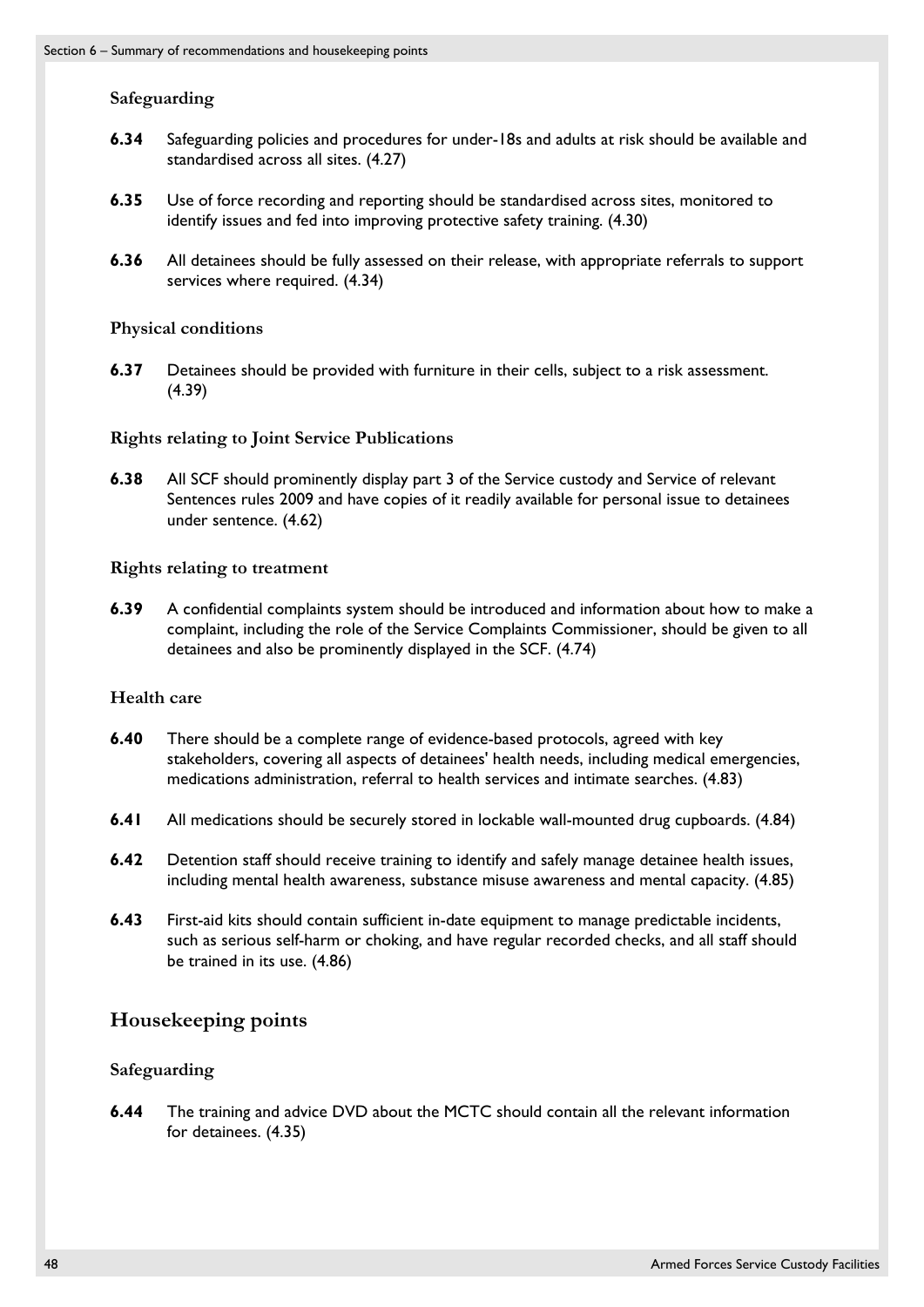#### **Physical conditions**

**6.45** Detainees should have constant access to drinking water. ([4.40\)](#page-27-3)

**Detainee care** 

**6.46** Detainees should be able to take their meals in conditions that are respectful. ([4.47\)](#page-28-1)

**Rights relating to Joint Service Publications** 

- **6.47** Documentation relating to authorisation of custody, and delegation where relevant, should be filed and retained in the detention files for DNUs. [\(4.63](#page-31-1))
- **6.48** All SCF should have current up-to-dates copies of the rights relating to detention booklet. [\(4.64](#page-31-2))
- **6.49** Information about free legal advice should be displayed prominently in all the SCF. [\(4.65](#page-31-3))
- **6.50** Detainee records should clearly record that their rights have been explained, whether these have been accepted or not, and any subsequent facilitation of such rights. [\(4.66\)](#page-31-4)
- **6.51** Detainees should be able to consult their legal adviser by telephone in private. [\(4.67](#page-31-5))
- **6.52** SCF staff should receive clear guidance on granting access to records to detainees and their legal representatives. ([4.68\)](#page-31-6)
- **6.53** Telephone interpreting services should be available to interview and communicate with detainees who require them. ([4.69\)](#page-31-7)

**Rights relating to treatment** 

- **6.54** SCF concern forms should be readily available in all the SCF. ([4.75\)](#page-32-1)
- **6.55** Detainees should be visited by an officer, warrant officer or duty officer at least once every 24 hours to record any complaints and note the actions taken as a result. ([4.76\)](#page-32-2)

#### **Good practice**

**6.56** Detainees were always released from the SCF into the care of unit staff. ([4.36\)](#page-27-4)

### **Royal Air Force**

#### **Recommendations**

#### **Transfers and escorts**

**6.57** Detainees should not be handcuffed with their hands behind their back during transfer. ([5.4](#page-34-2))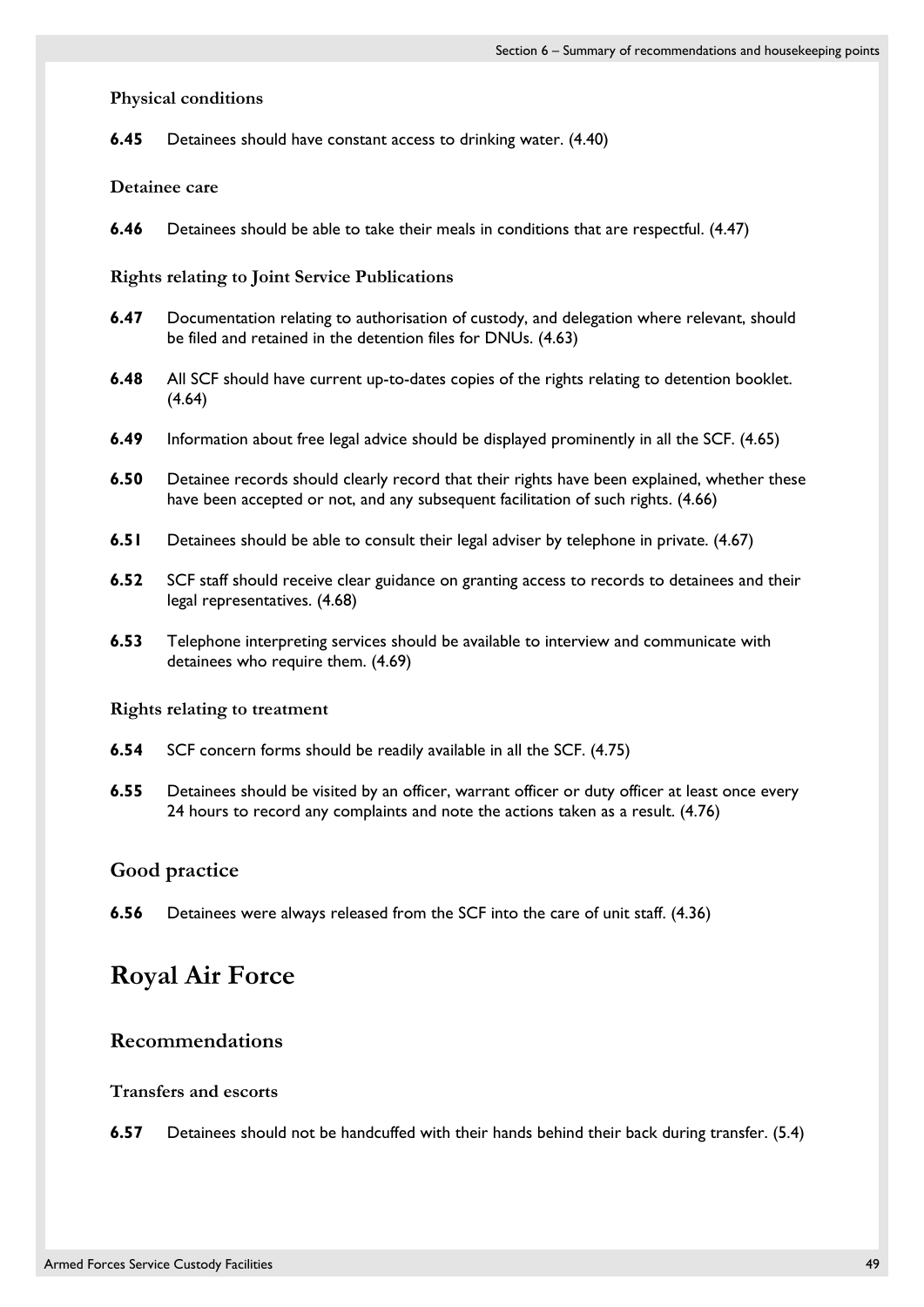#### **Respect**

**6.58** Custodial facilities should be able to meet the needs of women detainees. Detainees with disabilities that affect their mobility should not be held in SCF unless provision can be made to meet their needs. [\(5.9\)](#page-35-0)

#### **Safety**

**6.59** Custody staff should be specifically trained in suicide prevention and there should be a programme of refresher training. [\(5.14](#page-36-1))

#### **Safeguarding**

- **6.60** Custodial staff should be fully trained in the needs of detainees under 18 and other detainees at risk, and how to make referrals to appropriate services. ([5.18\)](#page-36-2)
- **6.61** Use of force in SCF should be recorded and subject to appropriate governance. [\(5.21\)](#page-37-0)
- **6.62** Detainees should only be handcuffed if this is safe, necessary, proportionate and justified. [\(5.22](#page-37-1))
- **6.63** All detainees should be fully assessed on their release, with appropriate referrals to support services where required. ([5.24\)](#page-37-2)

#### **Physical conditions**

**6.64** Detainees should be provided with furniture in their cells, subject to a risk assessment. [\(5.26](#page-37-3))

#### **Detainee care**

- **6.65** Detainees should be provided with full sets of safe bedding. ([5.33\)](#page-38-0)
- **6.66** When visits are authorised a suitable room should be made available. ([5.34\)](#page-38-1)

#### **Rights relating to treatment**

**6.67** A confidential complaints system should be introduced and information about how to make a complaint, including the role of the Service Complaints Commissioner, should be given to all detainees and also be prominently displayed in the SCF. ([5.65\)](#page-42-0)

#### **Health care**

- **6.68** There should be a complete range of evidence-based protocols, agreed with key stakeholders, covering all aspects of detainees' health needs, including medical emergencies, medications administration, referral to health services and intimate searches. [\(5.72](#page-43-0))
- **6.69** RAF Boulmer should have access to a GP service out-of-hours. [\(5.73](#page-43-1))
- **6.70** Detention staff should receive training to identify and safely manage detainee health issues, including mental health awareness, substance misuse awareness and mental capacity. ([5.74\)](#page-43-2)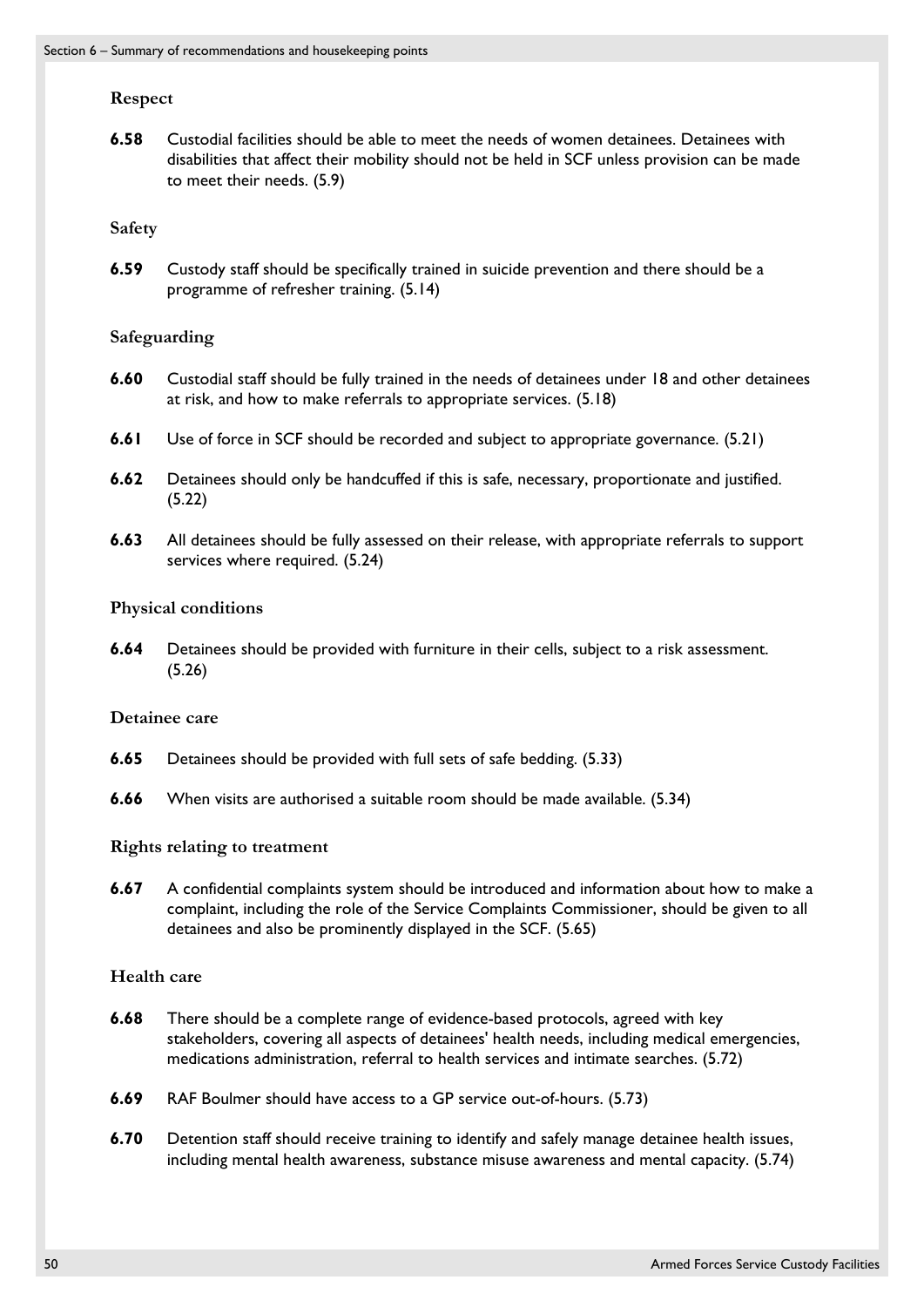**6.71** First-aid kits should contain sufficient in-date equipment to manage predictable incidents, such as serious self-harm or choking, and have regular recorded checks, and all staff should be trained in its use. [\(5.75](#page-43-3))

#### **Housekeeping points**

**Safety** 

**6.72** When detainees are held, all staff should carry the appropriate ligature cutters. [\(5.15](#page-36-3))

#### **Detainee care**

- **6.73** Toilet paper should be freely available to detainees. [\(5.35](#page-38-2))
- **6.74** Detainees whose clothing is removed should be given a full set of adequate clothing in a suitable size. ([5.36\)](#page-38-3)
- **6.75** Reading and writing materials for detainees should be available on site. [\(5.37](#page-38-4))
- **6.76** Food should be available for detainees 24 hours a day. ([5.38\)](#page-38-5)
- **6.77** Detainees should have access to drinking water throughout their detention. ([5.39\)](#page-39-0)

#### **Rights relating to Joint Service Publications**

- **6.78** Information about free legal advice should be displayed prominently in all the SCF. [\(5.55](#page-41-0))
- **6.79** All detainees should be given the updated rights booklet. [\(5.56](#page-41-1))
- **6.80** The detention log should clearly record when a telephone call has been made to inform someone of a detainee's arrest. [\(5.57](#page-41-2))
- **6.81** SCF staff should be aware of voluntary agencies that could provide support to detainees. [\(5.58](#page-41-3))
- **6.82** All SCF should have a copy of the Service custody and Services of relevant sentences rule 2009 in an appropriate form for all detainees to read. [\(5.59](#page-41-4))
- **6.83** Telephone interpreting services should be available to interview and communicate with detainees who require them. ([5.60\)](#page-42-1)
- **6.84** SCF staff should receive clear guidance on granting access to records to detainees and their legal representatives. ([5.61\)](#page-42-2)

#### **Health care**

**6.85** Custody staff should have easy access to and fully understand the available emergency protocols. ([5.76\)](#page-43-4)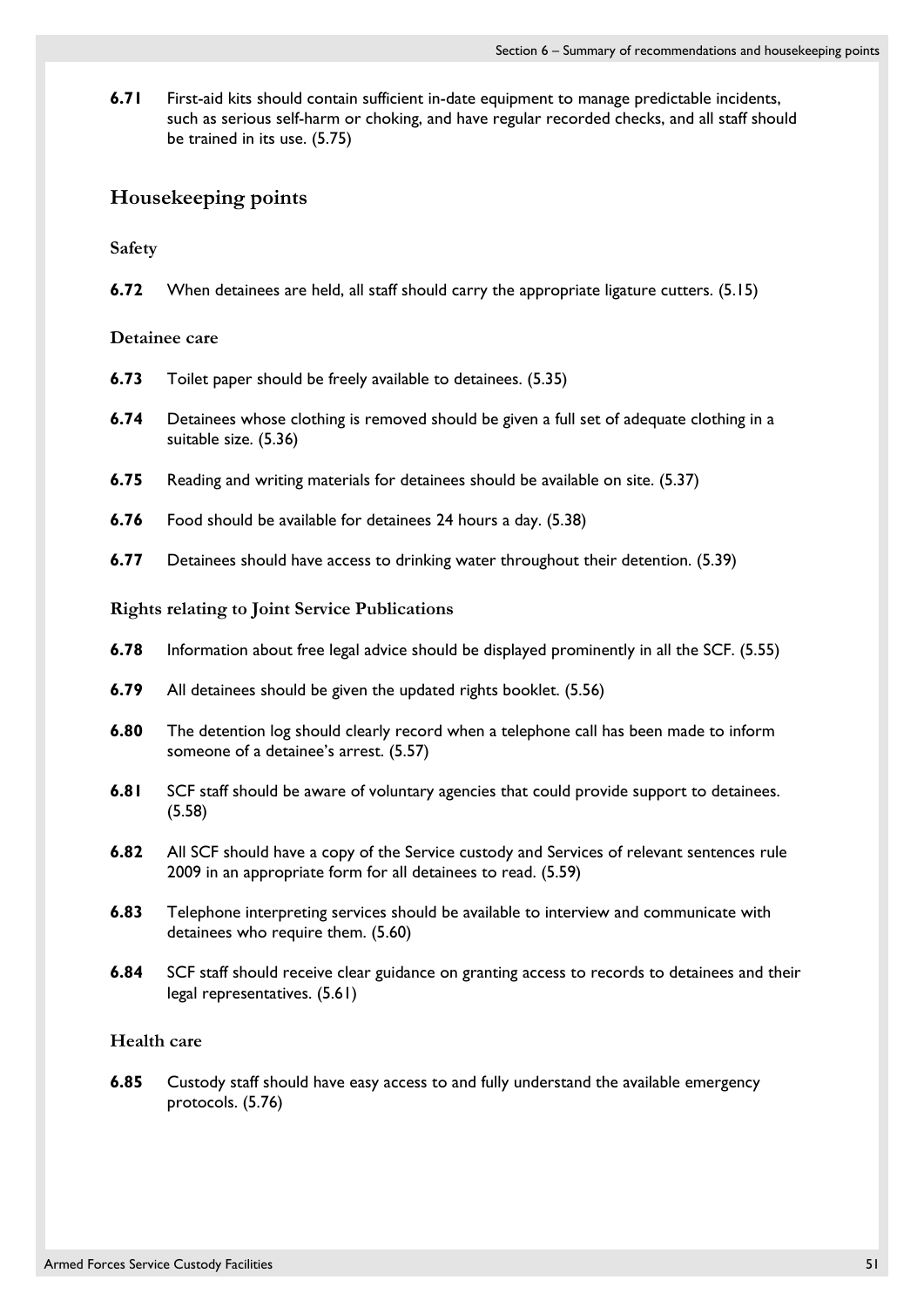Section 6 – Summary of recommendations and housekeeping points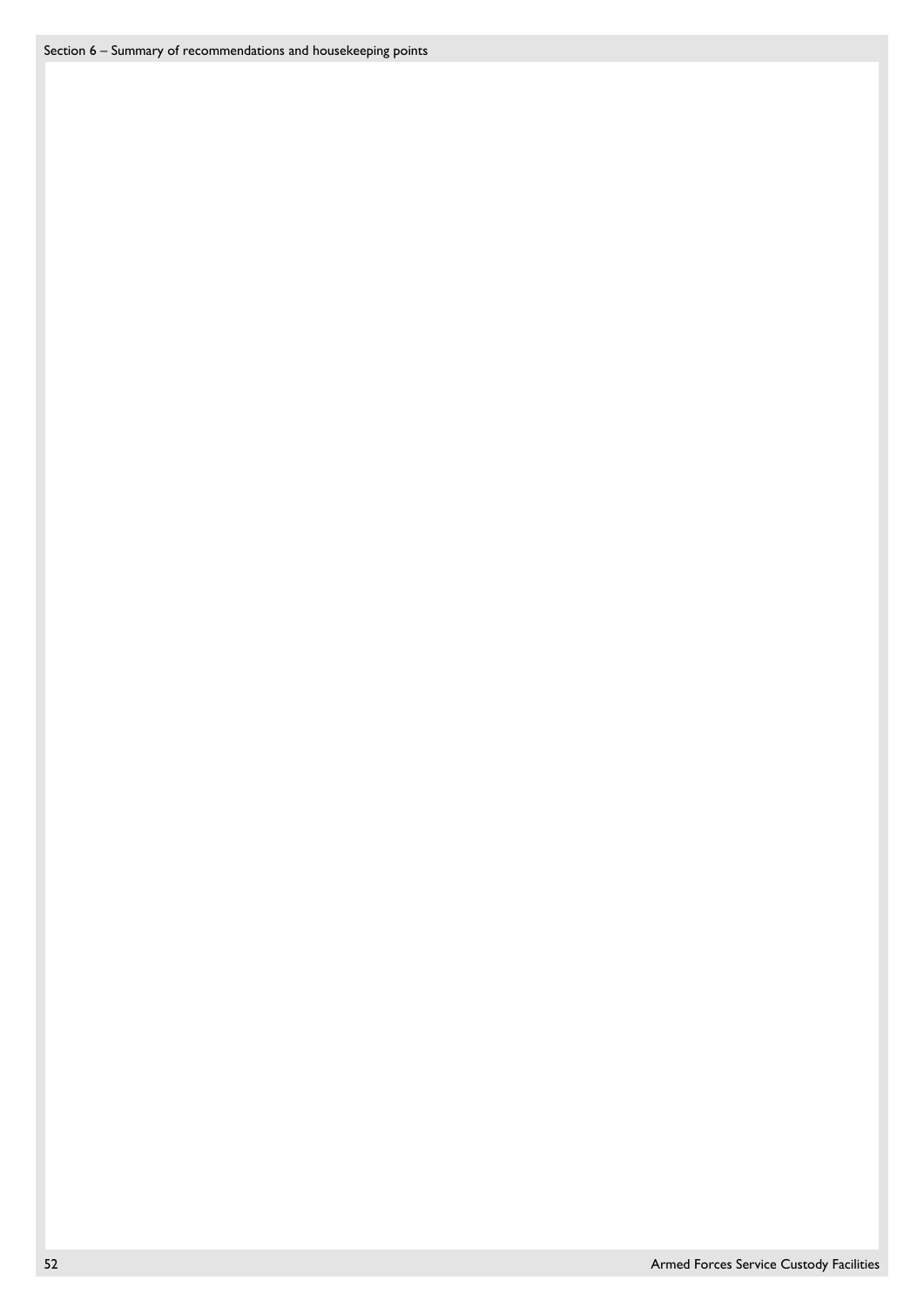## <span id="page-52-0"></span>**Section 7. Appendices**

### <span id="page-52-1"></span>**Appendix I: Inspection team**

Nick Hardwick Chief Inspector Alison Perry **Team leader** Gary Boughen **Inspector** Inspector Karen Dillon **Inspector** Sandra Fieldhouse **Inspector** Vinnett Pearcy **Inspector** Andrew Rooke Inspector Paul Rowlands **Inspector** Fiona Shearlaw **Inspector** 

Elizabeth Tysoe Team leader and head of health inspection Michael Bowen **Health services** inspector Majella Pearce **Health services** inspector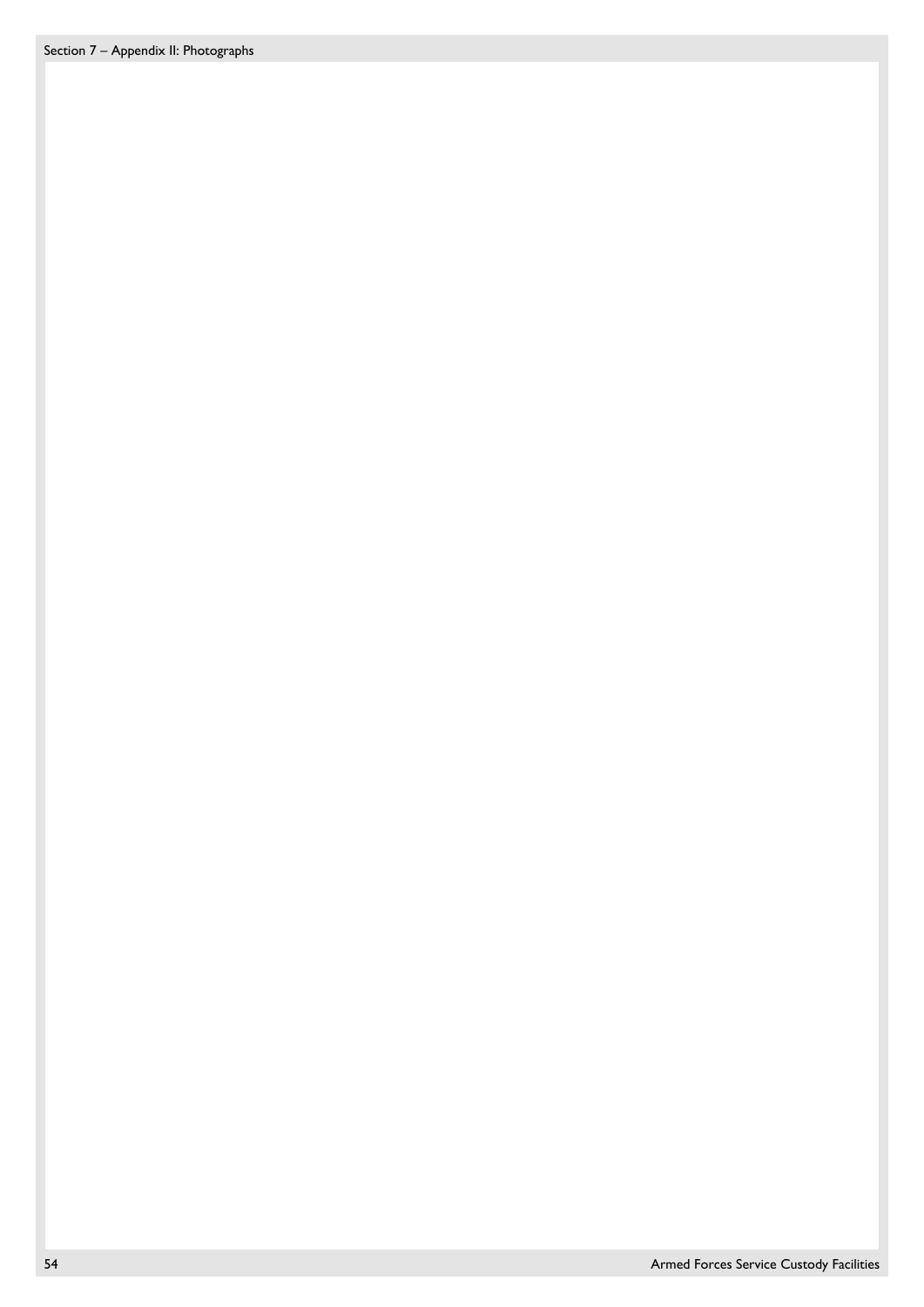## <span id="page-54-0"></span>**Appendix II: Photographs**

### **RAF Boulmer Cell**



### **RAF Honington Cell**

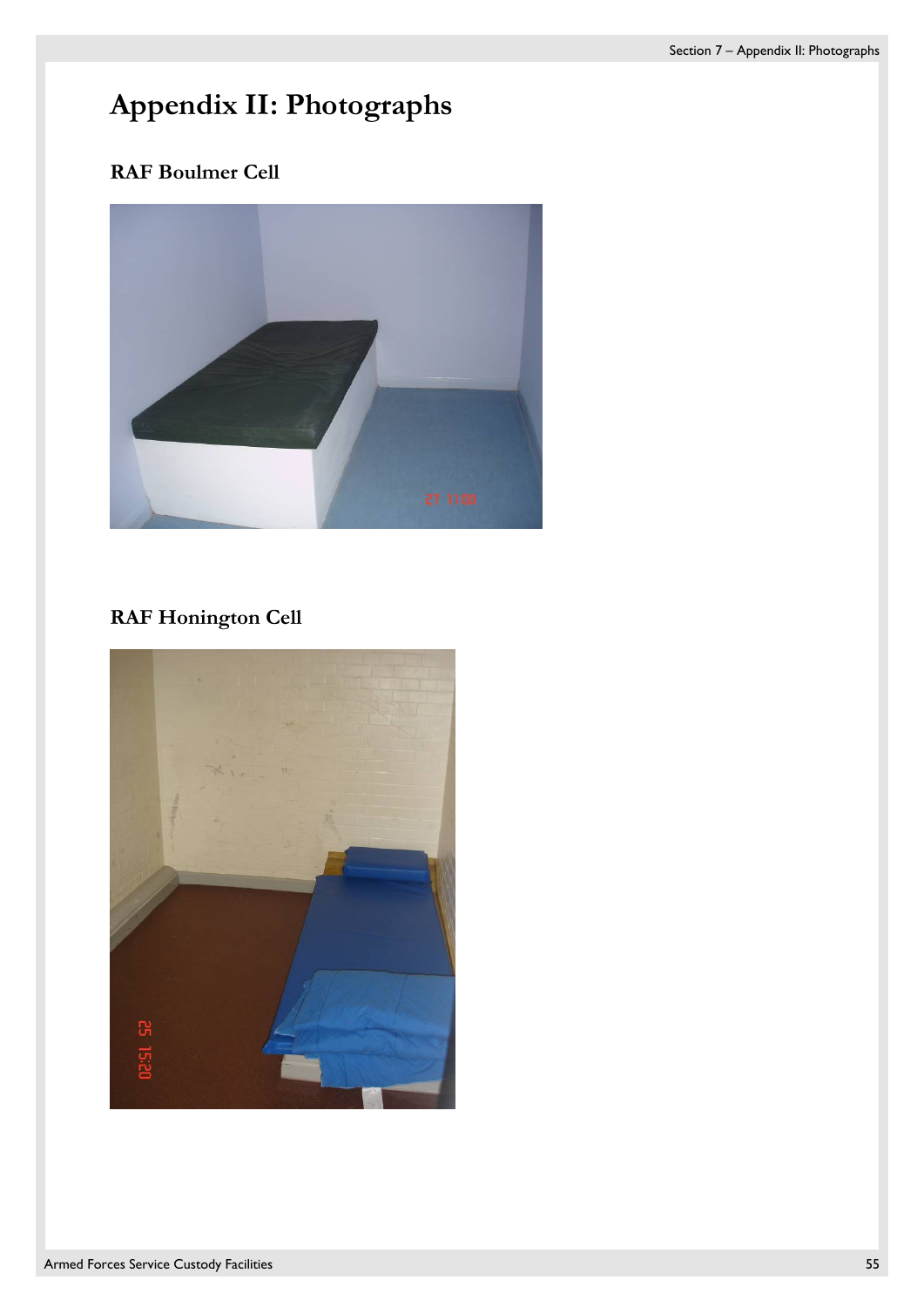### **RAF Honington – vehicle for transporting detainees**

### **RAF Boulmer – anti ligature tool**